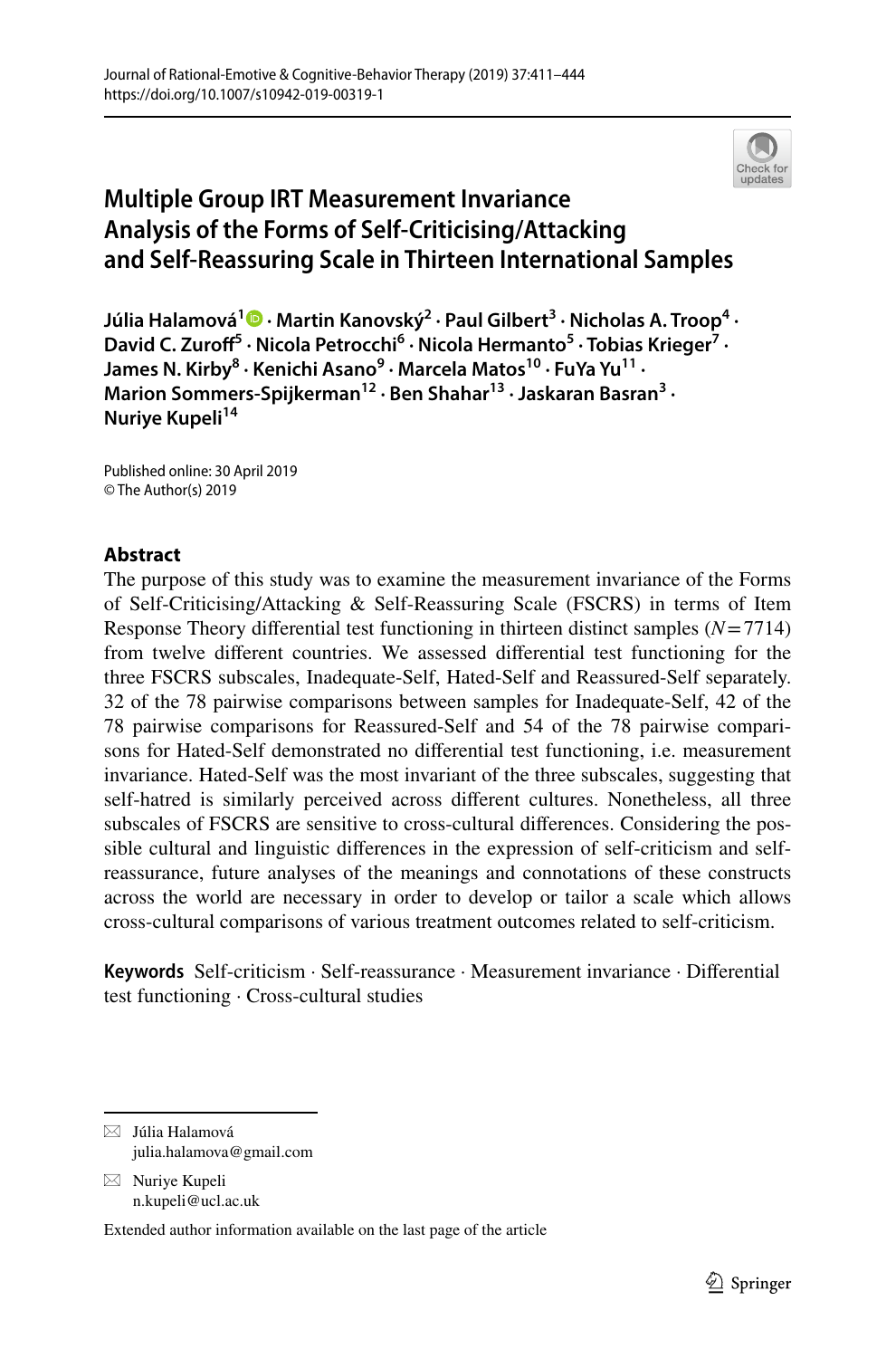# **Introduction**

Excessive self-criticism is a personality vulnerability factor that can cause and sustain various psychological difficulties and disorders (e.g. Blatt and Shichman [1983;](#page-29-0) Blatt [2004;](#page-29-1) Falconer et al. [2015;](#page-30-0) Shahar et al. [2012](#page-32-0)). Blatt recognized the clinical signifcance of self-criticism and his work has infuenced current understandings of the forms and impacts of self-criticism on mental health (Blatt et al. [1979\)](#page-29-2). Self-criticism is generally viewed as a relatively stable and intractable personality style (Hermanto et al.  $2016$ ; Zuroff et al.  $2004$ ). Zuroff et al. [\(2016](#page-32-2)) demonstrated that self-criticism displays both trait-like stability over time and a degree of variability over time refecting state infuences. In addition, selfcriticism is responsible for poor response to psychological treatment (Blatt et al. [1995;](#page-29-3) Blatt and Zurof [2005;](#page-29-4) Horvath and Symonds [1991](#page-31-0); Stinckens et al. [2013a,](#page-32-3) [b](#page-32-4)). Several authors suggest there is a need for closer examination of self-criticism across cultures (Lau et al. [2010](#page-31-1); Luyten and Blatt [2013](#page-31-2)). Developing a thorough understanding of self-criticism and designing sensitive tools to measure it will provide methods to evaluate tailored interventions across cultures.

### **Self‑Criticism and Culture**

Although the concept of mutual defnition, infuence and constitution between culture and self is old and pervasive (Kitayama [2016](#page-31-3)), research on cross-cultural comparisons of self-criticism is scarce. The majority of cross-cultural research operates within the self-construal theory of Markus and Kitayama [\(1991\)](#page-31-4). A comparison of Western and Eastern conceptualizations of the self revealed that Western cultures tend to have independent self-construal because they construe the self as separate from its social context, emphasizing autonomy and independence. Importantly, it has been suggested that individuals in Western cultures focus on their abilities, traits, and needs, and they tend to prioritise their individual goals over those of in-groups. In contrast, individuals in Eastern cultures tend to have interdependent self-construal as they usually construe the self as an integral part of a broader social context and their concept of the self involves characteristics of their social environment. They are also suggested to have a sense of connectedness with others and to focus on their role in in-groups, while prioritising group goals over individual goals (Markus and Kitayama [1991\)](#page-31-4).

According to Heine and Hamamura ([2007](#page-30-2)), independent cultures might facilitate more self-enhancement by promoting a focus on inner attributes, while among interdependent cultures, refection on the same inner attributes may foster self-criticism. A meta-analysis supports this view, with a large cross-cultural effect  $(d=.84)$  between East Asians and Westerners (Heine and Hamamura [2007\)](#page-30-2). This cross-cultural diference was most prominent between the USA and Japan, with North Americans presenting as more self-enhancing whilst the Japanese as more self-critical (Heine et al. [2000](#page-30-3)).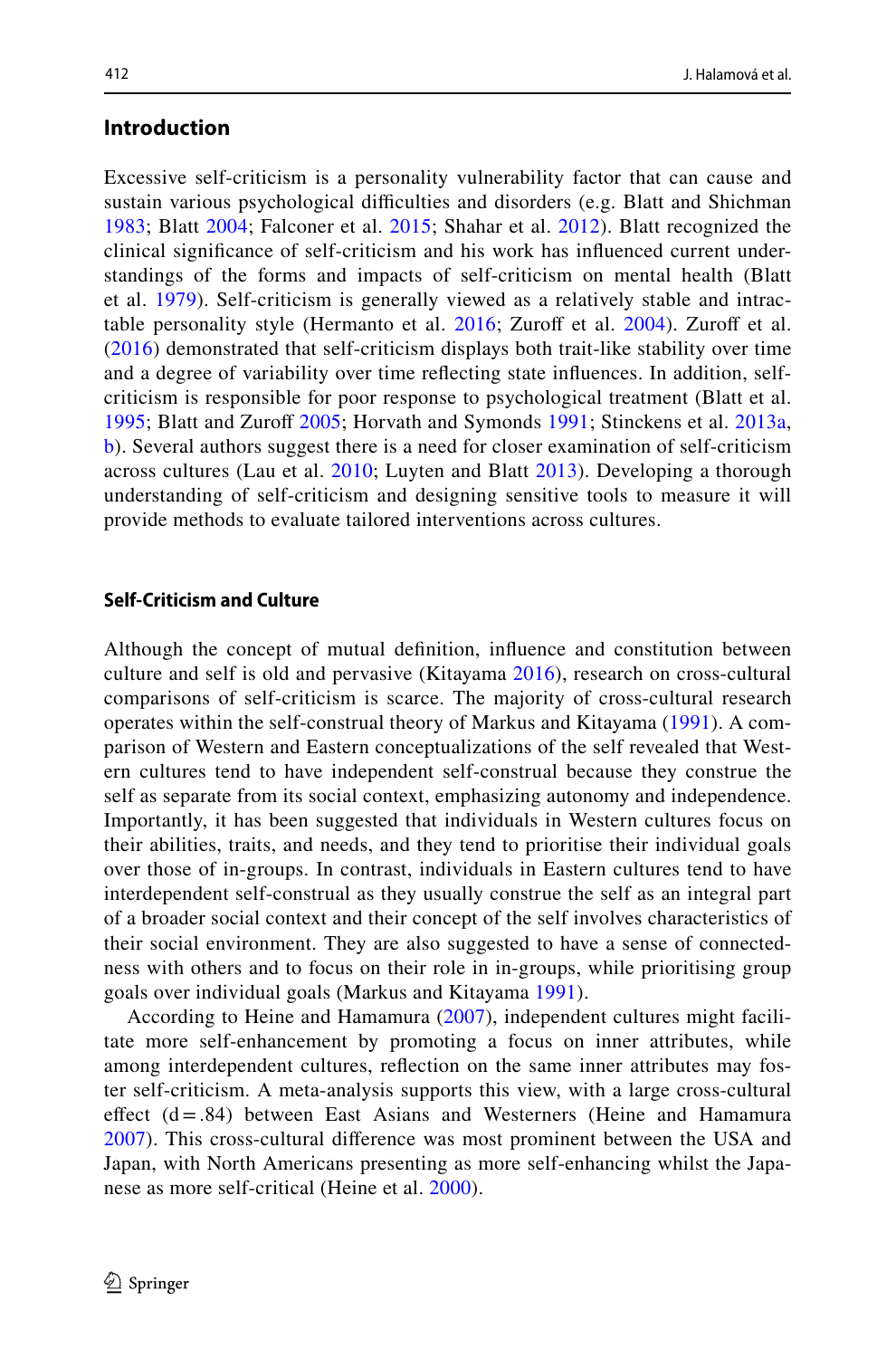These fndings are supplemented by research on topics explaining specifc conditions in which the self-construal paradigm works. According to Kitayama et al. [\(1997](#page-31-5)), self-enhancement is defned as a general sensitivity to positive self-relevant information and self-criticism as a general sensitivity to negative self-relevant information. However, this defnition of self-criticism is broad and vague. In comparison, a more precise defnition of self-criticism has been ofered by Blatt and Zuroff [\(1992\)](#page-29-5) who characterized it as constant and harsh self-scrutiny and evaluation and feelings of unworthiness, inferiority, failure, and guilt.

The majority of cross-cultural research uses the defnition of self-criticism provided from Kitayama et al. [\(1997](#page-31-5)), while those studies examining psychopathol-ogy generally use the definition offered by Blatt and Zuroff [\(1992](#page-29-5)). For example, Yamaguchi et al. [\(2014](#page-32-5)), found that in a sample of American students, independent self-perception was related to self-criticism but, in a sample of Japanese students, only interdependent self-perception was associated with high levels of self-criticism. Based on these fndings, the authors argue that dominance of cultural self-perception is associated with self-criticism (Yamaguchi et al. [2014](#page-32-5)).

Another example of research on psychopathology is from Hermanto et al. ([2016\)](#page-30-1), who investigated the moderating effect of fear of receiving compassion on the association between self-criticism and depression. This large international study included a large multi-cultural city in Canada and midsized cities in Canada, England, and Portugal. There was a positive association between self-criticism and depression but the efect was more prominent for individuals who reported high rather than low levels of fear of receiving compassion from others.

**Nonetheless, these fndings must be considered with caution since measurement invariance of the tools used to assess self-criticism has generally not been tested.** Measurement invariance means that a construct measures same property in diferent groups, and it is a prerequisite for identifying meaningful cultural diferences since it is an indication of the degree to which participants from diferent cultures interpret constructs in the same way. Lack of measurement invariance means that a test is biased: respondents with some level of a latent trait from one group provide systematically lower or higher responses than respondents with the same level of latent trait from another group, and this bias is induced by the test and does not express real diferences.

Several diferent tools measuring self-criticism have been developed including the Depressive Experiences Questionnaire which assesses self-criticism, depend-ency, and self-efficacy (DEQ; Blatt et al. [1979\)](#page-29-2), the Levels of Self-Criticism Scale (LOSC; Thompson and Zuroff  $2004$ ), the Forms of Self-criticising/Attacking & Self-Reassuring Scale (FSCRS; Gilbert et al. [2004\)](#page-30-4), The Self-Critical Rumination Scale (Smart et al. [2016\)](#page-32-7), and a situational measure labelled as The Self-Compassion and Self-Criticism Scales (SCCS; Falconer et al. [2015](#page-30-0)). Among the listed scales, to date only one study has reported measurement invariance in the LOSC (Thompson and Zuroff [2004](#page-32-6)) between Japanese and USA students (Yamaguchi et al. [2014](#page-32-5)). Although the psychometric features of the FSCRS have been thoroughly explored in diferent languages demonstrating good validity and reliability as well as consistent factor structure (Halamová et al. [2018\)](#page-30-5), to our knowledge, no study to date has tested the cross-cultural measurement invariance of the FSCRS.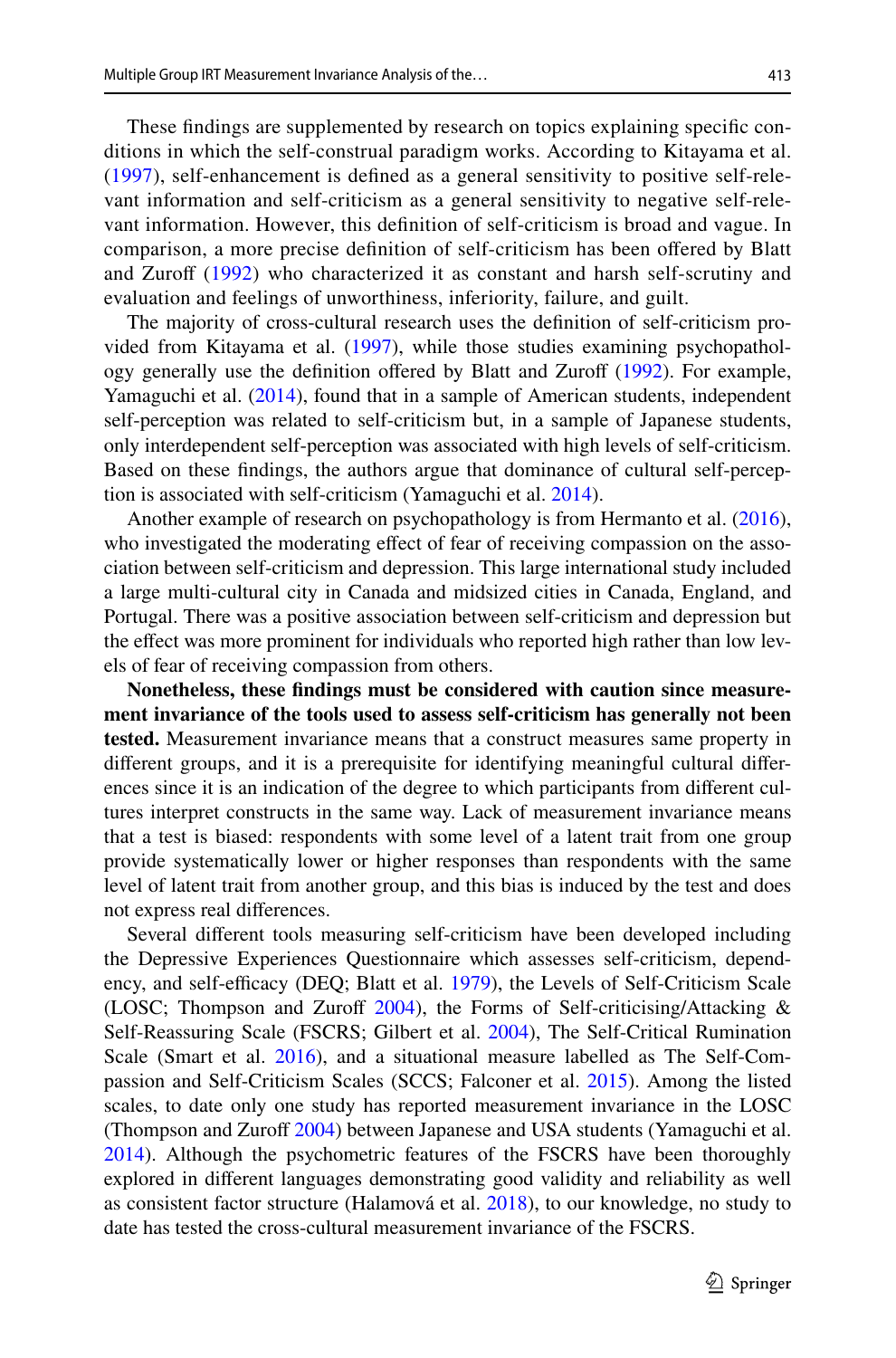#### **Aim of the Current Study**

The present study investigates the measurement invariance of the dimensions of the FSCRS using Item Response Theory (IRT) diferential test functioning using 13 samples from 12 diferent countries and eight language versions. The main objective of this study is to determine whether comparisons between total scores of the three dimensions of the FSCRS across countries and languages are appropriate and whether these fndings about measurement invariance allow further cross-cultural research using the FSCRS.

# **Methods**

#### **Measure**

**The Forms of Self-criticising/Attacking & Self-Reassuring Scale** (FSCRS; Gilbert et al. [2004](#page-30-4)) is a 22-item instrument, which was developed to assess levels of self-criticism and the ability to self-reassure when one faces setbacks and failure. Participants use a 5-point Likert scale to rate the extent to which various statements are true about them  $(1=$ not at all like me;  $5=$  extremely like me). The scale comprises three subscales: Inadequate Self, which focuses on feelings of personal inadequacy, Hated Self measuring the desire to hurt or punish oneself, and Reassured Self which is an ability to reassure and support the self. Items for the three subscales are given in Table [1](#page-4-0).

Originally developed in English in the UK, the FSCRS has been translated into diferent languages including Chinese (Yu, personal communication), Dutch (Sommers-Spijkerman et al. [2018](#page-32-8)), French (Gheysen et al. [2015\)](#page-30-6), German (Wiencke, personal communication), Hebrew (Shahar et al. [2015](#page-32-9)), Italian (Petrocchi and Couyoumdjian [2016](#page-31-6)), Japanese (Kenichi, personal communication), Portuguese (Castilho et al. [2015](#page-29-6)), Slovak (Halamová et al. [2017\)](#page-30-7) and Swedish (Lekberg and Wester [2012](#page-31-7)). Previous studies revealed that the FSCRS has high internal consistency (Baião et al. [2015](#page-29-7); Gilbert et al. [2004;](#page-30-4) Halamová et al. [2017](#page-30-7); Kupeli et al. [2013](#page-31-8)) and good test–retest reliability (Castilho et al. [2015](#page-29-6)), even when translated into diferent languages.

The construct validity of the FSCRS is evident when it is correlated with a onedimensional self-criticism measure like the DEQ (Blatt et al. [1979](#page-29-2)) and multidimen-sional measure like the LOSC (Thompson and Zuroff [2004\)](#page-32-6). Correlations are in line with theoretical expectations, which indicate that all subscales of the FSCRS have good validity (Castilho et al. [2015](#page-29-6); Gilbert et al. [2004;](#page-30-4) Halamová et al. [2017\)](#page-30-7).

Some studies have demonstrated structural validity for the original three-factor solution of the FSCRS consisting of Hated self (HS), Inadequate self (IS) and Reassured self (RS) (Baião et al. [2015;](#page-29-7) Castilho et al. [2015](#page-29-6); Kupeli et al. [2013\)](#page-31-8). However, in more recent years research has favoured a two-factor solution consisting of self-criticism (IS+HS) and self-reassurance (RS), suggested merging the IS and HS subscales as a global measure of self-criticism in non-clinical populations (Gilbert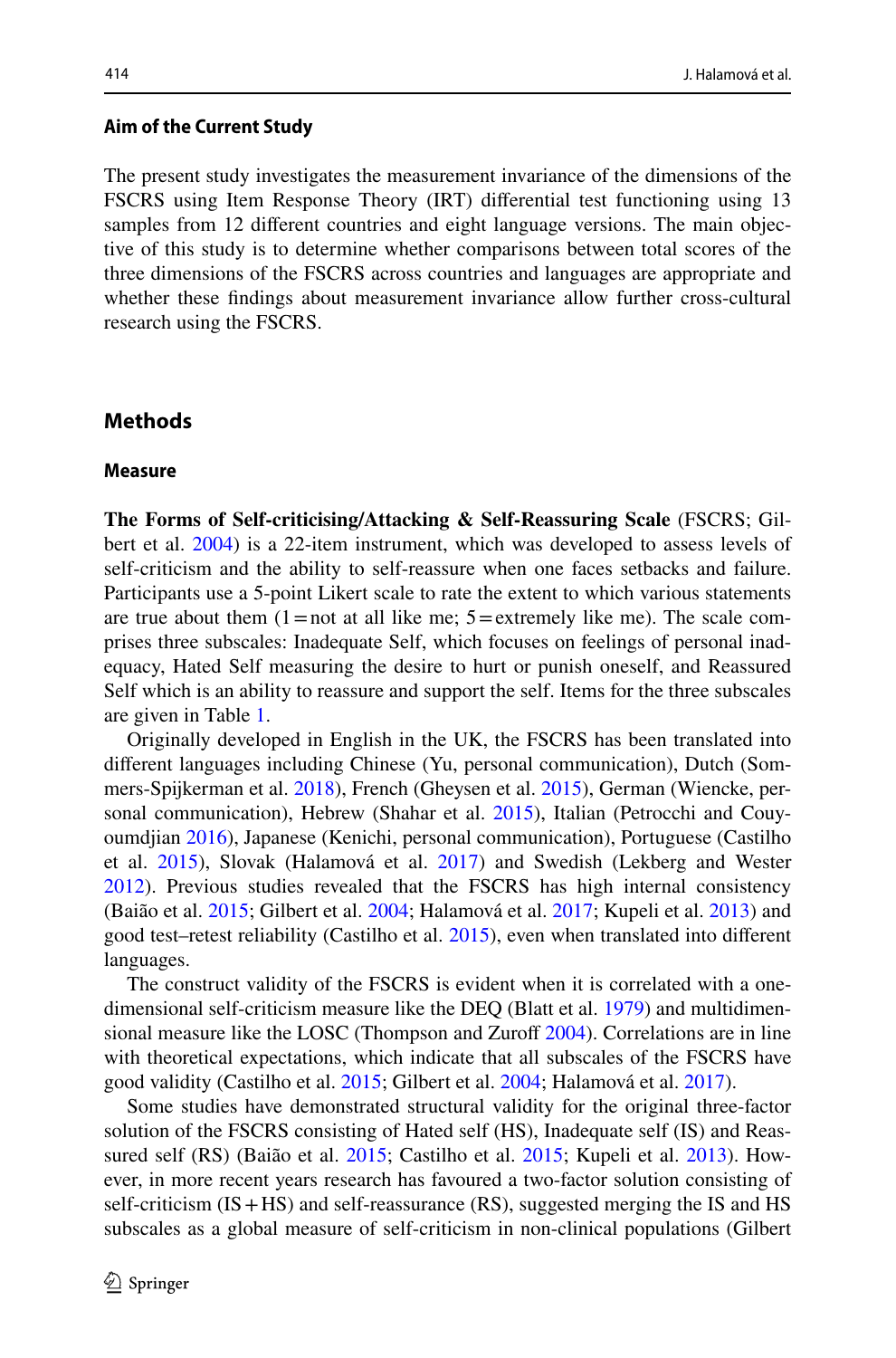| $\overline{O}$   |                  |                                                                          |
|------------------|------------------|--------------------------------------------------------------------------|
| Dimensions       | Scale items      |                                                                          |
| Self-criticism   |                  |                                                                          |
| Inadequate self  | 1.               | I am easily disappointed with myself.                                    |
|                  | $\overline{2}$ . | There is a part of me that puts me down.                                 |
|                  | 4.               | I find it difficult to control my anger and frustration at myself.       |
|                  | 6.               | There is a part of me that feels I am not good enough.                   |
|                  | 7.               | I feel beaten down by my own self-critical thoughts.                     |
|                  | 14.              | I remember and dwell on my failings.                                     |
|                  | 17.              | I can't accept failures and setbacks without feeling inadequate.         |
|                  | 18.              | I think I deserve my self-criticism.                                     |
|                  | 20.              | There is a part of me that wants to get rid of the bits I don't like.    |
| Hated self       | 9.               | I have become so angry with myself that I want to hurt or injure myself. |
|                  | 10.              | I have a sense of disgust with myself.                                   |
|                  | 12.              | I stop caring about myself.                                              |
|                  | 15.              | I call myself names.                                                     |
|                  | 22.              | I do not like being me.                                                  |
| Self-reassurance |                  |                                                                          |
| Reassured self   | 3.               | I am able to remind myself of positive things about myself.              |
|                  | 5.               | I find it easy to forgive myself.                                        |
|                  | 8.               | I still like being me.                                                   |
|                  | 11.              | I can still feel lovable and acceptable.                                 |

<span id="page-4-0"></span>

|                          |  |  | Table 1 Dimensions and scale items of The Forms of Self-Criticising/Attacking & Self-Reassuring Scale |  |
|--------------------------|--|--|-------------------------------------------------------------------------------------------------------|--|
| (Gilbert et al. $2004$ ) |  |  |                                                                                                       |  |

et al. [2006a,](#page-30-8) [b](#page-30-9); Halamová et al. [2018](#page-30-5); Halamová et al. [2017;](#page-30-7) Richter et al. [2009;](#page-32-10) Rockliff et al. [2011\)](#page-32-11).

13. I fnd it easy to like myself.

16. I am gentle and supportive with myself. 19. I am able to care and look after myself. 21. I encourage myself for the future.

## **Sampling Procedure**

To collate data from a variety of countries and cultures we used Google Scholar to identify publications which used the terms "the forms of self-criticising/attacking & self-reassuring scale" or "fscrs". We contacted the authors of all relevant publications which reported on samples of at least 220 non-clinical participants so as to enable the planned statistical methods. The planned statistical approach requires at least ten participants per item (Velicer and Fava [1998](#page-32-12)) and thus for the 22-item FSCRS, we required data from a sample of 220 participants. In addition, we found planned and not yet published research projects from the Compassionate Mind Foundation website ([https://compassionatemind.co.uk/uploads/fles/research-regis](https://compassionatemind.co.uk/uploads/files/research-register-for-website.pdf)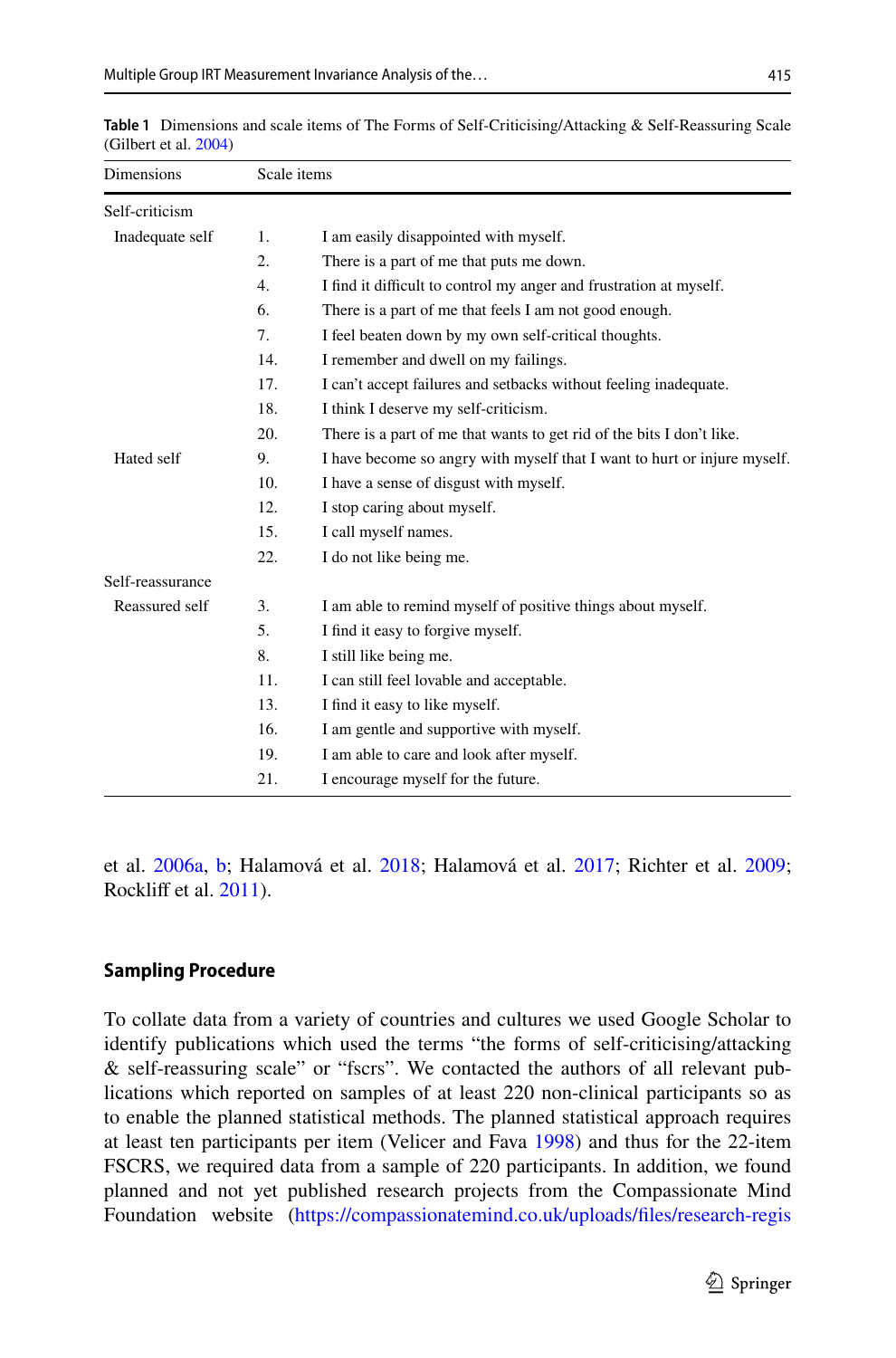[ter-for-website.pdf](https://compassionatemind.co.uk/uploads/files/research-register-for-website.pdf)). Approximately 40 emails with requests for data were sent, from which thirteen data sets were received and included in the current analyses.

### **Sample Characteristics and Procedures**

Out of eleven existing language versions of FSCRS currently available, this study includes data from eight (Halamová et al. [2018](#page-30-5)). The complete data set consists of fve distinct English language samples from four diferent countries including Australia ( $N=319$ ), Canada ( $N=380$ ), the United Kingdom (sample 1  $N=1570$ and sample 2  $N=883$ ) and USA ( $N=331$ ). There were also samples from seven other language translations namely Chinese (*N*=417), Dutch (*N*=363), German (*N*=230), Hebrew (*N*=475), Italian (*N*=393), Japanese (*N*=263), Portuguese  $(N=764)$ , and Slovak  $(N=1326)$ . In total, we tested thirteen distinct samples with an overall sample size of 7714. Sample characteristics for each of the samples are reported in Table [2.](#page-5-0) The data collected from these samples was in accordance with the ethical standards of the institutional and/or national research committee and with the 1964 Helsinki declaration and its later amendments or comparable ethical standards.

### **Australia Sample**

The participants were Australians selected from a larger sample of general population participants from several provinces (Kirby, personal communication). Convenience sampling was used to recruit participants to an online survey.

| Country         | N    | Female $(\%)$ | M Age | <b>SD</b> | Language   | Cronbach $\alpha$ |
|-----------------|------|---------------|-------|-----------|------------|-------------------|
| Australia       | 319  | 85.3          | 41.34 | 14.23     | English    | $0.83 - 0.93$     |
| Canada          | 380  | 62.5          | 21.09 | 3.36      | English    | $0.77 - 0.90$     |
| Israel          | 475  | 58.1          | 30.59 | 11.80     | Hebrew     | $0.79 - 0.89$     |
| Italy           | 393  | 71.5          | 33.15 | 10.8      | Italian    | $0.75 - 0.91$     |
| Japan           | 263  | 81.1          | 18.84 | 1.08      | Japanese   | $0.80 - 0.88$     |
| Netherland      | 363  | 64.4          | 30.79 | 13.38     | Dutch      | $0.80 - 0.89$     |
| Portugal        | 764  | 78.5          | 27.93 | 11.20     | Portuguese | $0.81 - 0.91$     |
| Slovakia        | 1326 | 68.2          | 29.61 | 12.06     | Slovak     | $0.75 - 0.88$     |
| Switzerland     | 230  | 71            | 38.92 | 14.34     | German     | $0.80 - 0.92$     |
| Taiwan          | 417  | 56.1          | 22.67 | 4.27      | Chinese    | $0.85 - 0.90$     |
| UK <sub>1</sub> | 1570 | 82.5          | 28.47 | 10.65     | English    | $0.86 - 0.93$     |
| UK <sub>2</sub> | 883  | 76.1          | 24.14 | 7.8       | English    | $0.85 - 0.92$     |
| <b>USA</b>      | 331  | 73.1          | 20.77 | 5.25      | English    | $0.85 - 0.92$     |
|                 |      |               |       |           |            |                   |

<span id="page-5-0"></span>**Table 2** Sample characteristics and internal consistency coefficients for FSCRS for the thirteen samples

*M* Mean, *SD* standard deviation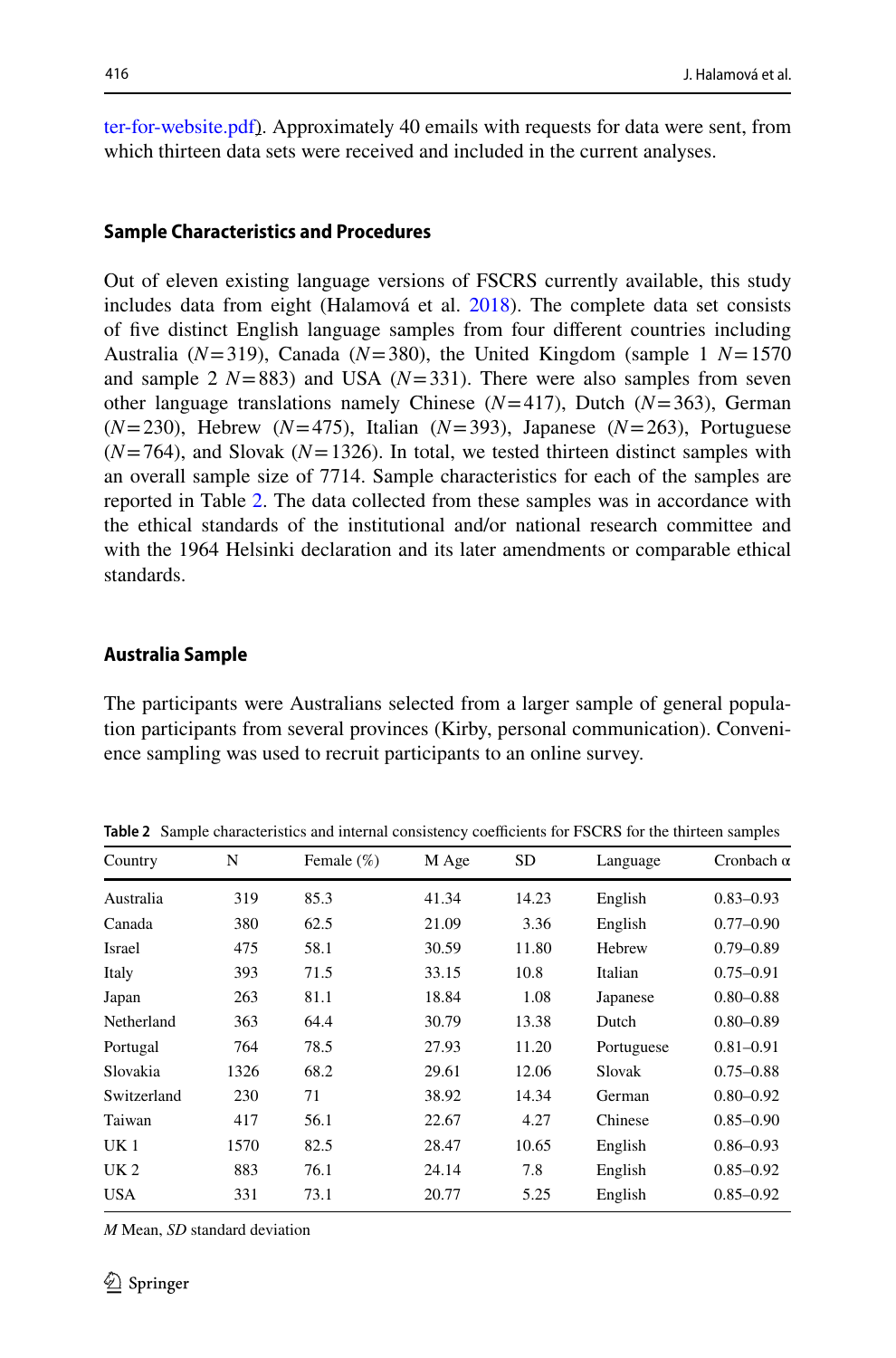### **Canada Sample**

Participants were students, who were recruited online through various university advertisements and the university pool of psychology research participants. Participants were required to be fuent in written English, and they received a small fnancial incentive or credit toward a course. The dataset comprised of data col-lected from various research studies (Hermanto and Zuroff [2016](#page-30-10), [2017](#page-30-11); Zuroff et al. [2016](#page-32-2)).

### **Netherlands Sample**

A convenience sample of participants was recruited by various undergraduate students in an online cross-sectional survey conducted by a university in The Netherlands (Sommers-Spijkerman et al. [2018](#page-32-8)). The accuracy of the Dutch version of FSCRS was verifed using back translation.

### **Israel Sample**

The Israeli sample consisted of participants from the general population who were recruited via an online survey platform and by undergraduate students from a private college (Shahar et al. [2015;](#page-32-9) Shahar, personal communication). The Hebrew version of FSCRS was not back translated.

### **Italy Sample**

This study (Petrocchi and Couyoumdjian [2016\)](#page-31-6) was conducted through an online survey and participants were recruited via both an Italian university students mailing list, and other professional mailing lists and web advertising. The Italian version of FSCRS was back translated.

### **Japan Sample**

The research sample from Japan consisted of students undertaking a degree in Psychology at University (Kenichi, personal communication). The Japanese version of FSCRS was not back translated.

# **Portugal Sample**

The research sample from Portugal included participants recruited through convenience sampling using an online platform from a university setting and from the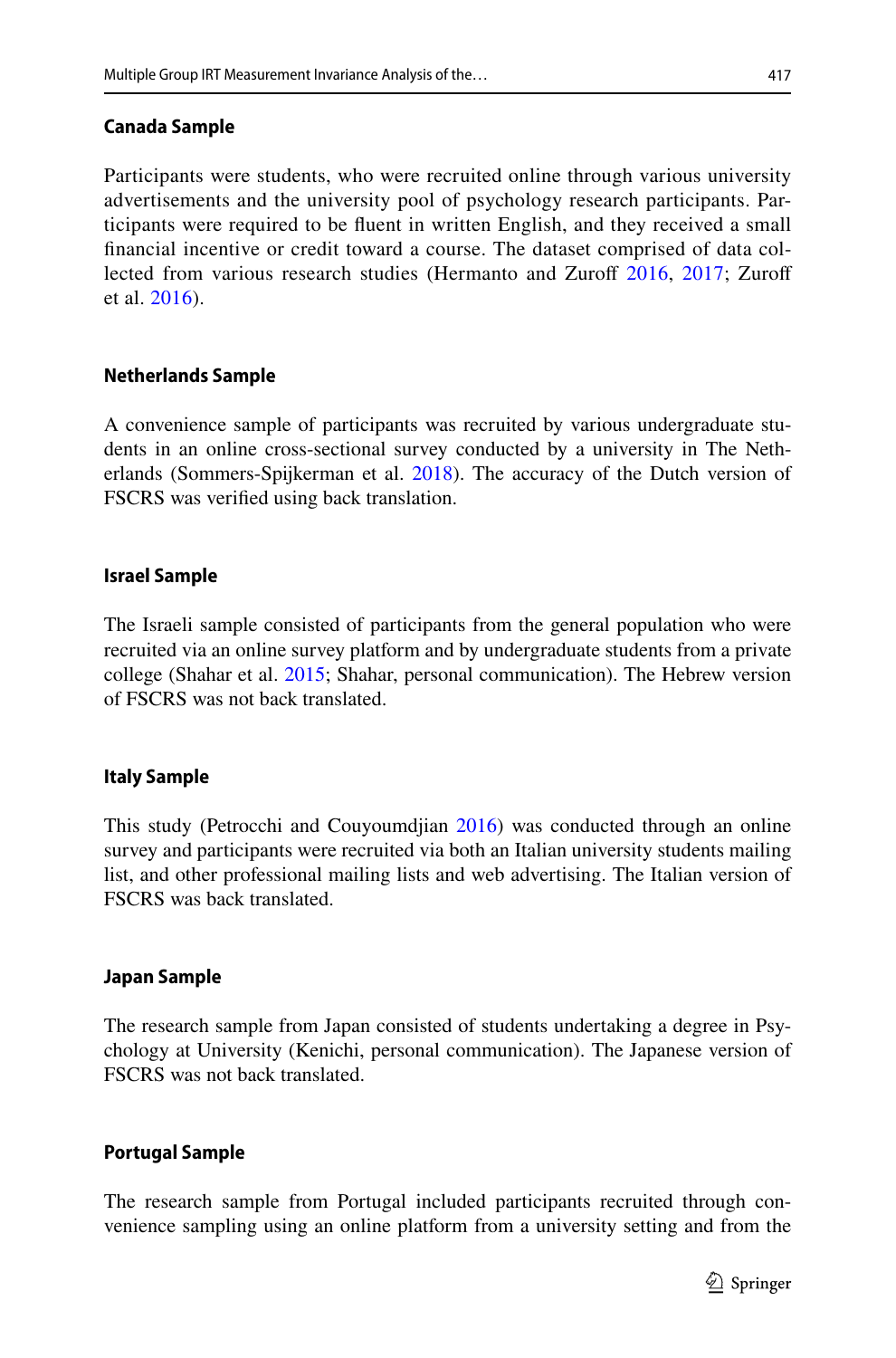general community (Gilbert et al. [2017](#page-30-9)). The Portuguese version of FSCRS was back translated.

# **Slovakia Sample**

Data were collected gradually over 2 years within a research grant focused on selfcriticism and self-compassion (Halamová et al. [2017\)](#page-30-7). Data were obtained by convenience sampling; questionnaires were distributed on paper and in an online form via social networks. The Slovak version of FSCRS was back translated.

## **Switzerland Sample**

Participants were recruited in the German-speaking part of Switzerland through a study website and postings on internet forums (Krieger et al. [2016](#page-31-9); Krieger, personal communication). The German version of FSCRS was back translated (Wiencke, personal communication).

# **Taiwan Sample**

Participants from Taiwan were recruited from universities through social media and through word of mouth between students; they completed either an online survey or a paper and pencil version (Yu [2013](#page-32-13)). The Chinese version of FSCRS was back translated.

## **United Kingdom Sample 1**

Participants from the frst UK sample were recruited online from a university and the general population through social networking sites and health and well-being forums (Kupeli et al. [2013\)](#page-31-8).

# **United Kingdom Sample 2**

The second UK sample was recruited from an undergraduate course at a university. Participants completed pen and paper questionnaires. The dataset included data collected from various research studies (Baião et al. [2015](#page-29-7); Gilbert et al. [2002,](#page-30-12) [2004,](#page-30-4) [2005](#page-30-13), [2006a](#page-30-8), [b](#page-30-14), [2012](#page-30-15); Gilbert and Miles [2000](#page-30-16)).

## **USA Sample**

The USA sample were students attending university (Gilbert et al. [2017](#page-30-9)). Participants were recruited via online participant management software. Psychology students received credits for their participation in the research study.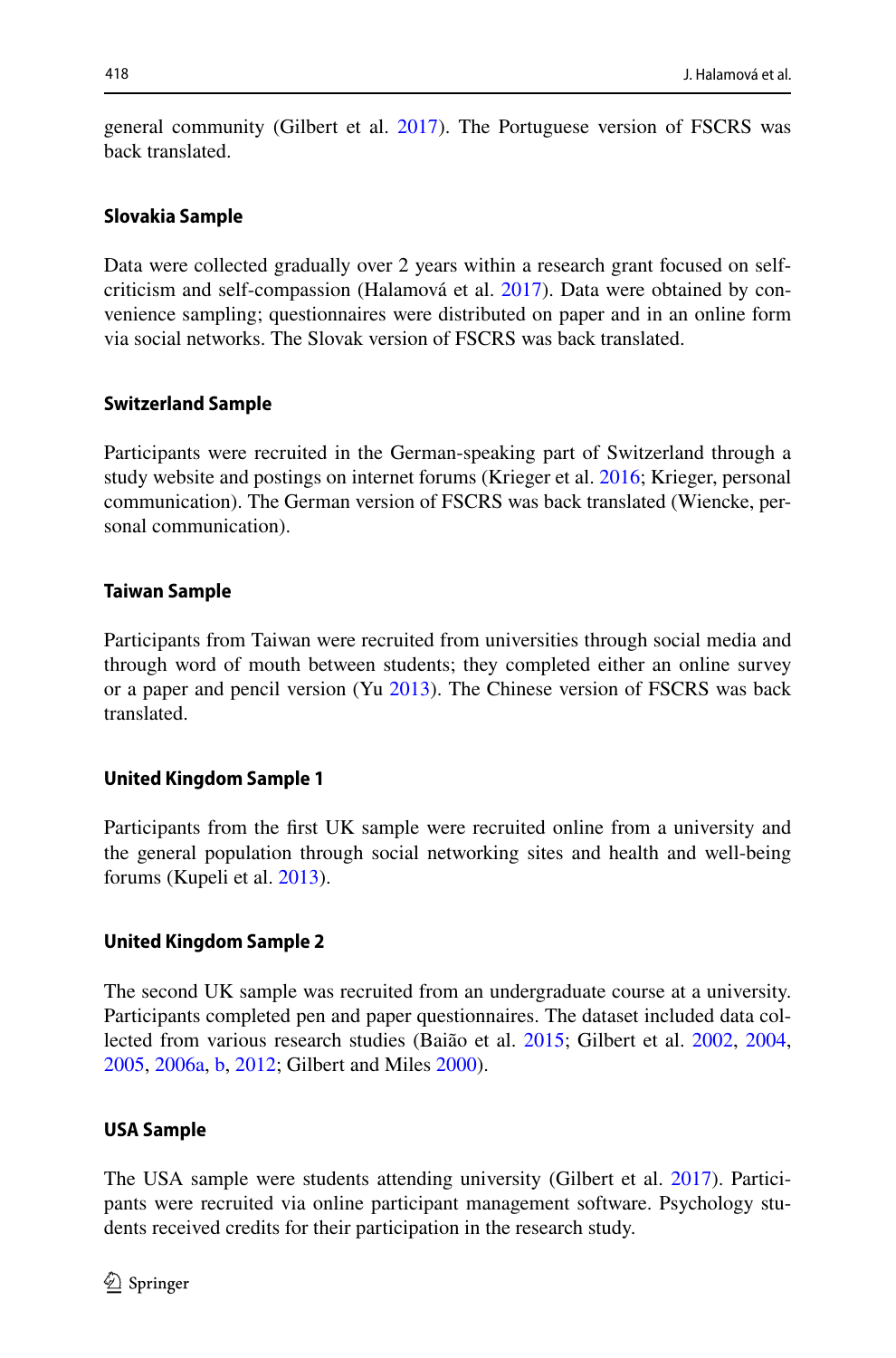#### **Data Analysis**

In testing measurement invariance/equivalence, linear confrmatory factor analysis (CFA) is the common approach (Vandenberg and Lance [2000\)](#page-32-14) in which some parameters (factor loadings, intercepts, residual variances) are constrained and subsequent loss of fit compared. Despite the advantages of IRT methods, these models are not used frequently to test measurement invariance. In the psychometric literature, there is an ongoing debate comparing these two approaches (Kankaraš et al. [2011](#page-31-10); Kim and Yoon [2011;](#page-31-11) Meade and Lautenschlager [2004](#page-31-12); Raju et al. [2002;](#page-31-13) Reise et al. [1993](#page-32-15)). While CFA models assume that the item responses are continuous and linear, IRT models assume the item responses are either nominal or ordinal. Unlike CFA models, IRT models are inherently non-linear with a logistic method of estimation. Furthermore, CFA models typically estimate a single intercept per item because they work on the assumption that the data are continuous. In contrast, IRT models typically compute multiple parameters (thresholds) analogous to item intercepts per item—for IRT models, the polychotomous data are categorical, and as a consequence IRT models usually result in greater sensitivity to morenuanced group diferences such as in central tendency or the presence of extreme scores. Recent research shows that the IRT models can detect nonequivalence in the intercept (thresholds) and slope parameters both at the scale and the item level relatively accurately (Kankaraš et al. [2011](#page-31-10)). On the other hand, CFA performs well only when nonequivalence is located in the slope parameters, but wrongly indicates nonequivalence in the slope parameters when nonequivalence is located in the intercept parameters (Kankaraš et al. [2011](#page-31-10)). Some more advanced methods are available in CFA, especially the WLSMV estimator (weighted least squares means and variance adjusted), which estimates several thresholds instead of single intercept (Muthén [1993;](#page-31-14) Beauducel and Herzberg [2006\)](#page-29-8), but comparisons of this method to the IRT approach are sparse (e.g. Kim and Yoon [2011\)](#page-31-11). Recently, a new and promising method for testing measurement invariance has been proposed—the alignment method (Asparouhov and Muthen [2014\)](#page-29-9), and we will use this approach to compare latent means across cultures.

FSCRS subscales (Inadequate Self, Hated Self, and Reassured Self) considered individually are unidimensional and moreover they share considerable variance, as shown in previous research by means of non-parametric IRT Mokken scale analysis (Halamová et al. [2018\)](#page-30-5). Previously we performed the analyses for each population separately and therefore these results provide no information about whether the test scores are comparable across diferent populations. IRT models are better equipped than linear CFA models to explore this issue. The CFA measurement invariance analyses provide insights regarding the relationship between latent factors, so their use is preferable when the goal is to answer questions on the invariance of a multifactorial framework. IRT analyses are suitable when testing the invariance of single, unidimensional scales such as Inadequate Self, Hated Self, and Reassured Self.

In the context of IRT models, measurement equivalence is tested by inspecting diferential item functioning (DIF), and/or diferential test functioning (DTF). Differential item functioning (DIF) means that an item within the FSCRS questionnaire measures the constructs (Inadequate Self, Hated Self, and Reassured Self) diferently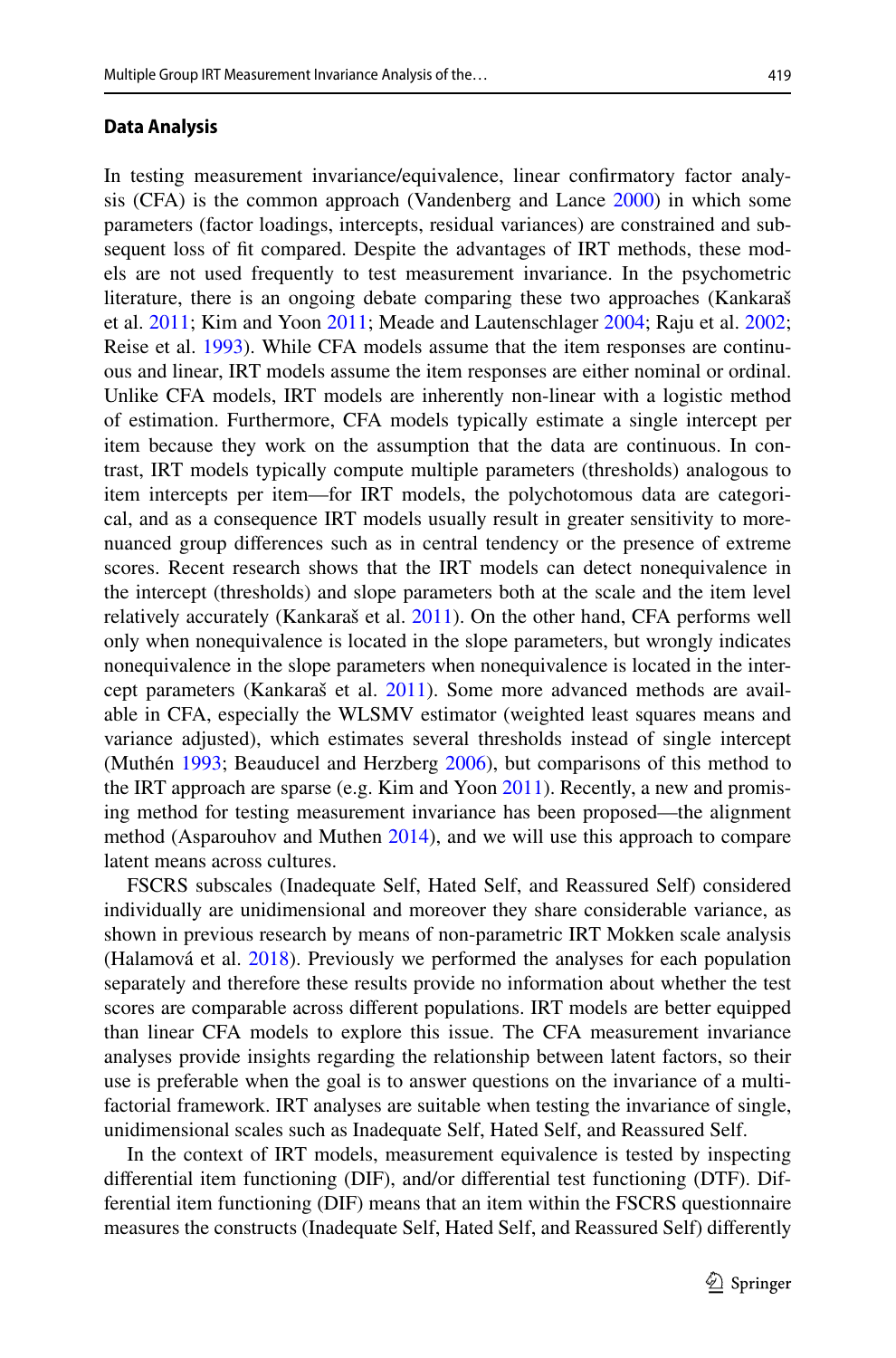for one population when compared with another. As a consequence, the presence of DIF compromises test validity. If this item bias accumulates to the extent that it produces biased overall test scores, a test will also display diferential test functioning (DTF). DTF is present when respondents who have the same level of the latent construct, but belong to diferent groups, obtain diferent scores on the test.

DIF is routinely tested during scale construction and usually some method of purifcation is adopted; items with DIF are fagged and removed. However, if a test has many items (e.g., FSCRS has 22 items) and only some of them have DIF (see DeMars [2011](#page-30-17)), then the impact of these DIFs on the overall test score may be negligible. Moreover, there could be large DIF efects in favour of one population for some items, but these efects could simultaneously cancelled out by DIF for other items in favour of other populations. Therefore, the presence of DIF for some items does not necessarily imply that the overall test itself is biased. On the other hand, it is also possible to have DTF in a situation where little or no DIF has been detected. Nontrivial DTF can occur in the case when the parameters systematically favour one group over another. Consequently, the aggregate of these small, nonsignifcant differences at the item-level can become substantial at the test level (Chalmers et al. [2016](#page-29-10)). DTF is more relevant for our purpose than DIF; we do not intend to inspect particular items on FSCRS subscales nor do we intend to improve them. Rather, we intend to test the assumption that the (expected) total score of the FSCRS subscales is equivalent across diferent populations, and therefore only the latent trait—and not belonging to a particular group—has any impact on the (expected) total score. IRT methods are usually used to detect item bias (DIF), but for practical purposes, detecting the construct bias (DTF) is more useful; item bias could be large, with many items with DIF detected, but construct bias could be still negligible, with no DTF detected.

Testing the DTF involves two statistical measures (Chalmers et al. [2016](#page-29-10)). The frst, the signed DTF tests whether there is any systematic scoring bias indicating that some groups consistently score higher across a specifed range of the latent trait, and the second, the unsigned DTF, assess whether the test curves (plots of expected total score against a latent trait) have a large degree of overall separation on average, suggesting that there may be substantial DTF at particular levels of latent trait. The signed DTF values can range from –TS to TS (TS stands for the highest possible test score). Negative values of the signed DTF indicate that the reference group scores systematically lower than the focal group on average, while positive values indicate that the reference group scores higher. The unsigned DTF ranges from 0 to TS because the area between the two curves is zero when the test scoring functions have exactly the same functional form. The signed DTF values are always lower than or equal to the unsigned values, because when the curves do not cross, the signed DTF is equal to the unsigned DTF. If there is a small value for the signed DTF and a large value for the unsigned DTF, test curves intersect at one or more locations to create a balanced overall scoring, but there is substantial bias at particular levels of latent trait.

If there is substantial (signifcant) bias in the signed DTF, a FSCRS subscale is not invariant across countries; we cannot meaningfully compare test scores obtained from diferent countries, since the same values of test scores from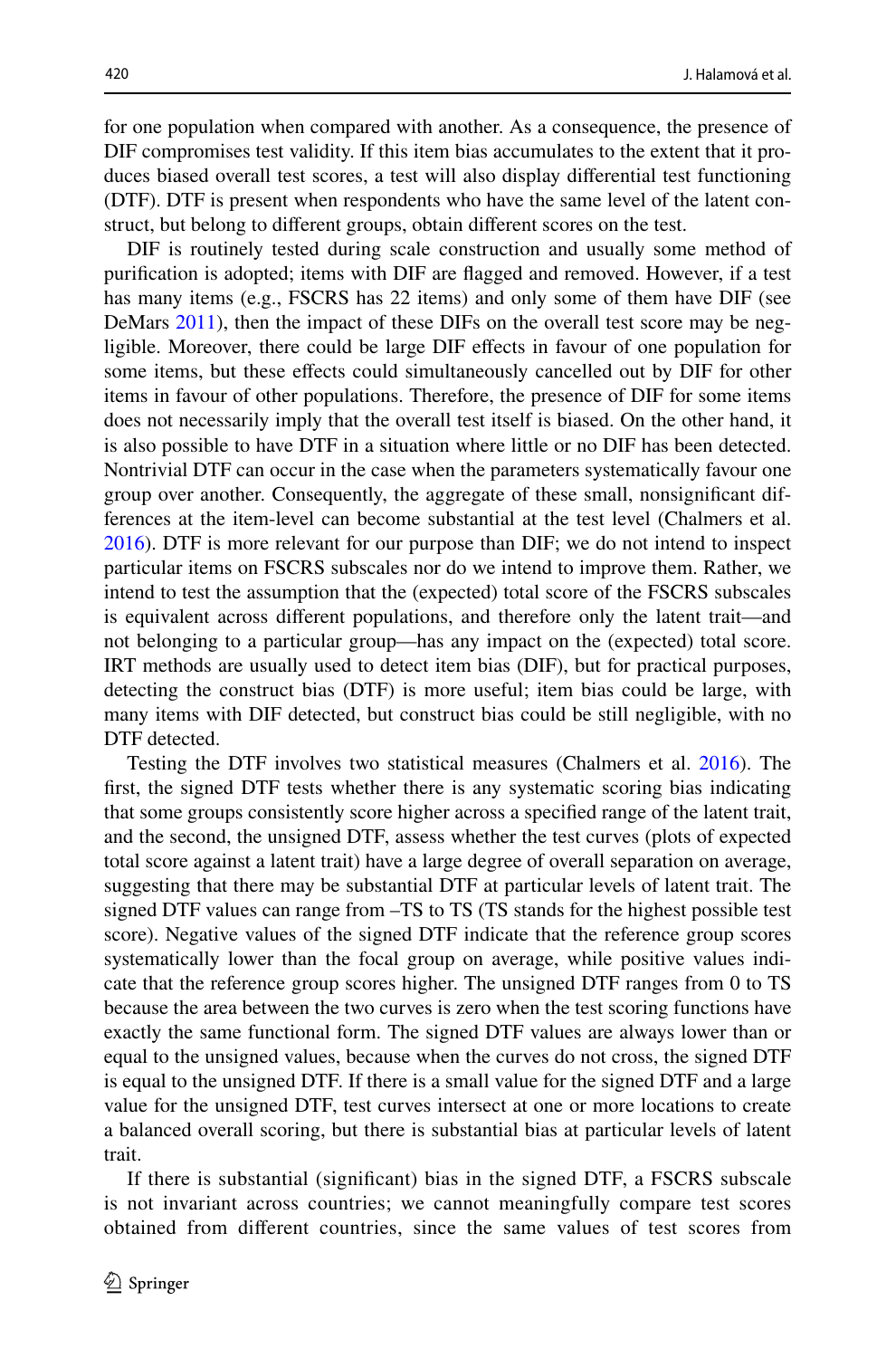diferent countries correspond to diferent levels of latent trait. This has many practical consequences, but the most important lesson is that that it is misleading to compare naively test scores from countries where the DTF was detected.

The alignment method (Asparouhov and Muthen [2014](#page-29-9)) tries to search for invariant item loadings and intercepts and in turn latent means and standard deviations using an alignment optimization function (e.g., a quadratic loss function). The advantage of this procedure is that all groups can be compared simultaneously, and it allows aligning and comparing latent means even if some loadings and intercepts are severely non-invariant. Its logic is similar to factor rotation; the function minimizes some non-invariances while leaving some of them large. A confgural invariance CFA model is ftted, and its parameter estimates (factor loadings and intercepts) are used as input for the alignment procedure. Asparouhov and Muthen [\(2014](#page-29-9)) provide efect sizes of approximate invariance based on  $\mathbb{R}^2$ , and also the average correlation of aligned item parameters among groups. All aligned item factor loadings are approximately invariant (metric invariance) if the  $\mathbb{R}^2$  for factor loadings is close to 1 and the average correlation of aligned factor loadings is large. All aligned item intercepts are approximately invariant (scalar invariance) if the  $R^2$  for intercepts is close to 1 and the average correlation of aligned intercepts is large.

Our analysis proceeded as follows:

- 1. Our procedure started with the identifcation of DIF, following which two randomly selected items with no DIF were used as anchors for DTF. If all items displayed DIF, two items were randomly selected as anchors for DTF (see Tables [3,](#page-11-0) [4](#page-12-0) and [5\)](#page-13-0). For DIF, we used the statistical program R (R Core Team [2017](#page-31-15)), package "lordif" (Choi et al. [2011\)](#page-30-18).
- 2. We performed pairwise tests of DTF for all samples, separately for Inadequate Self, Hated Self, and Reassured Self. The total number of tests was 3\*((13\*  $12/2$ ) = 234 (see Tables [6](#page-14-0), [7](#page-15-0) and [8\)](#page-16-0). We used the statistical program R (R Core Team [2017](#page-31-15)), package "mirt" (Chalmers [2012\)](#page-29-11).
- 3. For samples with nonsignifcant sDTF, we also report latent mean diferences and their confdence intervals. Latent means in the reference group (frst row) were constrained to zero, and latent means in the focal group (frst column) were estimated (slopes and thresholds of items were constrained to be equal across countries). It must be highlighted that the DTF provides no information concerning the diferences between countries in total scores; DTF only tests the assumption that these groups could be meaningfully compared, i.e. that their comparison would not be distorted. Only invariant samples, with no DTF present, can be meaningfully compared.
- 4. For all groups, we performed the alignment method proposed by Asparouhov and Muthen ([2014](#page-29-9)), implemented in the R package "sirt" (Robitzsch [2018](#page-32-16)). A confgural invariance CFA model was ftted, and its parameters (factor loadings and intercepts for each group) were used as input for the alignment procedure. Effect sizes  $R^2$  for aligned factor loadings and intercepts are reported, as well as average correlations of aligned factor loadings and intercepts. Latent means and standard deviations for each subdimension and country are reported.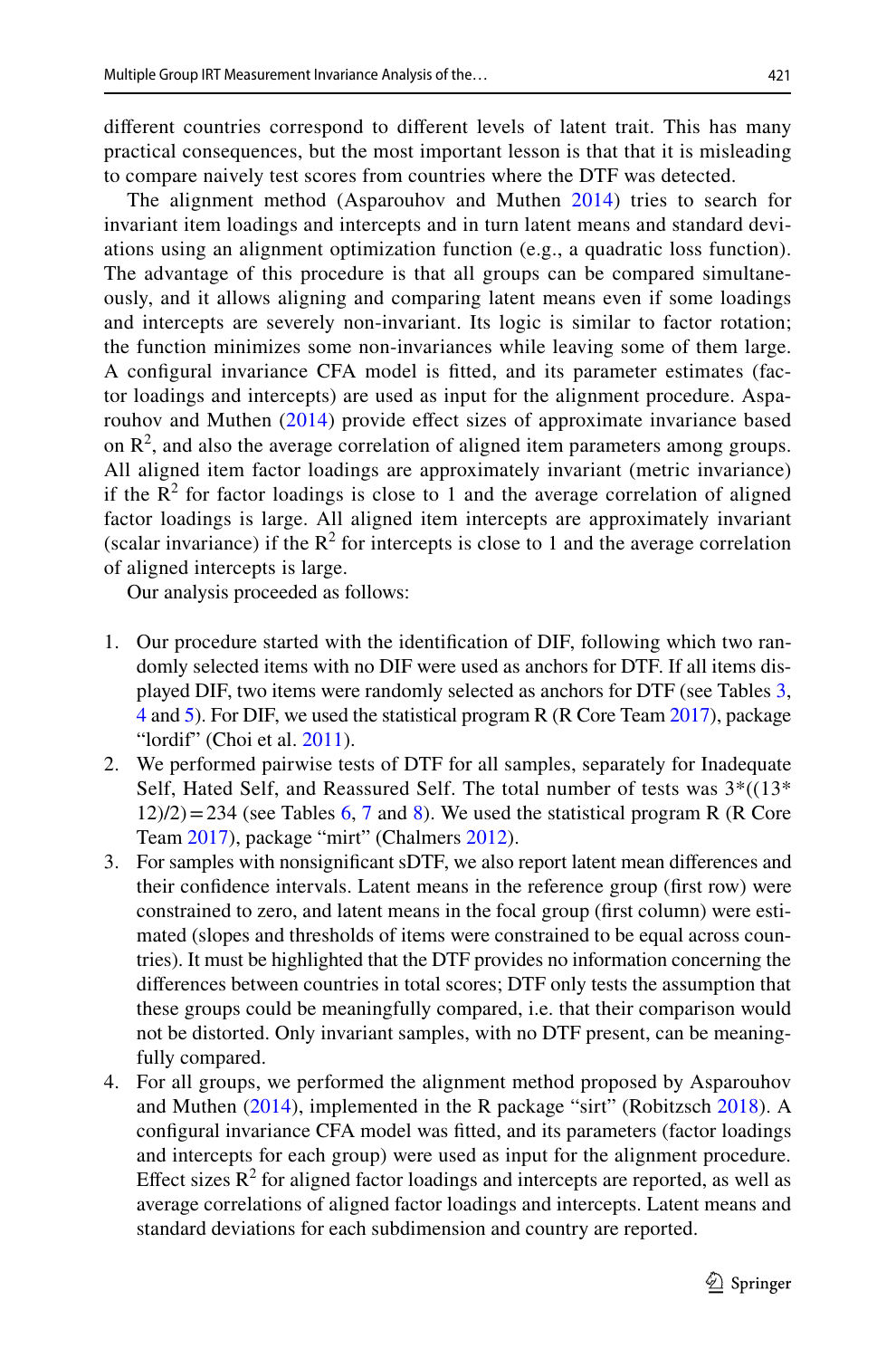<span id="page-11-0"></span>

| <b>DIFFIS</b>             | <b>AUS</b>                       | CAN                 | F                      | <b>ISR</b>           | IТА                                            | <b>AP</b> | <b>TICN</b>                              | POR                     | <b>SVK</b>                                                                                                                                                                                                                                                                                                                                                                       | TWN                            | <b>UKI</b>           | UK <sub>2</sub> |
|---------------------------|----------------------------------|---------------------|------------------------|----------------------|------------------------------------------------|-----------|------------------------------------------|-------------------------|----------------------------------------------------------------------------------------------------------------------------------------------------------------------------------------------------------------------------------------------------------------------------------------------------------------------------------------------------------------------------------|--------------------------------|----------------------|-----------------|
| <b>CAN</b>                | $(1,2,8)$ 4,5                    |                     | I                      |                      |                                                |           |                                          |                         |                                                                                                                                                                                                                                                                                                                                                                                  |                                |                      |                 |
| F                         | $(1,3,5,8)$ 6,7 $(1-5,9)$ 6,     |                     |                        |                      |                                                |           |                                          |                         |                                                                                                                                                                                                                                                                                                                                                                                  |                                |                      |                 |
| <b>ISR</b>                | $(3,6-8)$ 6,7 $(2,3,6,7)$<br>4,5 |                     | $(2-5, 8, 9)$<br>6.7   | I                    |                                                |           |                                          |                         |                                                                                                                                                                                                                                                                                                                                                                                  |                                |                      |                 |
| ITA                       | $(1-4, 6-8)$<br>5,9              | $(2-4, 6-9)$<br>1,5 | $(1-6.8)$ 7,9          | $(1-4, 6, 8)$<br>5,7 | I                                              |           |                                          |                         |                                                                                                                                                                                                                                                                                                                                                                                  |                                |                      |                 |
| $\mathbb{A}^{\mathbf{p}}$ | $(1-9)$ 4,5                      | $(-9)4,5$           | $(1-9)4,5$             | $(1-9)4,5$           | $(1-9)4,5$                                     |           |                                          |                         |                                                                                                                                                                                                                                                                                                                                                                                  |                                |                      |                 |
| È                         | $(1,2,5,6,8)$<br>$3,4$           | $(5,7)$ $2,3$       | $(1-3,5,6)$<br>7,8     | $(3-8)$ 1,2          | $(2,4-6)$ 7,8                                  | $(-9)4,5$ |                                          |                         |                                                                                                                                                                                                                                                                                                                                                                                  |                                |                      |                 |
| POR                       | $(1,2,6-9)$<br>$3,4$             | $(2,3,7-9)$<br>4,5  | $(1,4-6,9)$<br>7,8     | $(2-9)$ 1,2          | (2,6)4,5                                       |           | $(1-9)$ 4,5 $(2,4,5,8,9)$                |                         |                                                                                                                                                                                                                                                                                                                                                                                  |                                |                      |                 |
| <b>SVK</b>                | $(1-3,6,8,9)$                    | $(1-3,9)$ 4,5       | $(1, 2, 4 - 8)$<br>3,9 | $(1-8) 8,9$          | $(2 - 4, 6 - 9)$<br>1,5                        |           | $(1-9)$ 4,5 $(2-4,7-9)$<br>$\frac{6}{1}$ | $(1 - 3, 7 - 9)$<br>4,5 | $\begin{array}{c} \rule{0pt}{2.5ex} \rule{0pt}{2.5ex} \rule{0pt}{2.5ex} \rule{0pt}{2.5ex} \rule{0pt}{2.5ex} \rule{0pt}{2.5ex} \rule{0pt}{2.5ex} \rule{0pt}{2.5ex} \rule{0pt}{2.5ex} \rule{0pt}{2.5ex} \rule{0pt}{2.5ex} \rule{0pt}{2.5ex} \rule{0pt}{2.5ex} \rule{0pt}{2.5ex} \rule{0pt}{2.5ex} \rule{0pt}{2.5ex} \rule{0pt}{2.5ex} \rule{0pt}{2.5ex} \rule{0pt}{2.5ex} \rule{0$ |                                |                      |                 |
| TWN                       | $(1-9)4,5$                       | $(3-7,9)$ 1,2       | $(2,4,5,7-9)$<br>3,6   | $(3-5,7,9)$<br>6,8   | (2,4,5,8,9)<br>6,7                             |           | $(1-9)$ 4,5 $(1-9)$ 4,5                  | $(1-9)4,5$              | $(1 - 2, 4 - 9)$<br>3,4                                                                                                                                                                                                                                                                                                                                                          | $\begin{array}{c} \end{array}$ | I                    | I               |
| UKI                       | None $4,5$                       | $(1-3,8,9)$<br>4,5  | $(1,3,5,8)$ 6,7        | $(3,6-8)$ 4,5        | $(1,2,4,6-8)$ $(1-9)$ 4,5 $(1-8)$ 8,9          |           |                                          | $(1-9)4,5$              | $(1-9)4,5$                                                                                                                                                                                                                                                                                                                                                                       | $(1-9)$ 4,5                    | $\overline{1}$       | Ī               |
| UK2                       | $(1, 4, 8)$ 6,7                  | $(1-4,6,8)$<br>5,7  | $(2-5,8)$ 6,7          | $(1-9)$ 4,5          | $(1,2,4,6)$ 3,5 $(1-9)$ 4,5 $(1-3,6-8)$        |           | 4,5                                      | $(1 - 3, 5 - 9)$<br>4,5 | $(1-9)4,5$                                                                                                                                                                                                                                                                                                                                                                       | $(1 - 6, 8, 9)$<br>7,8         | (1, 2, 4, 5)<br>6,7  | I               |
| <b>USA</b>                | $(1,2,4,5,8)$<br>$6,7$           | $(4,5,8)$ 6,7       | $(5-8)$ 3,4            | $(5-8)$ 3,4          | $(2,4,5-7,9)$ $(1-9)$ 4,5 $(4,6,7)$ 2,3<br>1,8 |           |                                          | (2,4,5,7,9)<br>6,8      | $(2-5,8-9)$<br>6,7                                                                                                                                                                                                                                                                                                                                                               | $(1 - 6, 8, 9)$<br>7,8         | $(1,2,4,5)$<br>$6,7$ | $(1,2,5)$ 3,4   |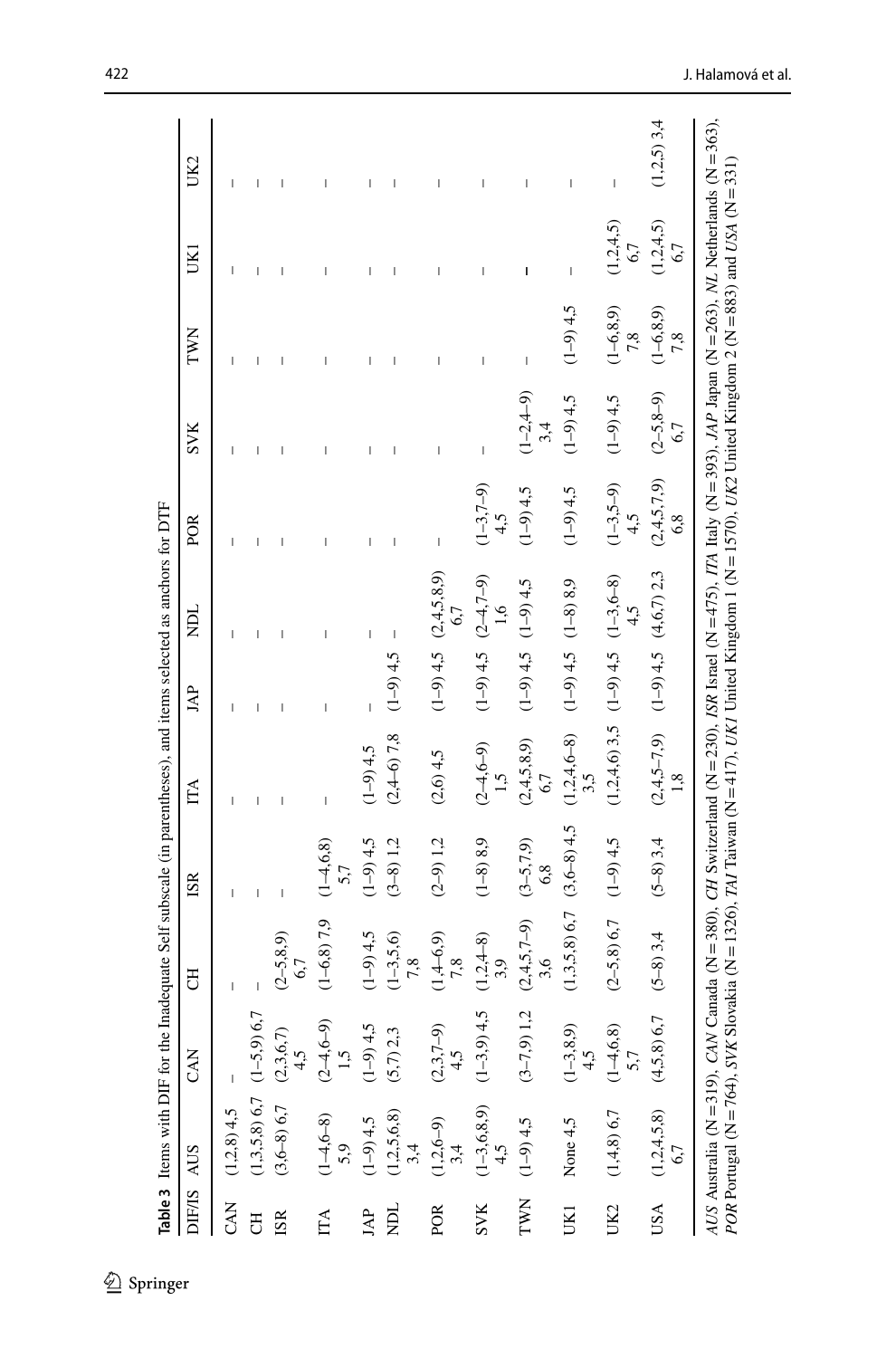<span id="page-12-0"></span>

|                |                                                                            |                               | <b>Table 4</b> Items with DIF for the Reassured Self subscale (in parentheses), and items selected as anchors for DTF                                                                                                                                               |                                               |               |                         |                        |                        |                      |                         |                         |                |
|----------------|----------------------------------------------------------------------------|-------------------------------|---------------------------------------------------------------------------------------------------------------------------------------------------------------------------------------------------------------------------------------------------------------------|-----------------------------------------------|---------------|-------------------------|------------------------|------------------------|----------------------|-------------------------|-------------------------|----------------|
| <b>DIF/RE</b>  | <b>AUS</b>                                                                 | CAN                           | 5                                                                                                                                                                                                                                                                   | <b>ISR</b>                                    | IΤΑ           | JAP                     | <b>NDL</b>             | POR                    | <b>SVK</b>           | TWN                     | UКI                     | UK2            |
| CAN            | (2)4,5                                                                     |                               |                                                                                                                                                                                                                                                                     |                                               |               |                         |                        |                        |                      |                         |                         |                |
| $\overline{5}$ | $(2,5-7)$ 1,3 $(3-5,7,8)$<br>1,2                                           |                               |                                                                                                                                                                                                                                                                     |                                               |               |                         |                        |                        |                      |                         |                         |                |
| <b>ISR</b>     |                                                                            | $(1-3,6)$ 4,5 $(1,3,6,7)$ 4,5 | $(2,3,5,7)$ 4,6                                                                                                                                                                                                                                                     |                                               |               |                         |                        |                        |                      |                         |                         |                |
| ſА             | $(2-7) 1,8$                                                                | $(3-7) 1,8$                   | $(3,4,8)$ 6,7                                                                                                                                                                                                                                                       | $(1,4,5,7)$ 6,8                               |               |                         |                        |                        |                      |                         |                         |                |
| JAP            | $(1-8)$ 6,7                                                                | $(1-8)$ 6,7                   | $(1-8)$ 6,7                                                                                                                                                                                                                                                         | $(2,4,6,7)$ 5,8                               | $(3,4,6-8)$   |                         |                        |                        |                      |                         |                         |                |
| NDL            | $(1-3,6,7)$<br>4,5                                                         | $(1,3,5-7)$<br>$2,4$          |                                                                                                                                                                                                                                                                     | $(3,5,7,8)$ 2,6 $(1,3,6,7)$ 4,5 $(1,3-7)$ 2,8 |               | $(1,3-8)$ 2,3           | I                      |                        |                      |                         |                         |                |
| POR            | $(2,4-7)$ 1,8                                                              | $(1,5-8)$ 3,4                 | $(1,4-6,8)$<br>2,3                                                                                                                                                                                                                                                  | $(1,3-5,7)$<br>6,8                            | $(1,3-5,7,8)$ | $(1-6) 7,8$             | $(1,3,5-7)$            | I                      |                      |                         |                         |                |
| <b>SVK</b>     | $(2,5,6)$ 4,7                                                              | $(1,2,5-8)$<br>$3,4$          | (2,7)4,5                                                                                                                                                                                                                                                            | $(1,3-6)$ 7,8                                 | $(4,7,8)$ 5,6 | $(2 - 4.7.8)$<br>5,6    | $(3,5,7,8)$ 4,6        | $(1, 2, 4 - 7)$        |                      |                         |                         |                |
| TWN            | $(2-7) 1,8$                                                                | $(1-8)$ 3,4                   | $(3,5-6,8)$<br>1,2                                                                                                                                                                                                                                                  | $(1,3-7)$ 2,8                                 | $(3-8)$ 1,2   | $(1,3-8)$ 2,3           | $(1-4, 6-7)$<br>5,8    | (1, 3, 5, 6)<br>2,4    | $(1,3-7)$ 2,8        |                         | I                       |                |
| <b>UKI</b>     | (2,7)4,5                                                                   | (7) 3,4                       | $(1,5-8)$ 3,4                                                                                                                                                                                                                                                       | $(1,3,6,7)$ 4,5 $(2-7)$ 1,8                   |               | $(1-4, 6-8)$<br>4.5     | $(1-8)$ 4,5            | $(1, 2, 4 - 7)$<br>3,8 | $(1-6) 7,8$          | $(1-8)4,5$              | $\overline{1}$          |                |
| UK2            | $(2,7)$ 4,5                                                                | (7) 3,4                       | $(5,7,8)$ 3,4                                                                                                                                                                                                                                                       | $(1,3,6)$ 4,5                                 | $(3-7)$ 1,2   | $(1-8)4,5$              | $(1 - 3, 6, 7)$<br>4,5 | $(1,5-8)$ 2,3          | $(1-2,5-8)$<br>3,4   | $(1,3-7)$ 2,8 $(6)$ 4,5 |                         | $\overline{1}$ |
| USA            | $(2,7)$ 4,5                                                                | $(5,7)$ 3,4                   | $(1,2,6,8)$ 3,4 $(1,3,6)$ 4,5                                                                                                                                                                                                                                       |                                               | $(3-8)$ 1,2   | $(1 - 4, 6 - 8)$<br>4,5 | $(1,3,5-7)$<br>2,8     | $(3,5-8)$ 2,4          | $(1 - 2.6.7)$<br>4,5 | $(1-8)$ 2,8             | $(3,7)$ 4,5 $(3,7)$ 4,5 |                |
|                | $POR$ Portugal ( $N = 764$ ), $SVK$ Sl<br>AUS Australia ( $N = 319$ ), CAN |                               | Canada (N = 380), CH Switzerland (N = 230), ISR Israel (N = 475), ITA Italy (N = 393), IAP Japan (N = 263), NL Netherlands (N = 363),<br>ovakia (N = 1326), TAI Taiwan (N = 417), UKI United Kingdom 1 (N = 1570), UK2 United Kingdom 2 (N = 883) and USA (N = 331) |                                               |               |                         |                        |                        |                      |                         |                         |                |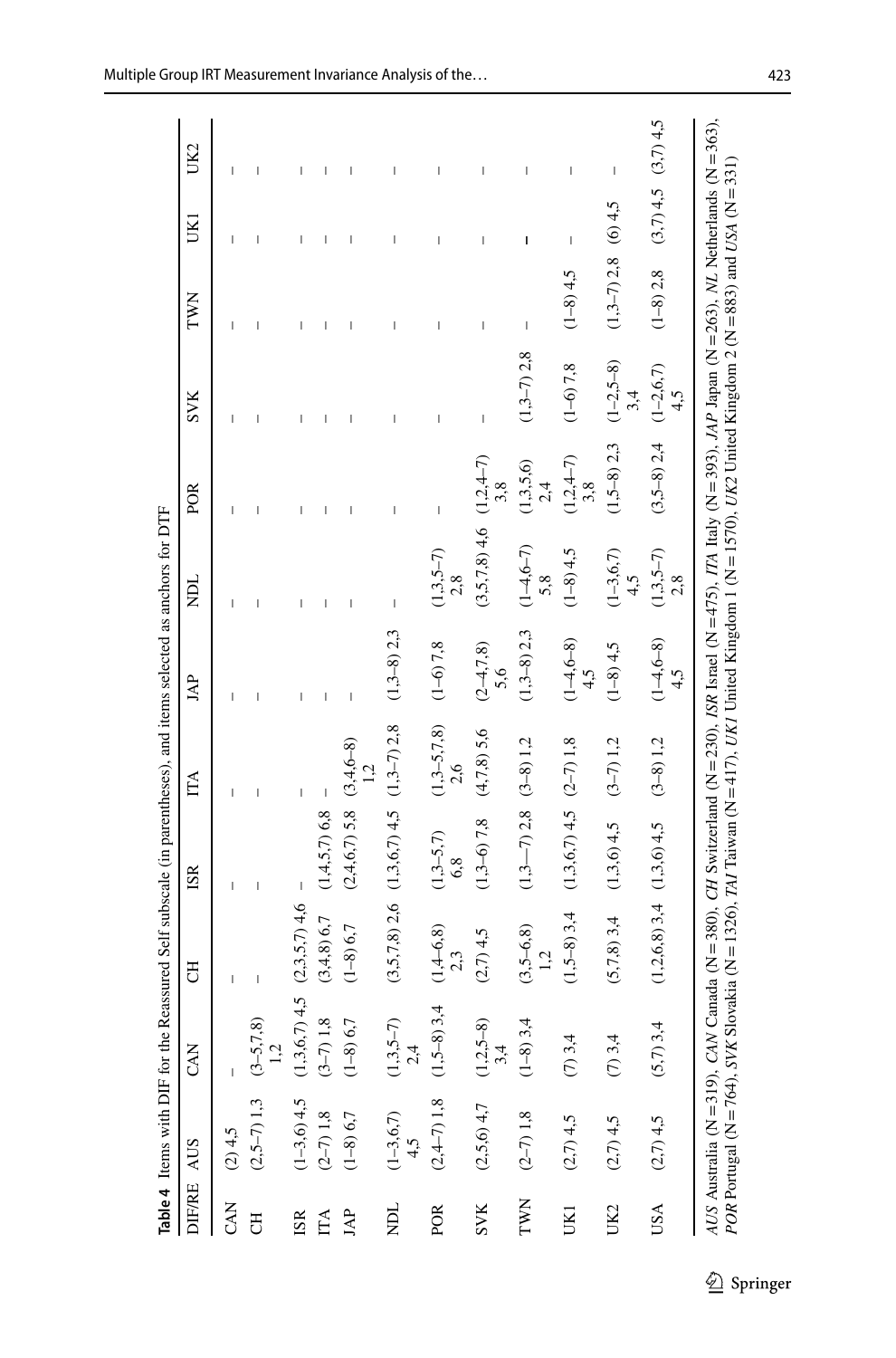|                           |                                                  |                                                                                        | $\mathbf{r}$ is the component of the component of $\mathbf{r}$ is the component of the component of the component of the component of the component of the component of the component of the component of the component of the compon                                                                                          |             |               |              |               |             |               |            |                      |          |
|---------------------------|--------------------------------------------------|----------------------------------------------------------------------------------------|--------------------------------------------------------------------------------------------------------------------------------------------------------------------------------------------------------------------------------------------------------------------------------------------------------------------------------|-------------|---------------|--------------|---------------|-------------|---------------|------------|----------------------|----------|
| DIF/HS AUS                |                                                  | CAN                                                                                    | 5                                                                                                                                                                                                                                                                                                                              | <b>ISR</b>  | É             | AP           | E             | POR         | <b>SVK</b>    | TWN        |                      | UK2      |
| CAN                       | None $3,4$                                       |                                                                                        |                                                                                                                                                                                                                                                                                                                                |             |               |              |               |             |               |            |                      |          |
| FO                        |                                                  | $(1-5)$                                                                                |                                                                                                                                                                                                                                                                                                                                |             |               |              |               |             |               |            |                      |          |
|                           |                                                  | (5)3,4                                                                                 | $(1-5) 2,3$                                                                                                                                                                                                                                                                                                                    |             |               |              |               |             |               |            |                      |          |
| $\overline{\text{BR}}$ TM |                                                  |                                                                                        | $(1,3-5)$ 2,3                                                                                                                                                                                                                                                                                                                  | $(1-5)4,5$  |               |              |               |             |               |            |                      |          |
| IAP                       | $(1-5)$ 2,3<br>(4,5) 2,3<br>(1-5) 3,4<br>(1) 2,3 | $(1-3,5)$ 4,5<br>$(1,4)$ 2,3                                                           | $(1-5)$ 3,4                                                                                                                                                                                                                                                                                                                    | $(1-5)$ 3,4 | $(1-5)$ 1,2   |              |               |             |               |            |                      |          |
| <b>Q</b>                  | $(2,3,5)$ 1,4<br>$(1-5)$ 4,5                     |                                                                                        | $(4,5)$ 2,3                                                                                                                                                                                                                                                                                                                    | $(3,4)$ 1,2 | $(1,2,4)$ 3,5 | $(2,4)$ 1,5  |               |             |               |            |                      |          |
| POR                       |                                                  |                                                                                        | $(1-5) 1,3$                                                                                                                                                                                                                                                                                                                    | $(2-4) 1,5$ | $(1,4)$ 2,3   | $(1-5)4,5$   | $(2, 4)$ 3,5  |             |               |            |                      |          |
|                           |                                                  |                                                                                        | $(2-5)$ 1,2                                                                                                                                                                                                                                                                                                                    | $(1-5)4,5$  | $(1-5)$ 2,3   | $(1, 4)$ 3,5 | $(1-4) 4,5$   | $(1-5)$ 3,4 |               |            |                      |          |
| $_{\rm TW}^{\rm SVK}$     | $(2,4)$ 3,5<br>(3) 4,5<br>(5) 2,3                | $(2-5)$ 1,4<br>$(1-5)$ 3,4<br>$(1,4)$ 2,3<br>$(2,4)$ 1,5<br>$(2,4)$ 1,3<br>$(2,4)$ 1,3 | $(1-5)$ 3,4                                                                                                                                                                                                                                                                                                                    | $(1-5)$ 2,8 | $(1-5)4,5$    | (1) 2,3      | $(1-5)4,5$    | $(1-5)$ 2,3 | $(1,2,4)$ 3,5 |            |                      |          |
| <b>INI</b>                |                                                  |                                                                                        | $(1-5)$ 3,4                                                                                                                                                                                                                                                                                                                    | (5) 2,3     | $(1-3,5)$ 4,5 | $(1-5)$ 2,3  | (1,2)4,5      | $(1-5)$ 4,5 | $(1-5)$ 1,2   | $(1-5)4,5$ |                      |          |
| JK2                       | None $4,5$                                       |                                                                                        | $(1-5)$ 2,3                                                                                                                                                                                                                                                                                                                    | $(4,5)$ 2,3 | $(1-5)$ 2,3   | $(1-5)$ 3,4  | $(1,2)$ 3,4   | $(1-5)$ 3,4 | $(1-4) 2,5$   | $(1-5)4,5$ | $(2,4,5)$ 1,3        |          |
| <b>JSA</b>                | None 2,3                                         | $(2,4)$ 3,5                                                                            | $(1-5)$ 2,3                                                                                                                                                                                                                                                                                                                    | $(4,5)$ 1,3 | $(1-5)$ 3,4   | $(1,2)$ 3,5  | $(2,3,5)$ 1,4 | $(1,2)$ 4,5 | $(1,4)$ 2,3   |            | None 2,3 $(2-5)$ 1,2 | None 2,3 |
|                           |                                                  |                                                                                        | AUS Australia (N = 319), CAN Canada (N = 380), CH Switzerland (N = 230), ISR Israel (N = 475), ITA Italy (N = 393), JAP Japan (N = 263), WL Netherlands (N = 363),<br>POR Portugal (N = 764), SVK Slovakia (N = 1326), TAI Taiwan (N = 417), UKI United Kingdom 1 (N = 1570), UK2 United Kingdom 2 (N = 883) and USA (N = 331) |             |               |              |               |             |               |            |                      |          |

<span id="page-13-0"></span>Table 5 Items with DIF for the Hated Self subscale (in parentheses), and items selected as anchors for DTF **Table 5** Items with DIF for the Hated Self subscale (in parentheses), and items selected as anchors for DTF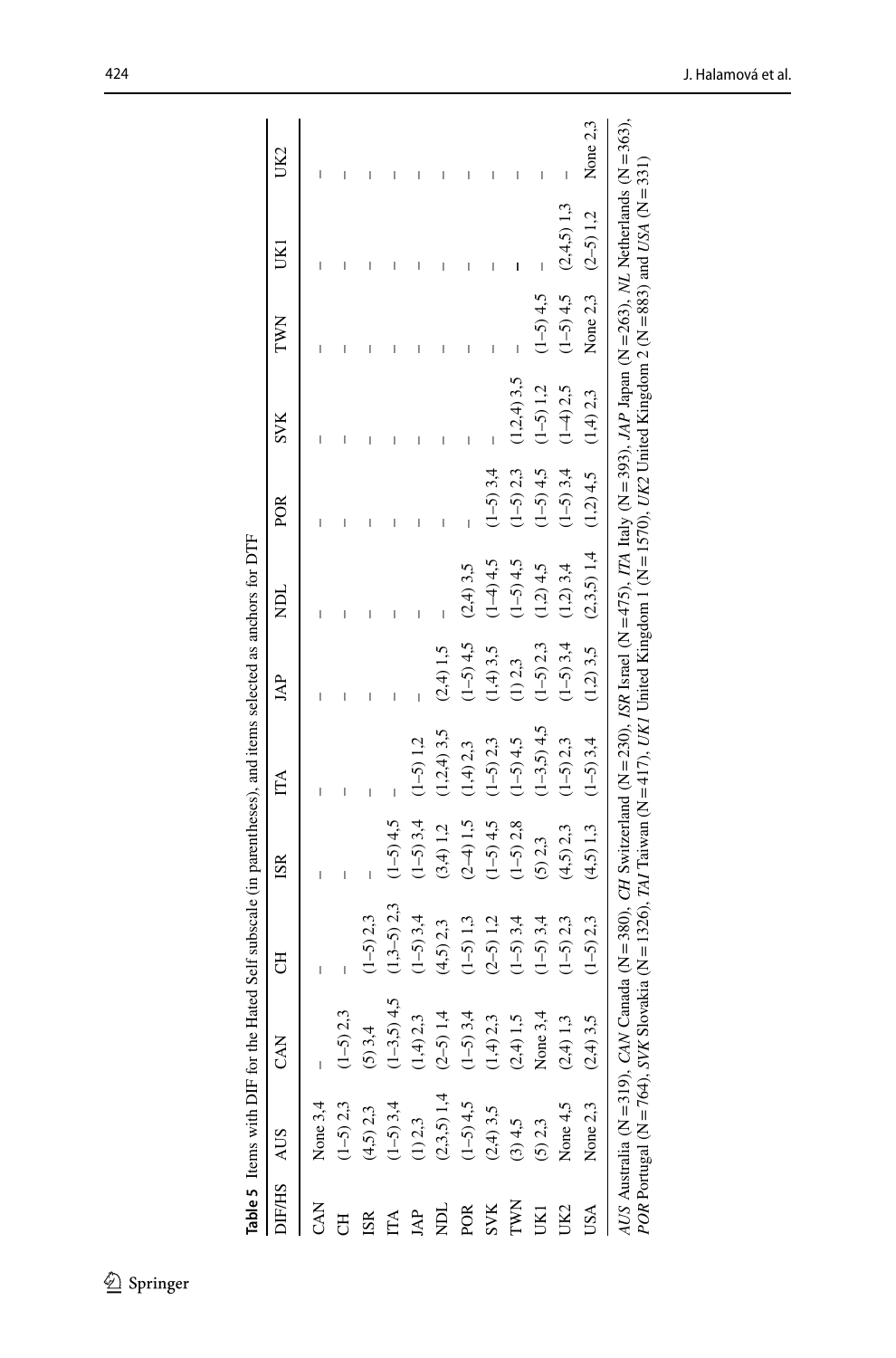|                 |                                      | The contract with the community of the community of the community of the community of the community of the community of the community of the community of the community of the community of the community of the community of |                                                                                                                                                                                                                                           |            |            |            |            |            |            |            |            |            |
|-----------------|--------------------------------------|-------------------------------------------------------------------------------------------------------------------------------------------------------------------------------------------------------------------------------|-------------------------------------------------------------------------------------------------------------------------------------------------------------------------------------------------------------------------------------------|------------|------------|------------|------------|------------|------------|------------|------------|------------|
| <b>SDTF</b>     | <b>AUS</b>                           | CAN                                                                                                                                                                                                                           | F                                                                                                                                                                                                                                         | <b>ISR</b> | ÉÁ         | <b>AP</b>  | E          | POR        | <b>SVK</b> | TWN        | š          | UK2        |
| CAN             | $-0.19$ ns                           |                                                                                                                                                                                                                               |                                                                                                                                                                                                                                           |            |            |            | I          |            |            |            | I          |            |
| 5               | $-0.41*$                             | $-0.55***$                                                                                                                                                                                                                    |                                                                                                                                                                                                                                           | Ī          |            |            |            |            |            |            | I          |            |
| <b>ISR</b>      | $-0.31**$                            | $-0.22$ ns                                                                                                                                                                                                                    | $0.67***$                                                                                                                                                                                                                                 |            |            |            |            |            |            |            | I          |            |
| É               | $-0.21$ ns                           | $0.02$ ns                                                                                                                                                                                                                     | $-0.27$ ns                                                                                                                                                                                                                                | $0.61***$  |            |            |            |            |            |            |            |            |
| <b>AP</b>       | $0.18~\mathrm{ns}$                   | $0.43*$                                                                                                                                                                                                                       | $-0.43$ ns                                                                                                                                                                                                                                | $0.74**$   | $0.54**$   |            |            |            |            |            |            |            |
| Σ               | $-0.16$ ns                           | $0.26$ ns                                                                                                                                                                                                                     | $-0.07$ ns                                                                                                                                                                                                                                | $0.51**$   | $0.07$ ns  | $0.52*$    |            |            |            |            |            |            |
| POR             | $0.21$ ns                            | $0.22*$                                                                                                                                                                                                                       | $0.04$ ns                                                                                                                                                                                                                                 | $-0.45***$ | $0.20$ ns  | $-0.44*$   | $0.20$ ns  |            |            |            |            |            |
| <b>SVK</b>      | $-0.09$ ns                           | $0.11$ ns                                                                                                                                                                                                                     | $-0.01$ ns                                                                                                                                                                                                                                | $-0.70***$ | $-0.10$ ns | $-0.70$ ** | $-0.23$ ns | $-0.12$ ns |            |            |            |            |
| TWN             | $0.20$ ns                            | $-1.00$                                                                                                                                                                                                                       | $-1.36***$                                                                                                                                                                                                                                | $-0.90***$ | $-0.54**$  | $0.02$ ns  | $0.53**$   | $0.33**$   | $-0.53**$  |            |            |            |
| UКI             | $-0.13$ ns                           | $0.07$ ns                                                                                                                                                                                                                     | $0.29$ ns                                                                                                                                                                                                                                 | $0.30**$   | $-0.19$ ns | $-0.55*$   | $-0.89***$ | $-0.16$ ns | $-0.05$ ns | $-0.67***$ | I          |            |
| UK2             | $-0.21$ ns                           | $-0.16$ ns                                                                                                                                                                                                                    | $0.22$ ns                                                                                                                                                                                                                                 | $-0.14$ ns | $-0.25*$   | $-1.66***$ | $-0.75***$ | $-0.62***$ | $-0.51***$ | $0.02$ ns  | $-0.06$ ns | I          |
| USA             | $0.13$ ns                            | $0.09$ ns                                                                                                                                                                                                                     | $0.57***$                                                                                                                                                                                                                                 | $-0.67***$ | $-0.17$ ns | $-1.34***$ | $0.13$ ns  | $-0.19$ ns | $-0.13$ ns | $0.44*$    | $0.21$ ns  | $-0.06$ ns |
|                 | $AUS$ Australia ( $N = 319$ ), $CAN$ |                                                                                                                                                                                                                               | Canada (N = 380), CH Switzerland (N = 230), ISR Israel (N = 475), ITA Italy (N = 393), JAP Japan (N = 263), NL Netherlands (N = 363),<br>Insignificant sDTFs (equivalence between expected total scores obtained) are highlighted in bold |            |            |            |            |            |            |            |            |            |
| non-significant |                                      |                                                                                                                                                                                                                               | POR Portugal (N = $764$ ), SVK Slovakia (N = 1326), TAI Taiwan (N = 417), UKI United Kingdom 1 (N = 1570), UK2 United Kingdom 2 (N = 883) and USA (N = 331), ns                                                                           |            |            |            |            |            |            |            |            |            |
|                 |                                      |                                                                                                                                                                                                                               |                                                                                                                                                                                                                                           |            |            |            |            |            |            |            |            |            |

**Table 6** Signed differential test statistics for the Inadequate Self subscale **Table 6** Signed diferential test statistics for the Inadequate Self subscale

<span id="page-14-0"></span> $p < 0.5$ 

 $\log p < 0$ 

 $100^\circ > d_{***}$ \*\*\**p* < .001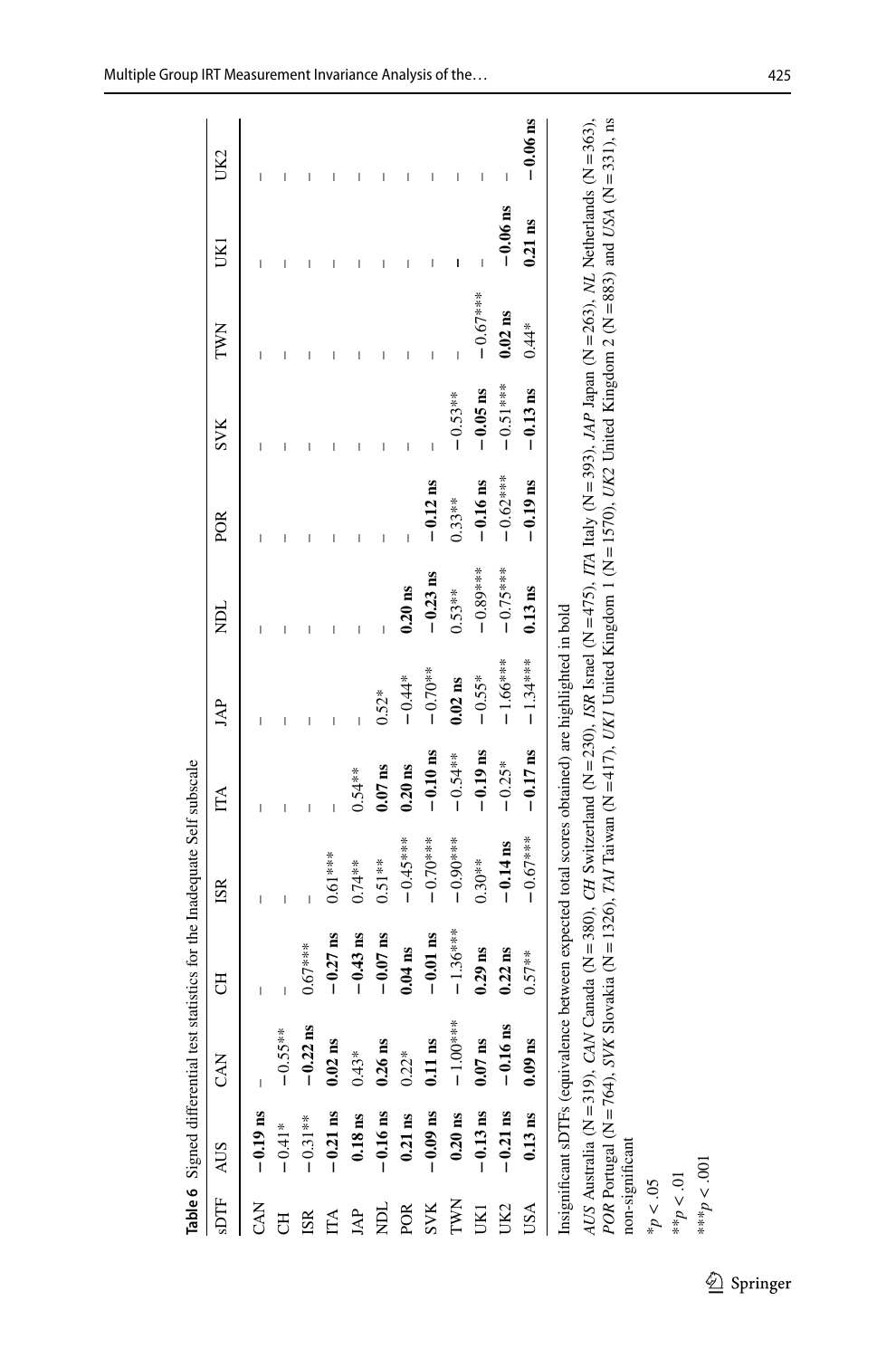| <b>SDTF</b> | <b>AUS</b>         | CAN                     | 5          | <b>ISR</b> | ĽЦ         | <b>AP</b> | <b>NON</b> | POR               | <b>SVK</b> | TWN                      | SЭ         | UK2       |
|-------------|--------------------|-------------------------|------------|------------|------------|-----------|------------|-------------------|------------|--------------------------|------------|-----------|
| <b>ZAN</b>  | $-0.19$ ns         |                         | I          | I          |            |           | I          | I                 | I          | I                        | I          |           |
| FO          | $0.19$ ns          | $0.90***$               |            | I          |            |           |            |                   |            |                          |            |           |
| <b>ISR</b>  | $-0.19$ ns         | $0.13$ ns               | $0.13$ ns  |            |            |           |            |                   |            |                          |            |           |
| É           | $0.14$ ns          | $0.13$ ns               | $0.13$ ns  | $0.19$ ns  | Ï          |           |            |                   |            |                          |            |           |
| <b>AP</b>   | $-0.03$ ns         | ns<br>$-0.15$           | $0.28$ ns  | $-0.23$ ns | $1.37***$  |           | Ï          |                   |            |                          |            |           |
| Ξ           | $-0.11$ ns         | ns<br>$-0.28$           | $0.49$ ns  | $0.07$ ns  | $0.53*$    | $0.85***$ |            |                   |            |                          |            |           |
| POR         | $-0.14$ ns         | $0.09 \:\rm ns$         | $0.49***$  | $0.09$ ns  | $0.19$ ns  | $0.14$ ns | $-0.11$ ns |                   |            |                          |            |           |
| <b>SVK</b>  | $-0.19$ ns         | ns<br>$-0.18$           | $0.26$ ns  | $-0.20$ ns | $0.23$ ns  | $-0.36*$  | $0.13$ ns  | $-0.14$ ns        |            | ī                        |            |           |
| TWN         | $0.02~\mathrm{ns}$ | $\mathbf{a}$<br>$-0.12$ | $-0.11$ ns | $-0.01$ ns | $0.36*$    | $0.46***$ | $-0.06$ ns | $0.06$ ns         | $0.07$ ns  | $\overline{\phantom{a}}$ |            |           |
| UK1         | $-0.08$ ns         | ns<br>$-0.02$           | $-0.37***$ | $0.02$ ns  | $-0.54***$ | $0.54***$ | $0.05$ ns  | $0.08 \text{ ns}$ | $0.62***$  | $-0.35**$                | Ï          |           |
| UK2         | $-0.09$ ns         | ns<br>$-0.10$           | $-0.33***$ | $-0.01$ ns | $-0.32$ ns | $0.58***$ | $0.05$ ns  | $-0.12$ ns        | $0.09$ ns  | $0.05$ ns                | $-0.01$ ns | I         |
| USA         | $0.01$ ns          | $0.28$ ns               | $0.01$ ns  | $0.09$ ns  | $-0.29$ ns | $0.68***$ | $0.14$ ns  | $-0.20$ ns        | $0.43**$   | $0.08$ ns                | $0.09$ ns  | $0.10$ ns |

POR Portugal (N = 764), SVK Slovakia (N = 1326), TAI Taiwan (N = 417), UKI United Kingdom 1 (N = 1570), UK2 United Kingdom 2 (N = 883) and USA (N = 331). ns *POR* Portugal (N=764), *SVK* Slovakia (N=1326), *TAI* Taiwan (N=417), *UK1* United Kingdom 1 (N=1570), *UK2* United Kingdom 2 (N=883) and *USA* (N=331). ns non-significant non-signifcant

<span id="page-15-0"></span> $p<0.5$ 

 $10\cdot > d_{**}$ 

 $100 \cdot > d_{***}$ \*\*\**p* < .001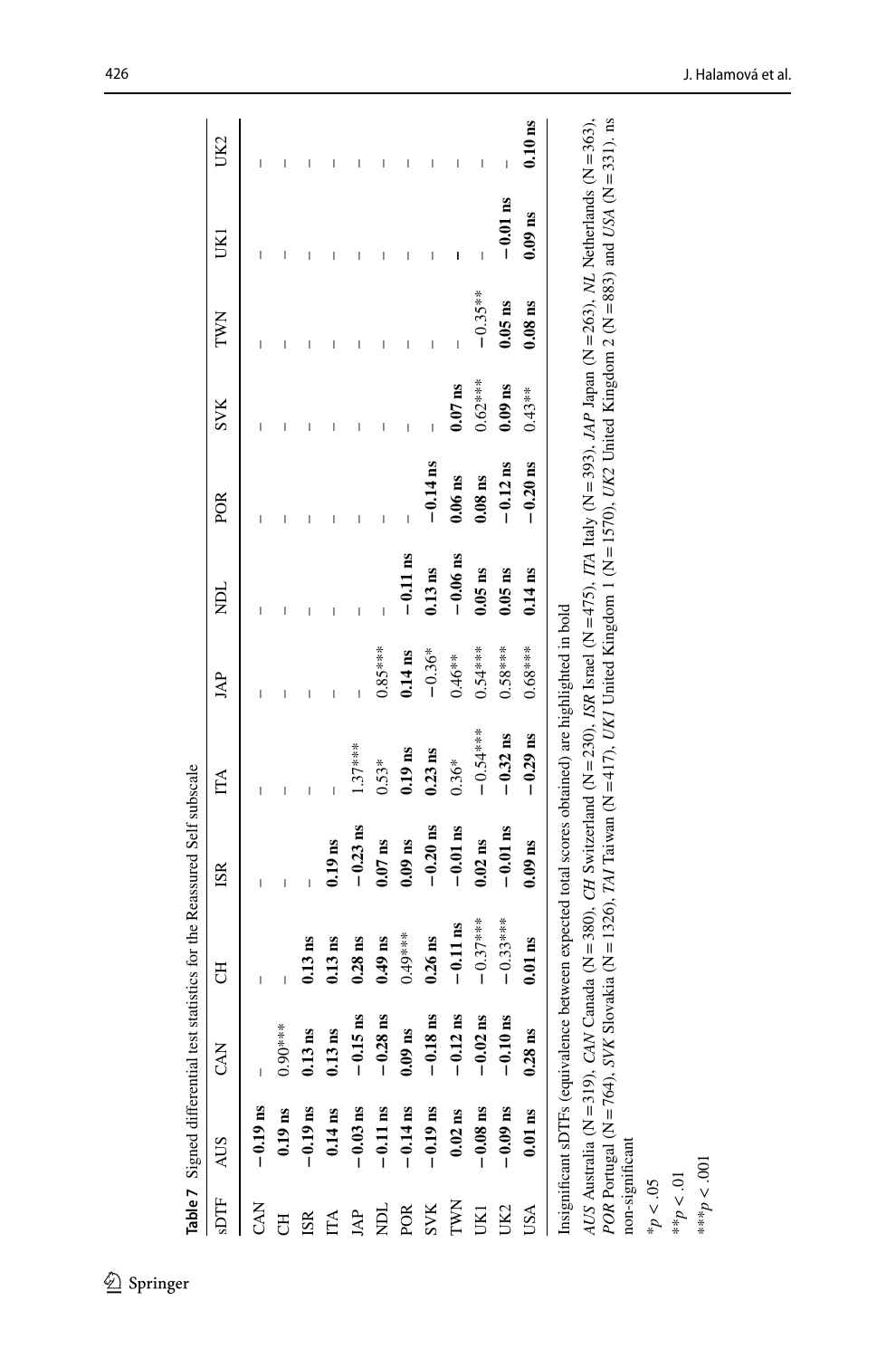| i<br>$\frac{1}{r}$                        |  |
|-------------------------------------------|--|
| E<br>T<br>į<br>ï                          |  |
| ļ<br>ו<br>ו                               |  |
| $\ddot{\phantom{a}}$<br>${1\over 2}$<br>j |  |
| Į                                         |  |

| <b>SDTF</b>     | <b>AUS</b>             | CAN                      | FO          | <b>ISR</b>           | ITA                                       | JAP                                                                                                                                                                                                                                                                                                                                                                                               | <b>NOD</b>        | POR        | <b>SVK</b> | TWN        | UКI        | UK2       |
|-----------------|------------------------|--------------------------|-------------|----------------------|-------------------------------------------|---------------------------------------------------------------------------------------------------------------------------------------------------------------------------------------------------------------------------------------------------------------------------------------------------------------------------------------------------------------------------------------------------|-------------------|------------|------------|------------|------------|-----------|
| CAN             | $-0.14$ ns             |                          |             |                      |                                           |                                                                                                                                                                                                                                                                                                                                                                                                   |                   |            |            |            |            |           |
| 5               | $-0.26$ ns             | $1.09***$                | Ī           |                      |                                           |                                                                                                                                                                                                                                                                                                                                                                                                   |                   |            |            |            |            |           |
| <b>ISR</b>      | $-0.05$ ns             | ms<br>$-0.05$            | $-0.15$ ns  |                      |                                           |                                                                                                                                                                                                                                                                                                                                                                                                   |                   |            |            |            |            |           |
| ľА              | $-0.15$ ns             | $0.06~\mathrm{ns}$       | $-0.09$ ns  | $-0.22$ ns           |                                           |                                                                                                                                                                                                                                                                                                                                                                                                   |                   |            |            |            |            |           |
| JAP             |                        |                          | $0.45*$     | $0.17$ ns            | $0.11$ ns                                 |                                                                                                                                                                                                                                                                                                                                                                                                   |                   |            |            |            |            |           |
| $\rm N\bar{D}$  | $-0.11$ ns<br>-0.17 ns | $-0.12$ ns<br>$-0.08$ ns | $-0.28$ ns  | $-0.28$ ns           | $-0.18$ ns                                | $-0.25*$                                                                                                                                                                                                                                                                                                                                                                                          |                   |            |            |            |            |           |
| POR             | $0.21$ ns              | $0.45*$                  | $+ * * + 0$ | $-0.34**$            | $-0.10$ ns                                | $-0.06$ ns                                                                                                                                                                                                                                                                                                                                                                                        | $0.03$ ns         |            |            |            |            |           |
| <b>SVK</b>      | $-0.38***$             | $-0.44**$                | $-0.70***$  | $0.19 \,\mathrm{ns}$ | $0.16~\mathrm{ns}$                        | $-0.49**$                                                                                                                                                                                                                                                                                                                                                                                         | $0.19 \text{ ns}$ | $-0.12$ ns |            |            |            |           |
| <b>TWN</b>      | $-0.01$ ns             | $-0.18$ ns               | $-0.56***$  | $0.11$ ns            |                                           | $-0.37***$                                                                                                                                                                                                                                                                                                                                                                                        | $-0.07$ ns        | $1.13$ ns  | $0.09$ ns  |            |            |           |
| <b>UKI</b>      | $0.07~\mathrm{ns}$     | $0.19~\mathrm{ns}$       | $-0.32*$    | $0.10~\mathrm{ns}$   | $\frac{0.29 \text{ ns}}{0.16 \text{ ns}}$ | $-0.05$ ns                                                                                                                                                                                                                                                                                                                                                                                        | $-0.08$ ns        | $-0.18$ ns | $0.06$ ns  | $-0.10$ ns |            |           |
| UK <sub>2</sub> | $0.06 \text{ ns}$      | $-0.01$ ns               | $0.14$ ns   | $-0.07$ ns           | $0.11$ ns                                 | $-0.01$ ns                                                                                                                                                                                                                                                                                                                                                                                        | $-0.10$ ns        | $-0.14$ ns | $-0.16$ ns | $-0.03$ ns | $0.03$ ns  |           |
| USA             | $-0.14$ ns             | $-0.20$ ns               | $0.16$ ns   | $-0.12$ ns           | $0.15$ ns                                 | $-0.07$ ns                                                                                                                                                                                                                                                                                                                                                                                        | $0.26$ ns         | $-0.24$ ns | $0.06$ ns  | $0.02$ ns  | $-0.01$ ns | $0.03$ ns |
|                 |                        |                          |             |                      |                                           | $\frac{1}{2}$ and $\frac{1}{2}$ and $\frac{1}{2}$ and $\frac{1}{2}$ and $\frac{1}{2}$ and $\frac{1}{2}$ and $\frac{1}{2}$ and $\frac{1}{2}$ and $\frac{1}{2}$ and $\frac{1}{2}$ and $\frac{1}{2}$ and $\frac{1}{2}$ and $\frac{1}{2}$ and $\frac{1}{2}$ and $\frac{1}{2}$ and $\frac{1}{2}$ a<br>Insignificant sDTFs (equivalence between expected total scores obtained) are highlighted in bold |                   |            |            |            |            |           |

AUS Australia (N=319), CAN Canada (N=380), CH Switzerland (N=230), ISR Israel (N=475), ITA Italy (N=393), AP Japan (N=203), NZ Netherlands (N=303), AN 2014 POR Portugal (N = 764), SVK Slovakia (N = 1326), TAI Taiwan (N = 417), UKI United Kingdom 1 (N = 1570), UK2 United Kingdom 2 (N = 883) and USA (N = 331). ns *AUS* Australia (N=319), *CAN* Canada (N=380), *CH* Switzerland (N=230), *ISR* Israel (N=475), *ITA* Italy (N=393), *JAP* Japan (N=263), *NL* Netherlands (N=363), *POR* Portugal (N=764), *SVK* Slovakia (N=1326), *TAI* Taiwan (N=417), *UK1* United Kingdom 1 (N=1570), *UK2* United Kingdom 2 (N=883) and *USA* (N=331). ns non-significant non-signifcant

<span id="page-16-0"></span>\**p* <.05

 $\epsilon_{**}$ 

\*\*\*p <.001 \*\*\**p* <.001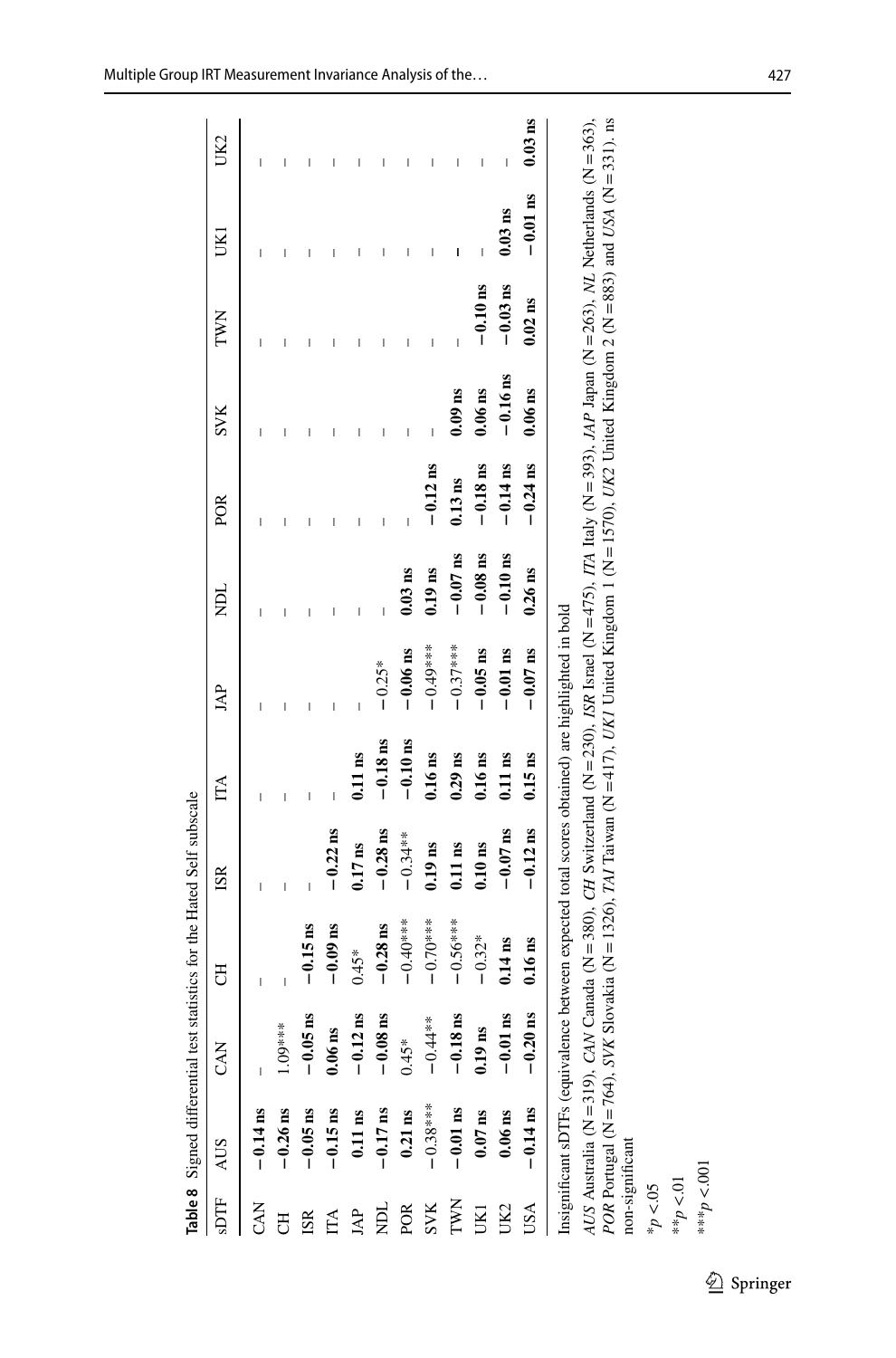# **Results**

DIF testing showed (Tables [3,](#page-11-0) [4](#page-12-0) and [5](#page-13-0)) that the number of items with DIF varied greatly among the samples, from no DIF detected to all items displaying DIF. The results suggest that the presence or absence of DIF is not a systematic predictor of DTF.

Out of 78 comparisons, there were 43 measurement equivalencies (DTF) for the Inadequate Self subscale (see Table [6\)](#page-14-0), 61 measurement equivalencies for the Reassured Self subscale (see Table [7](#page-15-0)), and 65 measurement equivalencies for the Hated Self subscale (see Table [8\)](#page-16-0). For the Inadequate Self subscale, the Australian sample was equivalent to 10 other samples, the Canadian, Italian, Slovak, UK1 and USA sample were equivalent to 8 other samples, the Netherlands, Portugal, Switzerland and UK2 samples were each equivalent to 7 other samples, the Japan and Taiwan samples were equivalent to 3 other samples, and fnally the Israel sample was equivalent to 2 other samples. As for the Reassured Self subscale, Australian and Israel samples were equivalent to all 12 other samples, Canadian and Portugal samples were equivalent to 11 other samples, the Netherlands, UK2 and USA samples were equivalent to 10 other samples, Slovakia and Taiwan samples were equivalent to 9 other samples, Italy, Switzerland were equivalent to 8 other samples, UK1 sample was equivalent to 7 other samples, and fnally Japan sample was equivalent to 5 other samples. For the Hated Self subscale, Italian, UK2 and USA samples were equivalent to all 12 other samples, Australia, Israel, the Netherlands and UK1 samples were equivalent to 11 other samples, Taiwan sample was equivalent to 10 other samples, Canadian and Portugal samples were equivalent to 9 other samples, Japan and Slovak samples were equivalent to 8 other samples, and fnally Switzerland sample was equivalent to 6 other samples.

It should be noted that no transitivity can be assumed; for example, for the Hated Self subscale, both the Netherlands and Japan samples were equivalent to the Canadian sample, but they were not equivalent one to another. Therefore, we could not create a single linear rank based on the diferences in latent means of equivalent samples, but rather clusters of mutually comparable samples. For example, again in the case of the Hated Self subscale, we could compare Canada, Australia, UK1, UK2, Israel, Japan and USA samples because all were mutually equivalent. However, adding another sample, for example, Switzerland was not possible: it was equivalent with all other samples, but not with Canadian sample. Therefore, we can compare the latent means of equivalent samples for each subscale (Tables [9,](#page-18-0) [10](#page-20-0) and [11](#page-22-0)). These latent mean diferences indicate that one population's answers are more or less self-critical than other's. Of course, we cannot exclude the possibility that answers from populations would not be signifcantly diferent. We note again that diferences in latent means have nothing to do with and are orthogonal to measurement equivalence; rather, measurement equivalence is a necessary prerequisite for comparing latent means. Without the measurement equivalence, any comparison between two populations would be distorted by the diferential functioning of the test itself and therefore could not represent diferences in the latent trait.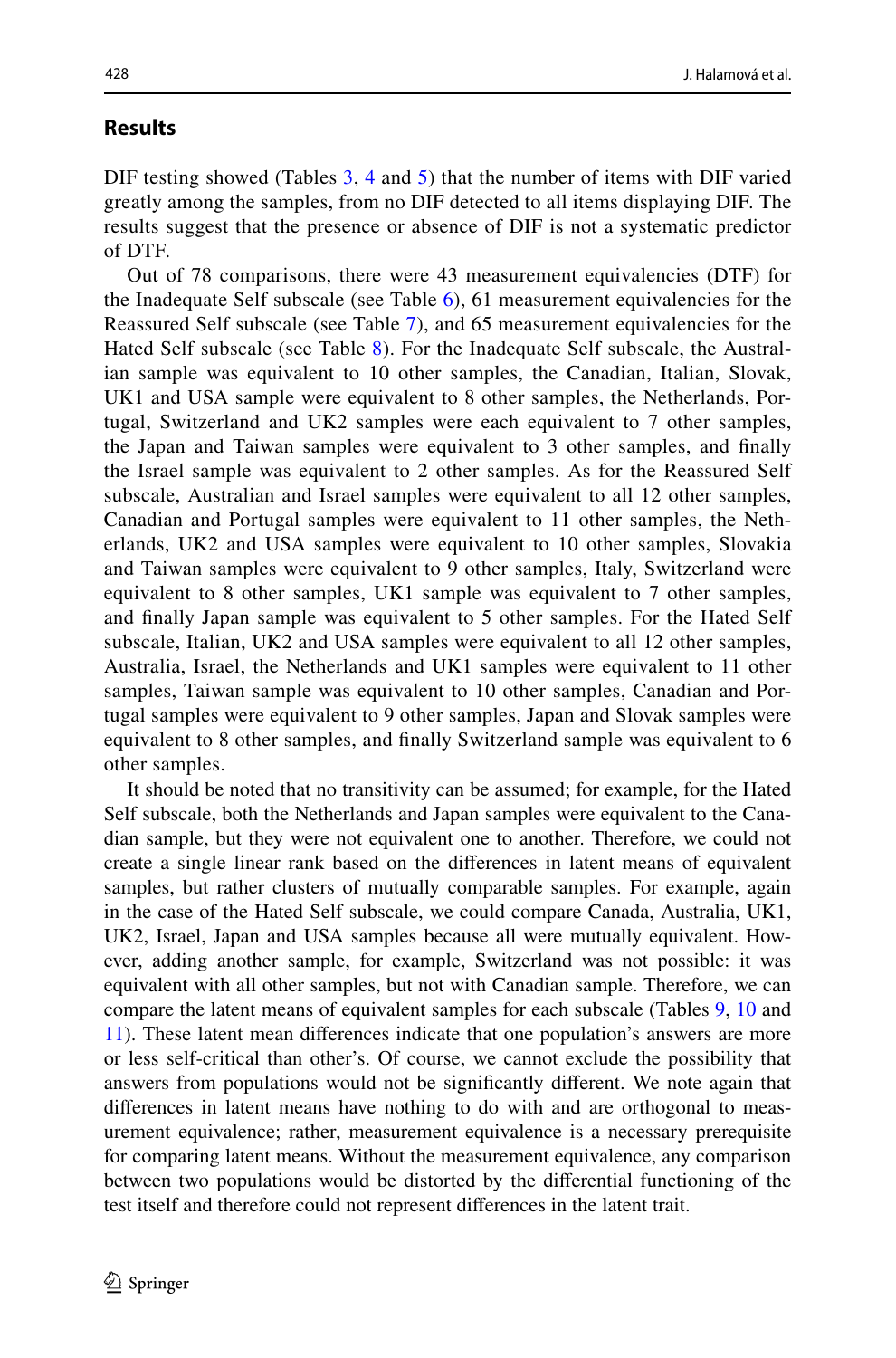<span id="page-18-0"></span>

| l                                   |
|-------------------------------------|
|                                     |
|                                     |
|                                     |
| ı<br>í                              |
| ֖֢ׅ֧ׅ֧֚֚֚֚֚֚֚֚֚֚֚֚֚֚֚֚֚֚֬֡֡֡֝֝֡֡֡֬֝ |
| $\frac{1}{2}$                       |
|                                     |
|                                     |
| :                                   |
|                                     |
| I                                   |
| r<br>Ć                              |
|                                     |

|              |                                                                                                                                                                                                                                                                                                                                                                                  | Table 9 Latent mean differences of invariant samples for the Inadequate Self subscale |                                                           |            |                                    |                                     |                                |                         |                                                                                                                                                                                                                                                                                                                                                                                  |     |            |     |
|--------------|----------------------------------------------------------------------------------------------------------------------------------------------------------------------------------------------------------------------------------------------------------------------------------------------------------------------------------------------------------------------------------|---------------------------------------------------------------------------------------|-----------------------------------------------------------|------------|------------------------------------|-------------------------------------|--------------------------------|-------------------------|----------------------------------------------------------------------------------------------------------------------------------------------------------------------------------------------------------------------------------------------------------------------------------------------------------------------------------------------------------------------------------|-----|------------|-----|
| Mean diff    | <b>AUS</b>                                                                                                                                                                                                                                                                                                                                                                       | CAN                                                                                   | F                                                         | <b>ISR</b> | ĽЦ                                 | <b>AP</b>                           | <b>NON</b>                     | POR                     | <b>SVK</b>                                                                                                                                                                                                                                                                                                                                                                       | TWN | <b>INI</b> | UK2 |
| CAN          | (0.056, 0.348)<br>0.202                                                                                                                                                                                                                                                                                                                                                          |                                                                                       | T                                                         | T          |                                    | T                                   |                                | I                       | ı                                                                                                                                                                                                                                                                                                                                                                                |     | T          | T   |
| F            | $\begin{array}{c} \rule{0pt}{2.5ex} \rule{0pt}{2.5ex} \rule{0pt}{2.5ex} \rule{0pt}{2.5ex} \rule{0pt}{2.5ex} \rule{0pt}{2.5ex} \rule{0pt}{2.5ex} \rule{0pt}{2.5ex} \rule{0pt}{2.5ex} \rule{0pt}{2.5ex} \rule{0pt}{2.5ex} \rule{0pt}{2.5ex} \rule{0pt}{2.5ex} \rule{0pt}{2.5ex} \rule{0pt}{2.5ex} \rule{0pt}{2.5ex} \rule{0pt}{2.5ex} \rule{0pt}{2.5ex} \rule{0pt}{2.5ex} \rule{0$ |                                                                                       | $\overline{1}$                                            |            |                                    | T                                   |                                | ı                       |                                                                                                                                                                                                                                                                                                                                                                                  | ı   | ı          | ı   |
| <b>ISR</b>   | $\overline{\phantom{a}}$                                                                                                                                                                                                                                                                                                                                                         |                                                                                       | ı                                                         |            |                                    | I                                   |                                | I                       |                                                                                                                                                                                                                                                                                                                                                                                  | I   | I          |     |
| ITA          | $-0.040$<br>$(-0.182,$<br>0.103)                                                                                                                                                                                                                                                                                                                                                 | $-0.771$<br>$(-0.929,$<br>$-0.613)$<br>$-0.329$<br>$(-0.478,$<br>$-0.181)$            | $\begin{array}{c} 0.390 \\ (0.209, \\ 0.572) \end{array}$ | I          |                                    | I                                   |                                | I                       |                                                                                                                                                                                                                                                                                                                                                                                  | I   | I          |     |
| $_{\rm IAP}$ | $\frac{0.905}{(0.737)}$<br>1.073)                                                                                                                                                                                                                                                                                                                                                |                                                                                       | (0.615, 1.003)<br>0.809                                   |            |                                    |                                     |                                | I                       |                                                                                                                                                                                                                                                                                                                                                                                  |     | I          |     |
| <b>Q</b>     |                                                                                                                                                                                                                                                                                                                                                                                  | $-0.421$<br>$(-0.565,$<br>$-0.277)$                                                   | $-0.260$<br>$(-0.591)$<br>$-0.425$                        |            | $(-0.035, 0.290)$<br>0.127         | ı                                   |                                |                         |                                                                                                                                                                                                                                                                                                                                                                                  |     |            |     |
| POR          | $-0.159$<br>$(-0.298,$<br>$-0.200)$<br>$-0.304$<br>$(-0.346,$<br>$(-0.436,$<br>$(-0.172)$<br>$(-0.032,$<br>$(-0.032,$                                                                                                                                                                                                                                                            |                                                                                       | (0.506, 0.844)<br>0.675                                   |            | $(-0.437,$<br>$-0.173$<br>$-0.305$ | ı                                   | $(-0.362, -0.081)$<br>$-0.221$ | ı                       | I                                                                                                                                                                                                                                                                                                                                                                                |     | I          |     |
| <b>SVK</b>   |                                                                                                                                                                                                                                                                                                                                                                                  | $-0.157$<br>$(-0.276,$<br>$-0.039)$                                                   | (0.037, 0.383)<br>0.210                                   |            | (0.104, 0.342)<br>0.223            | I                                   | (0.185, 0.442)<br>0.314        | (0.379, 0.568)<br>0.473 | I                                                                                                                                                                                                                                                                                                                                                                                |     | ı          |     |
| <b>TWN</b>   | $\begin{array}{c} 0.333 \\ (0.200, \\ 0.466) \end{array}$                                                                                                                                                                                                                                                                                                                        |                                                                                       |                                                           |            |                                    | $-0.821$<br>$(-0.996,$<br>$-0.647)$ |                                |                         | $\begin{array}{c} \rule{0pt}{2.5ex} \rule{0pt}{2.5ex} \rule{0pt}{2.5ex} \rule{0pt}{2.5ex} \rule{0pt}{2.5ex} \rule{0pt}{2.5ex} \rule{0pt}{2.5ex} \rule{0pt}{2.5ex} \rule{0pt}{2.5ex} \rule{0pt}{2.5ex} \rule{0pt}{2.5ex} \rule{0pt}{2.5ex} \rule{0pt}{2.5ex} \rule{0pt}{2.5ex} \rule{0pt}{2.5ex} \rule{0pt}{2.5ex} \rule{0pt}{2.5ex} \rule{0pt}{2.5ex} \rule{0pt}{2.5ex} \rule{0$ |     |            | I   |
| <b>UK1</b>   | (0.101, 0.355)<br>0.228                                                                                                                                                                                                                                                                                                                                                          | $0.022$<br>$(-0.101,$<br>$0.145)$                                                     | $(-0.150, 0.145)$<br>$-0.003$                             |            | (0.198, 0.450)<br>0.324            | I                                   |                                | (0.544, 0.752)<br>0.648 | $(0.091$<br>0.275)<br>0.183                                                                                                                                                                                                                                                                                                                                                      | I   | I          | ı   |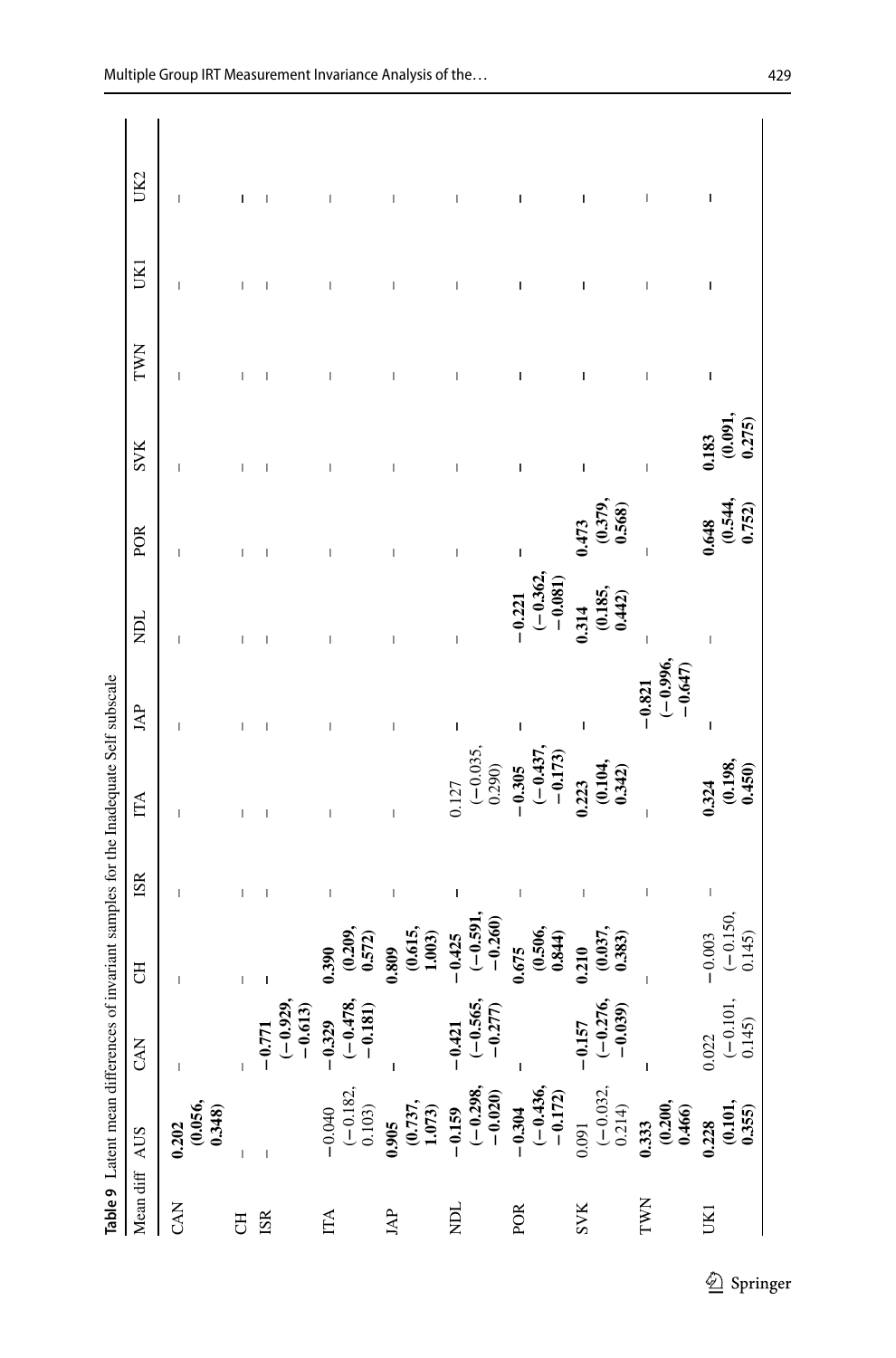|            |                    | 면<br>이                                         | ISR                           | ITA               | JAP | <b>HUN</b>                                                                             | POR | <b>SVK</b>                         | TWN | UK1                                                             | UK2 |
|------------|--------------------|------------------------------------------------|-------------------------------|-------------------|-----|----------------------------------------------------------------------------------------|-----|------------------------------------|-----|-----------------------------------------------------------------|-----|
| 0.220      |                    |                                                | 0.750                         | Ī                 | Ï   | I                                                                                      | I   | I                                  |     |                                                                 | I   |
| (0.090,    | $\overline{0}$     | 06 $-0.017$<br>1.133, $(-0.168,$<br>20) 0.133) |                               |                   |     |                                                                                        |     |                                    |     |                                                                 |     |
| 0.350)     | 0.120              |                                                | $\frac{(0.623,0.878)}{0.878}$ |                   |     |                                                                                        |     |                                    |     | $-0.250$ $-0.013$<br>$(-0.401,$ $(-0.091,$<br>$-0.098)$ 0.065)  |     |
| 0.034      | $-0.284$           |                                                |                               | 0.031             | I   |                                                                                        |     |                                    |     | $-0.258$ $-0.287$<br>$(-0.368, (-0.421,$<br>$-0.148)$ $-0.152)$ |     |
| $(-0.184,$ | $(-0.442, -0.127)$ |                                                |                               | $(-0.128, 0.190)$ |     | $\begin{array}{cc} 0.151 & 0.334 \\ (-0.023, & (0.193, \\ 0.326) & 0.474) \end{array}$ |     | $-0.156$<br>$(-0.299,$<br>$0.013)$ |     |                                                                 |     |
|            |                    |                                                |                               |                   |     |                                                                                        |     |                                    |     |                                                                 |     |

Latent mean estimations of populations in frst row were constrained to zero. Diferences signifcant at 0.05 level are highlighted in bold are mannamen m zero. Differences significant at U.Up level consuance to WCIC Latent mean estimations of populations in first row

AUS Australia (N = 319), CAN Canada (N = 380), CH Switzerland (N = 230), ISR Israel (N = 475), ITA Italy (N = 393), JAP Japan (N = 263), NL Netherlands (N = 363), POR Portugal (N = 764), SVK Slovakia (N = 1,326), TAI Taiw *AUS* Australia (N=319), *CAN* Canada (N=380), *CH* Switzerland (N=230), *ISR* Israel (N=475), *ITA* Italy (N=393), *JAP* Japan (N=263), *NL* Netherlands (N=363), *POR* Portugal (N=764), *SVK* Slovakia (N=1,326), *TAI* Taiwan (N=417), *UK1* United Kingdom 1 (N=1570), *UK2* United Kingdom 2 (N=883) and *USA* (N=331)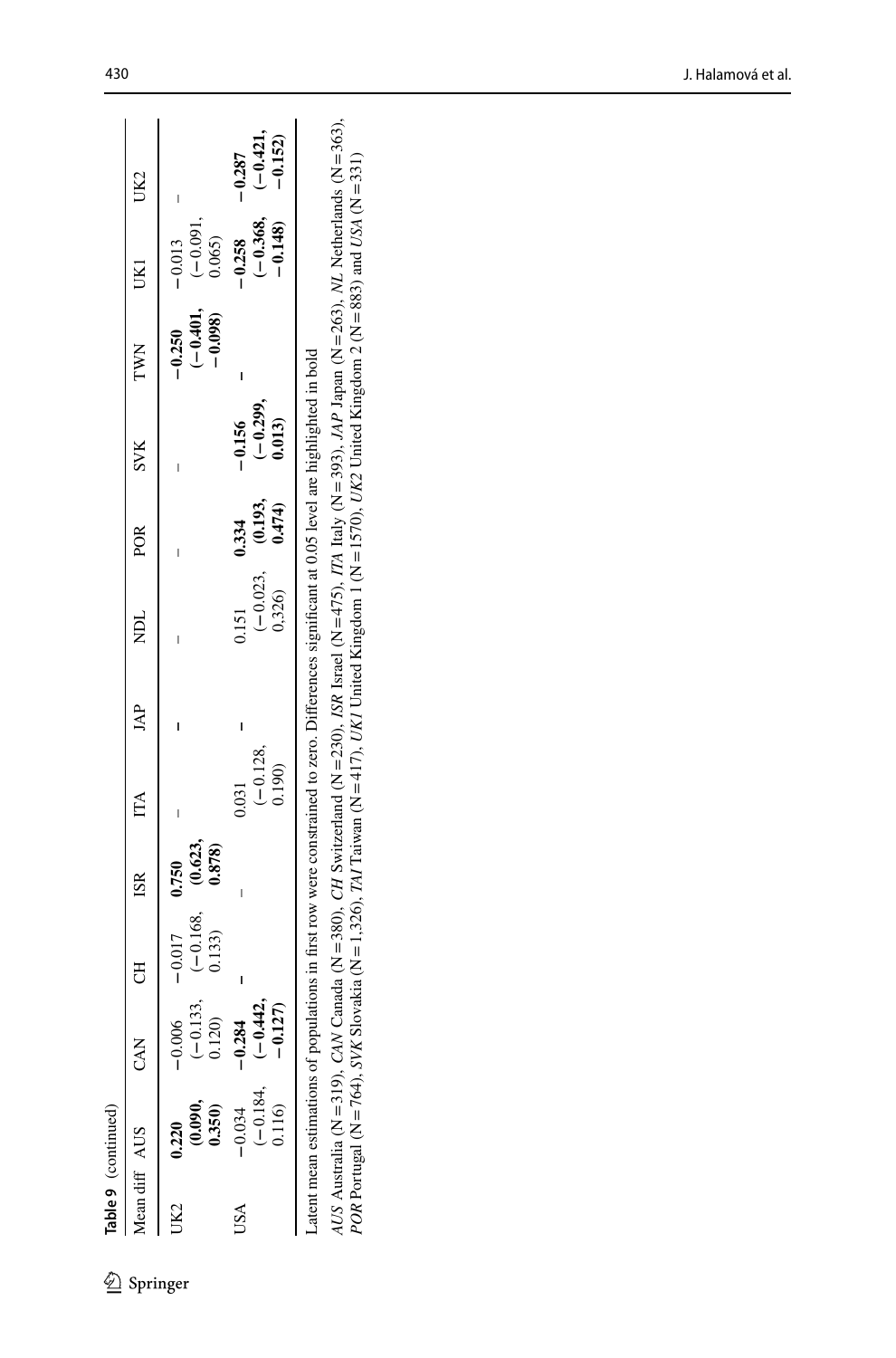<span id="page-20-0"></span>

|                |                                                                                                                                                                                                                                                                                    | <b>Table 10</b> Latent mean differences of invariant samples for the Reassured Self subscale                                                                                                                                                                                              |                                                                              |                                                 |                                   |                                                           |                                     |                                                            |                              |                                                                                                                                                                                                                                                                                                                                                                                  |            |                          |
|----------------|------------------------------------------------------------------------------------------------------------------------------------------------------------------------------------------------------------------------------------------------------------------------------------|-------------------------------------------------------------------------------------------------------------------------------------------------------------------------------------------------------------------------------------------------------------------------------------------|------------------------------------------------------------------------------|-------------------------------------------------|-----------------------------------|-----------------------------------------------------------|-------------------------------------|------------------------------------------------------------|------------------------------|----------------------------------------------------------------------------------------------------------------------------------------------------------------------------------------------------------------------------------------------------------------------------------------------------------------------------------------------------------------------------------|------------|--------------------------|
| Mean diff      | <b>AUS</b>                                                                                                                                                                                                                                                                         | CAN                                                                                                                                                                                                                                                                                       | F                                                                            | <b>ISR</b>                                      | É                                 | ÂŅ                                                        | NDL                                 | POR                                                        | <b>SVK</b>                   | TWN                                                                                                                                                                                                                                                                                                                                                                              | <b>UKI</b> | UK2                      |
| CAN            | $(-0.003, 0.290)$<br>0.144                                                                                                                                                                                                                                                         | $\mathbf{I}$                                                                                                                                                                                                                                                                              | I                                                                            |                                                 |                                   |                                                           |                                     |                                                            |                              |                                                                                                                                                                                                                                                                                                                                                                                  |            |                          |
| FO             | $-0.397$<br>$(-0.579,$<br>$-0.215)$                                                                                                                                                                                                                                                | $\mathbf{I}$                                                                                                                                                                                                                                                                              | $\mathsf I$                                                                  | $\overline{1}$                                  |                                   |                                                           | I                                   |                                                            |                              | T                                                                                                                                                                                                                                                                                                                                                                                |            |                          |
| <b>ISR</b>     |                                                                                                                                                                                                                                                                                    |                                                                                                                                                                                                                                                                                           |                                                                              | $\overline{1}$                                  |                                   |                                                           | $\overline{1}$                      |                                                            |                              | T                                                                                                                                                                                                                                                                                                                                                                                |            |                          |
| ITA            | 0.344<br>(0.190,<br>0.61<br>0.061<br>(-0.082,<br>0.203)<br>$-0.517$<br>$-0.576$ ,<br>$-0.589$<br>0.244<br>0.116,<br>0.116,<br>0.116,<br>(-0.007,<br>(-0.007,<br>(-0.007,<br>0.116,<br>(-0.007,<br>0.116,<br>0.203)<br>0.203<br>0.203<br>0.203<br>0.405)<br>0.203<br>0.116,<br>0.11 | 0.343<br>(0.084,<br>0.0400)<br>0.0400<br>0.0400<br>0.035<br>0.025<br>0.025<br>0.035<br>0.035<br>0.035<br>0.035<br>0.035<br>0.035<br>0.035<br>0.035<br>0.035<br>0.035<br>0.035<br>0.035<br>0.035<br>0.035<br>0.035<br>0.035<br>0.035<br>0.035<br>0.035<br>0.035<br>0.035<br>0.035<br>0.035 | 0.747<br>(0.566,<br>0.927)<br>0.421<br>0.4239,<br>0.583)<br>0.515)<br>0.315) | $(-0.464,$<br>$-0.206)$<br>$-0.889$<br>$-0.335$ |                                   |                                                           |                                     |                                                            |                              |                                                                                                                                                                                                                                                                                                                                                                                  |            |                          |
| $\mathsf{IAP}$ |                                                                                                                                                                                                                                                                                    |                                                                                                                                                                                                                                                                                           |                                                                              | $(-1.042, -0.737)$                              | I                                 |                                                           | Ť                                   |                                                            |                              | $\begin{array}{c} \rule{0pt}{2.5ex} \rule{0pt}{2.5ex} \rule{0pt}{2.5ex} \rule{0pt}{2.5ex} \rule{0pt}{2.5ex} \rule{0pt}{2.5ex} \rule{0pt}{2.5ex} \rule{0pt}{2.5ex} \rule{0pt}{2.5ex} \rule{0pt}{2.5ex} \rule{0pt}{2.5ex} \rule{0pt}{2.5ex} \rule{0pt}{2.5ex} \rule{0pt}{2.5ex} \rule{0pt}{2.5ex} \rule{0pt}{2.5ex} \rule{0pt}{2.5ex} \rule{0pt}{2.5ex} \rule{0pt}{2.5ex} \rule{0$ |            |                          |
| <b>NON</b>     |                                                                                                                                                                                                                                                                                    |                                                                                                                                                                                                                                                                                           | $\begin{array}{c} 0.655 \\ (0.483, \\ 0.827) \end{array}$                    | $(-0.243)$<br>$-0.115$<br>0.014)                | I                                 |                                                           |                                     |                                                            |                              |                                                                                                                                                                                                                                                                                                                                                                                  |            | $\overline{\phantom{a}}$ |
| POR            |                                                                                                                                                                                                                                                                                    |                                                                                                                                                                                                                                                                                           |                                                                              | $-0.284$<br>$(-0.401,$<br>$-0.167)$             | $(-0.079, 0.190)$<br>0.056        | $\begin{array}{c} 0.748 \\ (0.577, \\ 0.920) \end{array}$ | $(-0.396$<br>-0.109)<br>$-0.252$    | I                                                          |                              | I                                                                                                                                                                                                                                                                                                                                                                                |            | I                        |
| <b>SVK</b>     |                                                                                                                                                                                                                                                                                    |                                                                                                                                                                                                                                                                                           |                                                                              | $-0.248$<br>$(-0.356,$<br>$-0.140)$             | $0.123$<br>$(-0.001,$<br>$0.247)$ |                                                           | $-0.200$<br>$(-0.330.$<br>$-0.069)$ | $(-0.041$<br>0.148)<br>1.054                               |                              |                                                                                                                                                                                                                                                                                                                                                                                  |            |                          |
| TWN            |                                                                                                                                                                                                                                                                                    |                                                                                                                                                                                                                                                                                           | $0.504$<br>$(0.352,$<br>$0.656)$<br>$0.508$<br>$(0.351,$<br>$0.666)$         | $-0.265$<br>$(-0.384,$<br>$-0.146)$             |                                   |                                                           | $-0.200$<br>$(-0.343,$<br>$-0.056)$ | $\begin{array}{c} 0.059 \\ (-0.049, \\ 0.167) \end{array}$ | $(-0.097$<br>0.107)<br>0.005 |                                                                                                                                                                                                                                                                                                                                                                                  |            |                          |
| UK1            |                                                                                                                                                                                                                                                                                    |                                                                                                                                                                                                                                                                                           |                                                                              | $(-0.661$<br>$-0.432)$<br>$-0.546$              | I                                 |                                                           | $-0.604$<br>$(-0.744,$<br>$-0.464)$ | $-0.360$<br>$(-0.458,$<br>$-0.261)$                        |                              | ı                                                                                                                                                                                                                                                                                                                                                                                | I          | ı                        |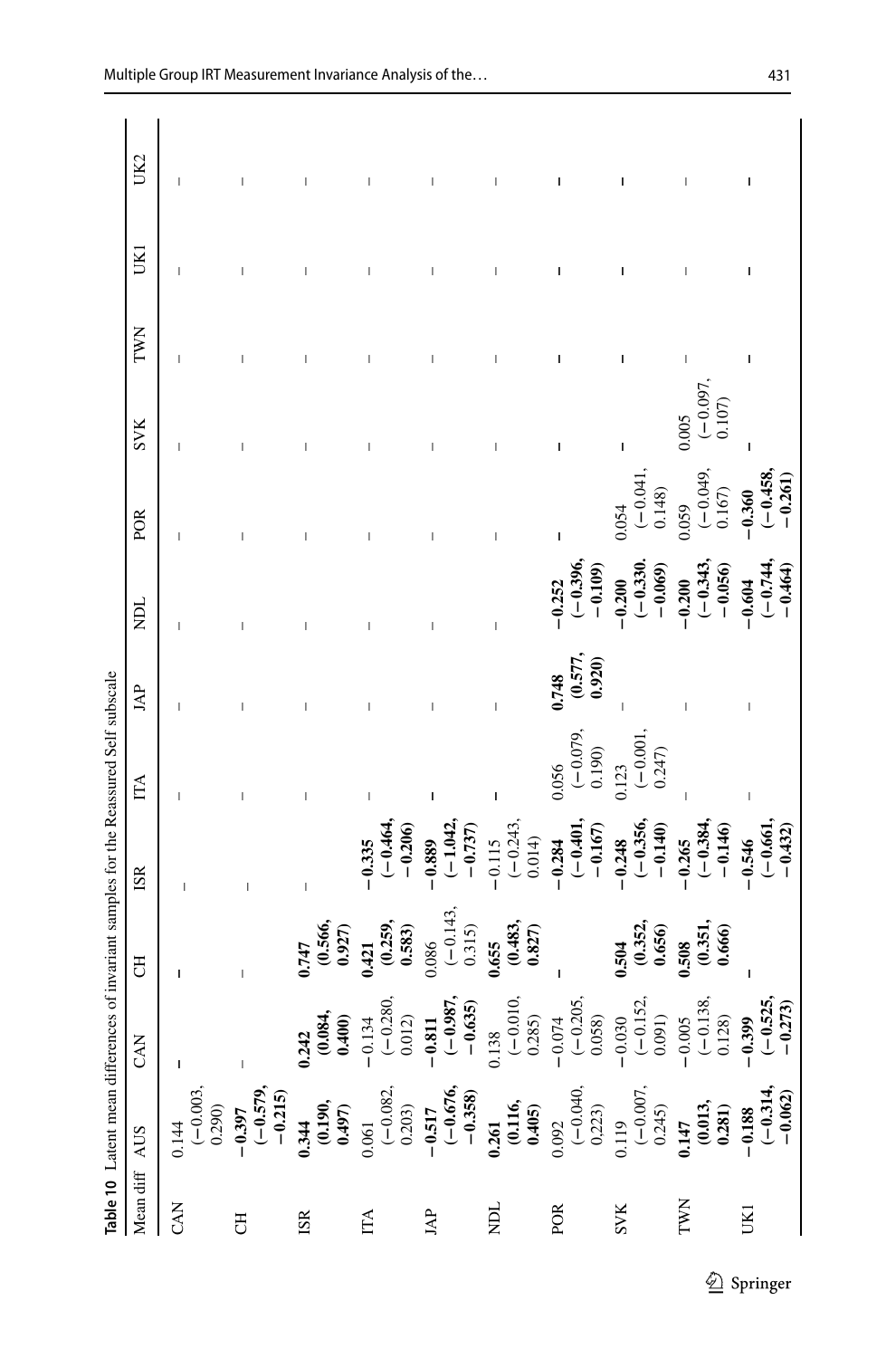| lean diff AUS |            |                                 | E                                                       | <b>ISR</b>                          | ITA                                                          | JAP | NDL                                 | POR.                                | <b>SVK</b>                       | TWN                                                     | UKI                                                        | UK2            |
|---------------|------------|---------------------------------|---------------------------------------------------------|-------------------------------------|--------------------------------------------------------------|-----|-------------------------------------|-------------------------------------|----------------------------------|---------------------------------------------------------|------------------------------------------------------------|----------------|
|               |            |                                 |                                                         |                                     | 0.070                                                        |     |                                     | 10.011                              |                                  |                                                         |                                                            |                |
|               |            | $\frac{1}{2}$                   |                                                         |                                     |                                                              |     |                                     |                                     | $-0.033$<br>$(-0.125,$<br>0.059) |                                                         |                                                            |                |
|               |            | $\widehat{\mathcal{E}}$<br>0.05 |                                                         | $-0.264$<br>$(-0.376,$<br>$-0.151)$ |                                                              |     | $-0.225$<br>$(-0.361,$<br>$-0.089)$ | $(-0.091, 0.112)$                   |                                  | $-0.049$<br>$(-0.188,$<br>0.090)                        | $-0.289$<br>$(-0.368,$<br>$-0.210)$                        |                |
|               | 0.094      | 0.299                           |                                                         |                                     | $(-0.060,$<br>0.200)<br>$-0.198$<br>$(-0.379,$<br>$(-0.379,$ |     |                                     |                                     |                                  |                                                         |                                                            | 0.244          |
|               | $(-0.252,$ |                                 | $\begin{array}{c} 0.296 \\ 0.123, \\ 0.470 \end{array}$ | $-0.463$<br>$(-0.615,$<br>$-0.311)$ |                                                              |     | $-0.525$<br>$(-0.720,$<br>$-0.330)$ | $-0.218$<br>$(-0.370,$<br>$-0.066)$ |                                  | $\begin{array}{c} 0.386 \\ 0.181, \\ 0.592 \end{array}$ | $\begin{array}{c} 0.093 \\ (-0.032, \\ 0.218) \end{array}$ | (0.088, 0.401) |
|               | .065       | 0.47                            |                                                         |                                     |                                                              |     |                                     |                                     |                                  |                                                         |                                                            |                |

b Ľ

AUS Australia (N=319), CAN Canada (N=380), CH Switzerland (N=230), ISR Israel (N=475), ITA Italy (N=393), JAP Japan (N=263), NL Netherlands (N=363), POR Portugal (N=764), SVK Slovakia (N=1,326), TAI Taiwan (N=417), UKI Un *AUS* Australia (N=319), *CAN* Canada (N=380), *CH* Switzerland (N=230), *ISR* Israel (N=475), *ITA* Italy (N=393), *JAP* Japan (N=263), *NL* Netherlands (N=363), *POR* Portugal (N=764), *SVK* Slovakia (N=1,326), *TAI* Taiwan (N=417), *UK1* United Kingdom 1 (N=1570), *UK2* United Kingdom 2 (N=883) and *USA* (N=331)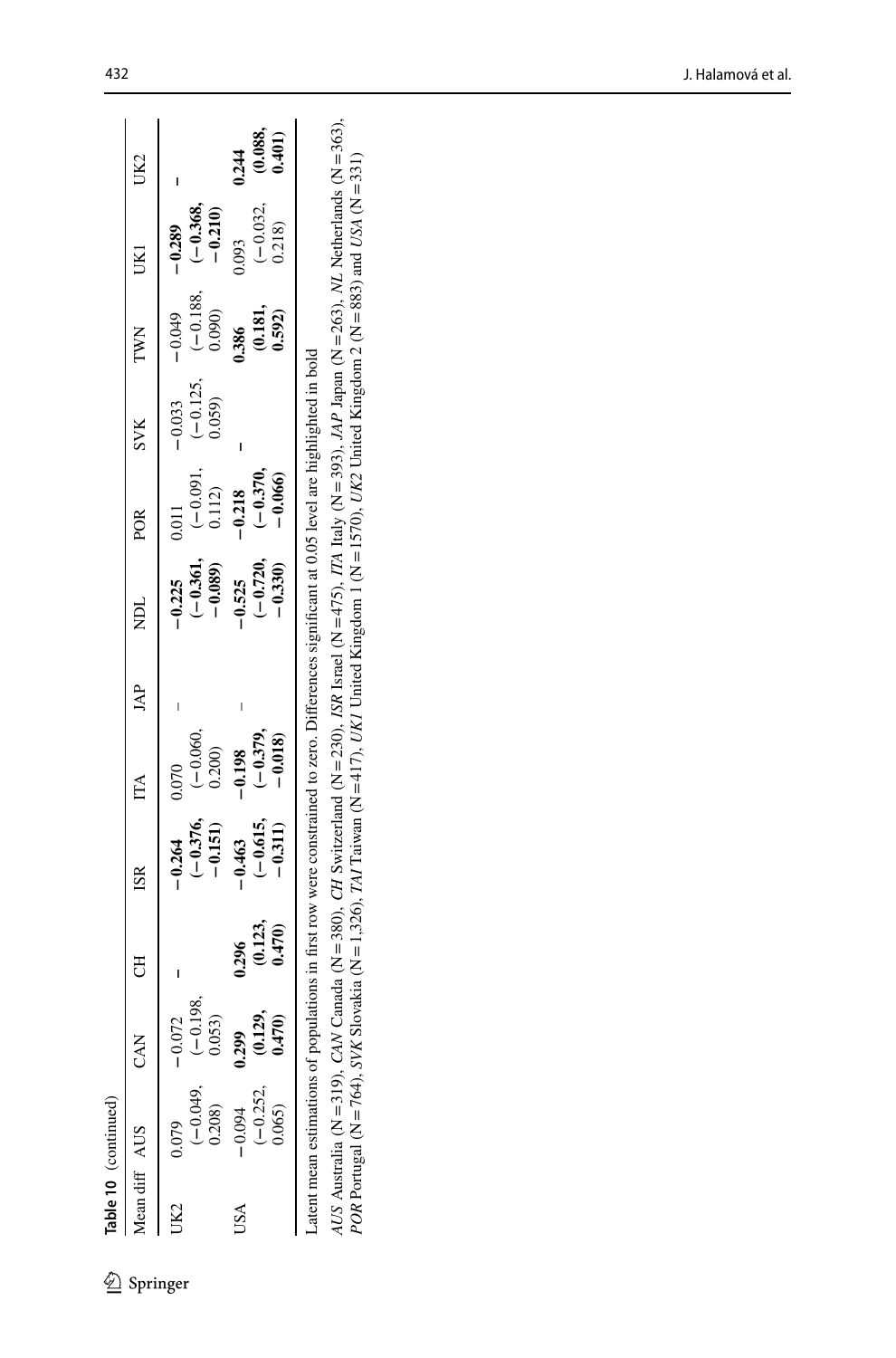<span id="page-22-0"></span>

| :<br>;<br>;                                                        |
|--------------------------------------------------------------------|
| i                                                                  |
| Ì                                                                  |
|                                                                    |
| -----<br>í<br>j                                                    |
| $\ddot{\phantom{0}}$<br>i<br>֧֦֧֦֧֦֧֦֧֦֧֦֧֦֧֦֧֦֧֦֧֦֧֦֧֦֧֦֧֦֧֦<br>ţ |
| Í,<br>;<br>;                                                       |
| í<br>in a car                                                      |
| Ì                                                                  |

|            | Table 11 Latent mean differences of invariant samples for the Hated Self subscale |                                   |                                     |                                |                                    |                                                                |                                  |                            |                                     |                                     |                               |     |
|------------|-----------------------------------------------------------------------------------|-----------------------------------|-------------------------------------|--------------------------------|------------------------------------|----------------------------------------------------------------|----------------------------------|----------------------------|-------------------------------------|-------------------------------------|-------------------------------|-----|
| Mean diff  | <b>AUS</b>                                                                        | CAN                               | $\overline{5}$                      | ISR                            | ГÃ                                 | ÂŅ                                                             | <b>NDL</b>                       | POR                        | <b>SVK</b>                          | TWN                                 | <b>UKI</b>                    | UK2 |
| CAN        | $(-0.142,$<br>0.201)<br>0.029                                                     |                                   |                                     |                                |                                    |                                                                |                                  |                            |                                     |                                     |                               |     |
| F          | 0.390(0.202,<br>0.577                                                             | $\sf I$                           | Ï                                   |                                |                                    |                                                                |                                  | I                          |                                     | I                                   |                               |     |
| <b>ISR</b> | $(-1.053,$<br>$-0.556$<br>$-0.804$                                                | $(-1.184, -0.658)$<br>$-0.921$    | 1.038 (0.864,<br>1.212              |                                |                                    |                                                                |                                  |                            |                                     |                                     |                               |     |
| ГÃ         | $(-0.165, 0.172)$<br>0.003                                                        | $(-0.219, 0.121)$<br>$-0.049$     | 0.470 (0.269, 0.714<br>0.672)       | (0.570, 0.858)                 | $\mathbf{I}$                       |                                                                |                                  |                            |                                     | I                                   |                               |     |
| JAP        | 1.425(1.216, 1.634)                                                               | 1.615(1.392,<br>1.837             |                                     | (1.750, 2.203)<br>1.977        | 1.838 (1.606,<br>2.069             |                                                                |                                  | T                          |                                     | T                                   |                               |     |
| <b>NDL</b> | $(-0.363,$<br>0.016<br>$-0.174$                                                   | $(-0.427,-$<br>0.033)<br>$-0.230$ | $\frac{0.541}{0.724}$               | (0.398,<br>0.714)<br>0.556     | $(-0.417,$<br>$-0.007$<br>$-0.205$ | $\mathbf{I}$                                                   | Ï                                |                            |                                     | $\mathbf{I}$                        |                               |     |
| POR        | $(-0.478, -0.130)$<br>$-0.304$                                                    |                                   |                                     |                                | $(-0.633,$<br>$-0.258$<br>$-0.445$ | $\begin{array}{c} (-2.742, \\ -2.042) \end{array}$<br>$-2.392$ | $(-0.292,$<br>0.032)<br>$-0.130$ |                            |                                     |                                     |                               |     |
| <b>SVK</b> | $\mathsf I$                                                                       | $\mathbf{I}$                      |                                     | (0.947, 1.212)<br>1.079        | 0.637 (0.497,<br>0.778)            |                                                                | 0.685 (0.550,<br>0.820           | (0.770,<br>0.986<br>0.878  | ı                                   |                                     |                               |     |
| TWN        | 0.665 (0.516, 0.736 (0.588)<br>0.814)                                             | 0.883)                            |                                     | (1.139, 1.447)<br>1.293        | 0.999 (0.835,<br>1.164             |                                                                | 0.919 (0.765,<br>1.074)          | (1.014,<br>1.274)<br>1.144 | 0.389 (0.275,<br>0.502              | I                                   |                               |     |
| <b>UKI</b> | $(-0.067,$<br>0.230)<br>0.081                                                     | $(-0.083, 0.208)$<br>0.062        | I                                   | (0.620, 0.880)<br>0.750        | $(-0.061,$<br>0.241)<br>0.090      | $(-1.909,$<br>$-1.403)$<br>$-1.656$                            | 0.244 (0.101,<br>0.388)          | (0.301, 0.537)<br>0.419    | $(-0.619,$<br>$-0.371$<br>$-0.495$  | $(-1.042, -0.684)$<br>$-0.863$      | I                             |     |
| UK2        | $(-0.131, 0.185)$<br>0.027                                                        | $(-0.154, 0.162)$<br>0.004        | $-0.366$<br>$(-0.563,$<br>$-0.170)$ | $\frac{0.715}{(0.576, 0.854)}$ | $(-0.140, 0.194)$<br>0.027         | $(-2.074,$<br>-1.524)<br>$-1.799$                              | $\frac{0.206}{0.361}$            | (0.232, 0.499)<br>0.366    | $-0.592$<br>$(-0.740,$<br>$-0.445)$ | $(-1.151,$<br>$-0.752)$<br>$-0.951$ | $(-0.137, 0.049)$<br>$-0.044$ |     |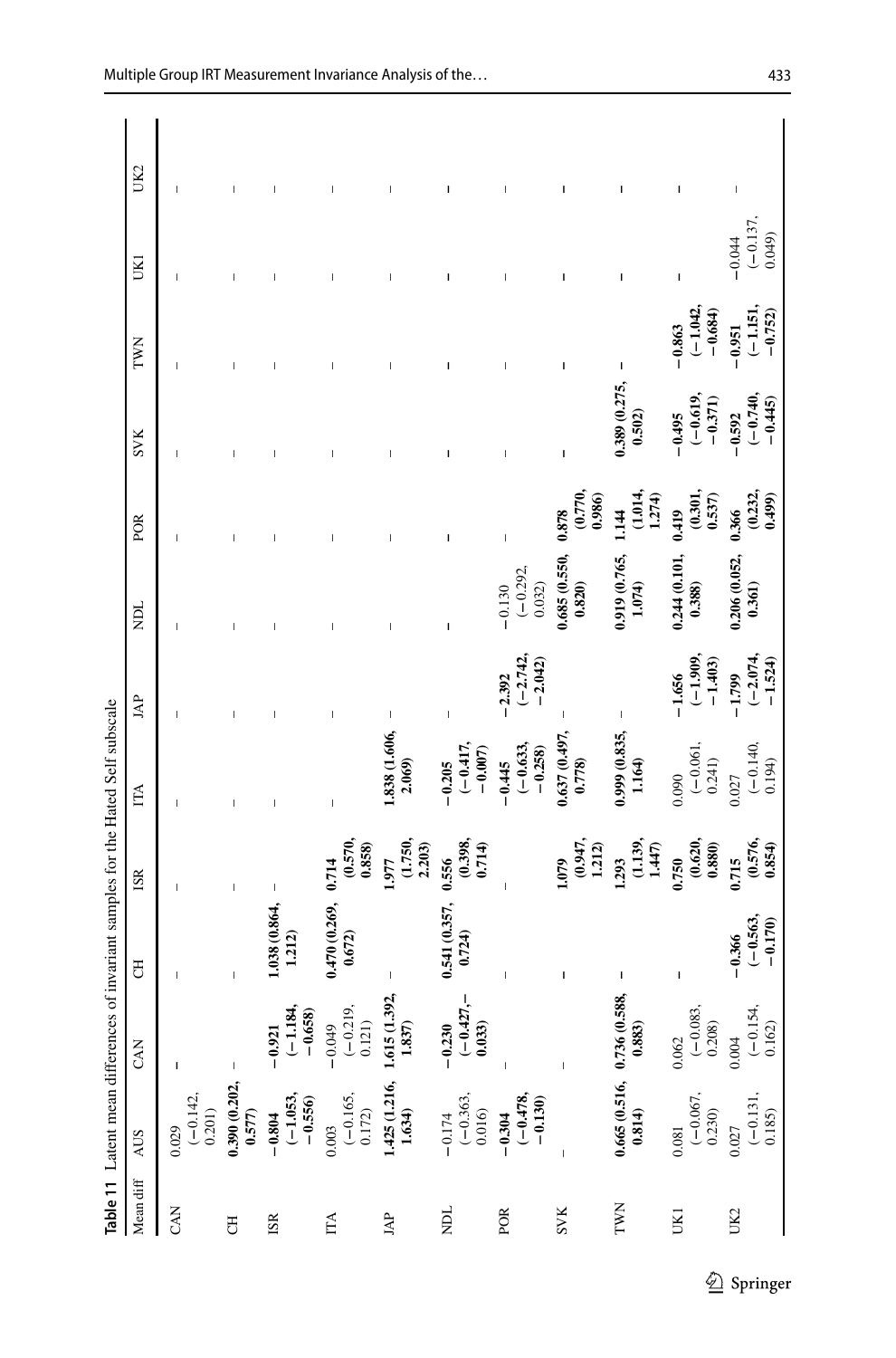| ۳ |  |
|---|--|
|   |  |

|  |             | Ŧ                                 | <b>ISR</b>                       | ľА                  | AP<br>3                             | <b>NDL</b>            | POR                                                    | <b>SVK</b>                          | TWN                                 | UKI                               | UK2                                                        |
|--|-------------|-----------------------------------|----------------------------------|---------------------|-------------------------------------|-----------------------|--------------------------------------------------------|-------------------------------------|-------------------------------------|-----------------------------------|------------------------------------------------------------|
|  | 0.122       |                                   |                                  |                     |                                     |                       |                                                        |                                     |                                     |                                   |                                                            |
|  |             | $0.097$<br>$(-0.039,$<br>$0.232)$ | $0.806$<br>$(0.645,$<br>$0.967)$ | 0.205(0.001, 0.405) | $-1.740$<br>$(-2.034,$<br>$-1.445)$ | $\frac{0.340}{0.521}$ | $\begin{array}{c} 0.503 \ 0.335, \ 0.672) \end{array}$ | $-0.440$<br>$(-0.637,$<br>$-0.242)$ | $-0.793$<br>$(-1.021,$<br>$-0.565)$ | $0.044$<br>$(-0.074,$<br>$0.163)$ | $\begin{array}{c} 0.097 \\ (-0.039, \\ 0.232) \end{array}$ |
|  | .063,<br>16 |                                   |                                  |                     |                                     |                       |                                                        |                                     |                                     |                                   |                                                            |

Latent mean estimations of populations in first row were constrained to zero. Differences significant at 0.05 level are highlighted in bold Latent mean estimations of populations in frst row were constrained to zero. Diferences signifcant at 0.05 level are highlighted in bold

AUS Australia (N = 319), CAN Canada (N = 380), CH Switzerland (N = 230), ISR Israel (N = 475), ITA Italy (N = 393), JAP Japan (N = 263), NL Netherlands (N = 363), POR Portugal (N = 764), SVK Slovakia (N = 1326), TAI Taiwa *AUS* Australia (N=319), *CAN* Canada (N=380), *CH* Switzerland (N=230), *ISR* Israel (N=475), *ITA* Italy (N=393), *JAP* Japan (N=263), *NL* Netherlands (N=363), *POR* Portugal (N=764), *SVK* Slovakia (N=1,326), *TAI* Taiwan (N=417), *UK1* United Kingdom 1 (N=1570), *UK2* United Kingdom 2 (N=883) and *USA* (N=331)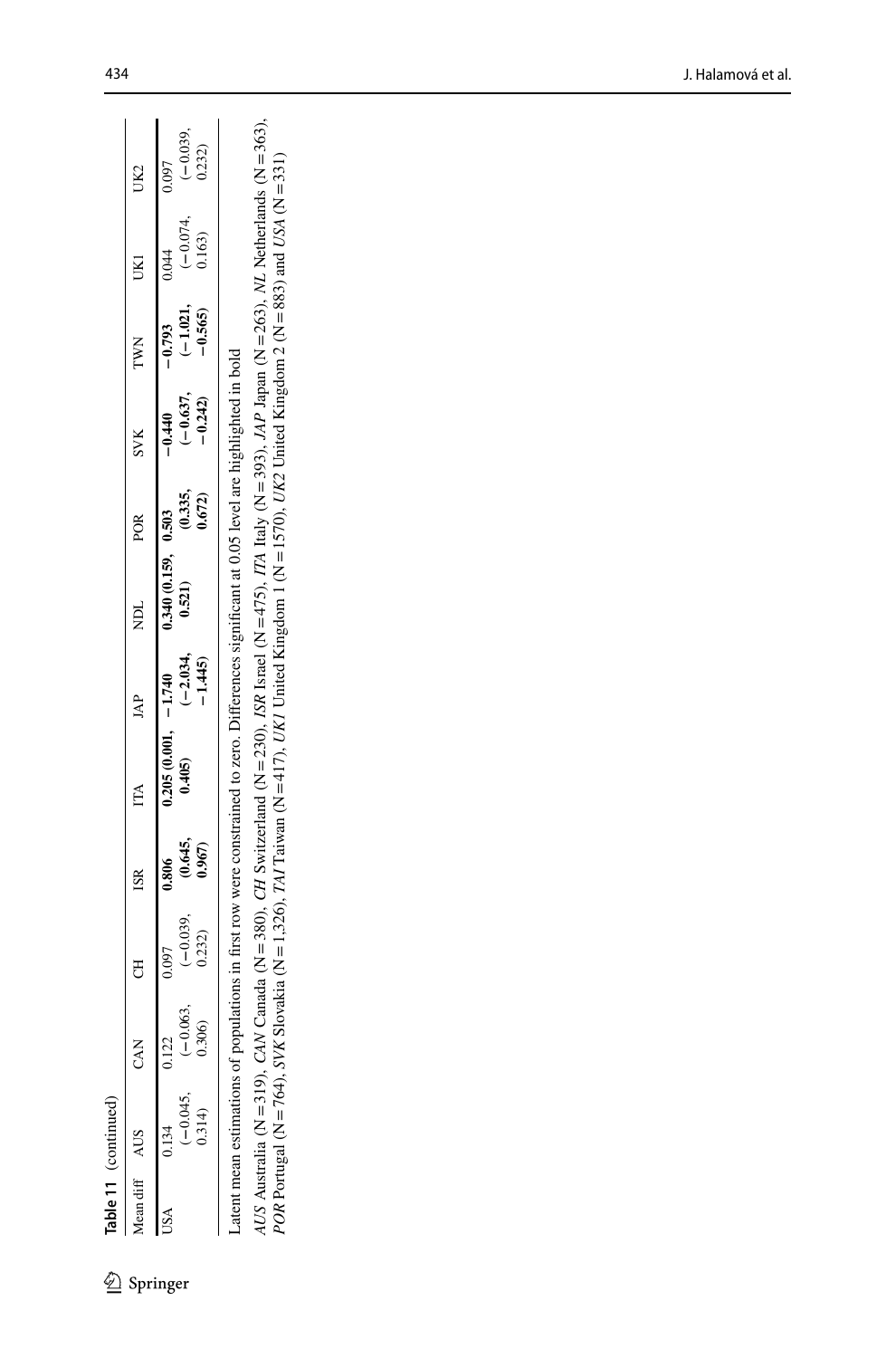Figure [1](#page-25-0) shows test score functions of Israel and Switzerland samples of Inadequate Self subscale (top), and Reassured Self subscale (bottom) – expected total scores plotted against the latent trait  $(\theta)$ . As far as Reassured Self subscale (bottom) is concerned, one can clearly see large diferences between curves from−4 to 0 values of θ, and then from 0 to 4, but in the opposite direction. Although the diferences were very large (the unsigned DTF is 0.82, which was 2.57% of distortion), their impact on diference in expected total score (the signed DTF) was only 0.13 and non-signifcant at the 0.05 level. We could conclude that no signifcant DTF was present at the total score level. However, there were differences at particular levels of the latent trait  $(\theta)$ ; respondents with very high and very low levels of Reassured Self responded diferently in the Israel and Switzerland samples, but in opposite directions, so the efect was cancelled out. With regards to the Inadequate Self subscale (top), the situation was very diferent; again, we could see a large diference between the curves from 0 to 4 values of θ, but this difference was not compensated by the difference between  $-4$  to 0 in the opposite direction. The amount of diferences was virtually the same as in the Reassured Self subscale (the unsigned DTF is 0.84, which was 2.34% of distortion), but the lack of compensation led to a larger impact on the diference in expected total score; the signed DTF is 0.67 and signifcant at the 0.001 level. Each curve had a 95% confdence interval envelope.

It is clear after inspection that even very large differences at particular levels of  $\theta$ might have a negligible efect on diferences in expected total scores if they were compensated after the intersection of test score functions. If test score functions did not intersect, the unsigned DTF is equal to the signed DTF; it means that the reference group scores were systematically lower (or higher) than the focal group across all the range of latent trait.

For the Inadequate Self subscale, the effect size  $R^2$  for aligned factor loadings was 0.985,  $\mathbb{R}^2$  for aligned intercepts was 0.989, the average correlation of aligned factor loadings was 0.647 and the average correlation of aligned intercepts was 0.576. We can conclude that the alignment procedure successfully recovered approximate invariance. Latent means and their standard deviations are reported in Table [12](#page-26-0).

For the Reassured Self subscale, the effect size  $R^2$  for aligned factor loadings was 0.990,  $\mathbb{R}^2$  for aligned intercepts was 0.996, the average correlation of aligned factor loadings was 0.492 and the average correlation of aligned intercepts was 0.855. We can conclude that the alignment procedure successfully recovered approximate invariance. Latent means and their standard deviations are reported in Table [12](#page-26-0).

For the Hated Self subscale, the effect size  $R^2$  for aligned factor loadings was 0.991, the  $\mathbb{R}^2$  for aligned intercepts was 0.966, the average correlation of aligned factor loadings was 0.434 and the average correlation of aligned intercepts was 0.370. We can conclude that the alignment procedure successfully recovered approximate invariance. Latent means and their standard deviations are reported in Table [12](#page-26-0).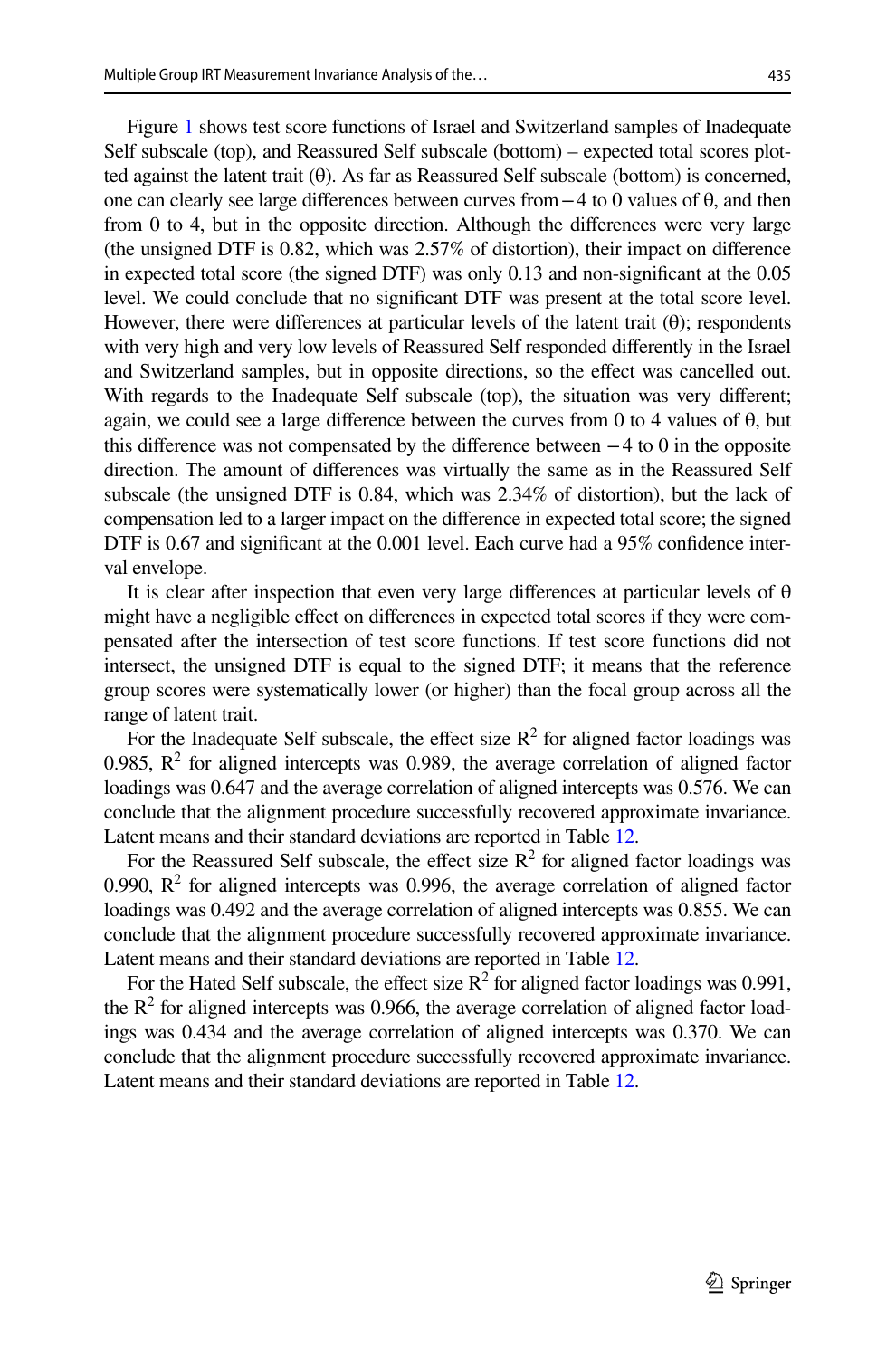

<span id="page-25-0"></span>**Fig. 1** Test score functions of Israel and Switzerland samples in Inadequate Self (top) and Reassured Self (bottom) subscales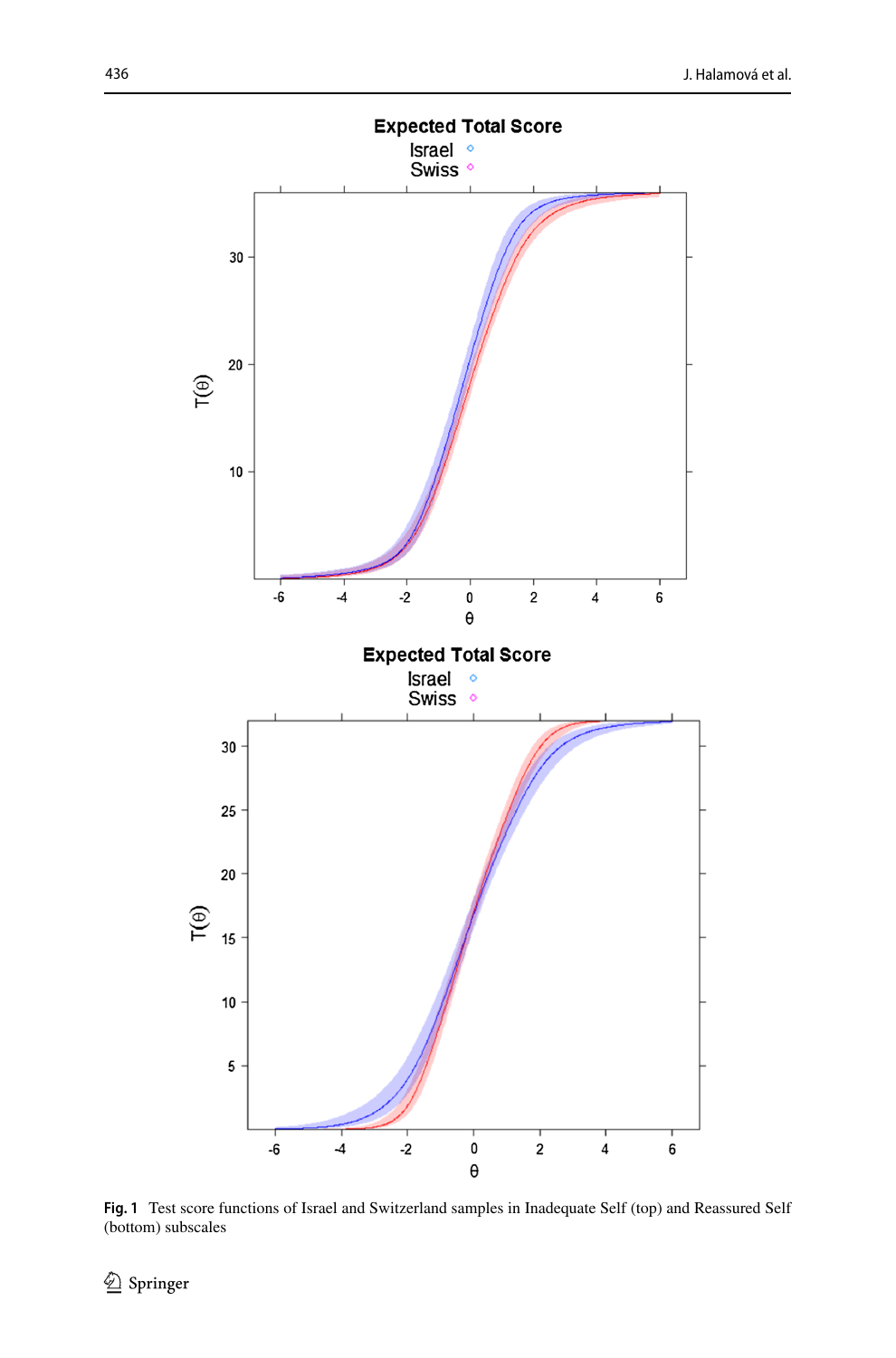| Inadequate self |             |       | Reassured self  |             |       | Hated self      |             |       |
|-----------------|-------------|-------|-----------------|-------------|-------|-----------------|-------------|-------|
| Country         | Latent mean | SD    | Country         | Latent mean | SD    | Country         | Latent mean | SD    |
| JAP             | 0.956       | 0.808 | JAP             | $-0.581$    | 0.943 | JAP             | 1.574       | 1.123 |
| <b>TAI</b>      | 0.302       | 0.801 | CН              | $-0.514$    | 1.284 | TAI             | 0.439       | 0.967 |
| CН              | 0.145       | 1.126 | UK1             | $-0.254$    | 1.116 | <b>CH</b>       | 0.234       | 1.107 |
| <b>CAN</b>      | 0.139       | 1.054 | <b>USA</b>      | $-0.186$    | 1.128 | <b>SVK</b>      | 0.216       | 0.956 |
| UK1             | 0.112       | 1.160 | <b>AUS</b>      | $-0.055$    | 1.175 | UK1             | 0.016       | 1.276 |
| UK2             | 0.110       | 1.065 | <b>ITA</b>      | 0.028       | 0.927 | <b>USA</b>      | $-0.036$    | 1.112 |
| <b>SVK</b>      | $-0.023$    | 0.951 | <b>POR</b>      | 0.082       | 1.003 | UK <sub>2</sub> | $-0.044$    | 1.195 |
| <b>AUS</b>      | $-0.151$    | 1.179 | UK <sub>2</sub> | 0.101       | 0.929 | <b>AUS</b>      | $-0.165$    | 1.060 |
| <b>USA</b>      | $-0.165$    | 1.052 | <b>SVK</b>      | 0.136       | 0.922 | <b>ITA</b>      | $-0.199$    | 0.881 |
| <b>ITA</b>      | $-0.225$    | 0.999 | <b>CAN</b>      | 0.164       | 0.979 | <b>CAN</b>      | $-0.207$    | 0.918 |
| NL              | $-0.312$    | 0.909 | TAI             | 0.197       | 0.782 | NL              | $-0.306$    | 0.925 |
| <b>POR</b>      | $-0.489$    | 0.987 | NL              | 0.292       | 0.882 | <b>POR</b>      | $-0.406$    | 0.863 |
| <b>ISR</b>      | $-0.648$    | 0.997 | <b>ISR</b>      | 0.351       | 1.040 | <b>ISR</b>      | $-0.620$    | 0.750 |

<span id="page-26-0"></span>**Table 12** Latent mean diferences after the alignment procedure

*AUS* Australia (N=319), *CAN* Canada (N=380), *CH* Switzerland (N=230), *ISR* Israel (N=475), *ITA* Italy (N=393), *JAP* Japan (N=263), *NL* Netherlands (N=363), *POR* Portugal (N=764), *SVK* Slovakia (N=1326), *TAI* Taiwan (N=417), *UK1* United Kingdom 1 (N=1570), *UK2* United Kingdom 2 (N=883) and *USA* (N=331)

# **Discussion**

The present study used IRT diferential test functioning to test the measurement invariance of the dimensions of the FSCRS using 13 samples from 12 diferent countries and eight language versions. The results demonstrate that in the majority of comparisons there is high measurement equivalence between the diferent countries suggesting that in general the FSCRS subscales are valid and reliable instruments with substantial cross-cultural potential. Nevertheless, some comparisons resulted in a lack of measurement equivalence and therefore displayed diferential test functioning. Additional research would be necessary to determine whether this lack of measurement equivalence was caused by shifts in linguistic meaning, possible translation issues, by real diferences in levels of self-criticism/reassurance across countries, by peculiarities in sampling procedures or by diferences in gender or age between samples.

We have to stress that the IRT method (DTF) used in this paper detects construct bias, and not item bias: if some items are biased (DIF detected), it does not entail that construct bias (DTF) must follow necessarily—that would happen only if items were biased systematically in favour of one group. On the other hand, and even more importantly, there could be no substantive item bias (no items with DIF detected), but construct bias (DTF) could be present: small diferences in functioning of particular items could be so systematic in favour of one group that they could distort the construct and its test score. These situations have clear practical consequences: in the frst case, this method can save the validity of test score even if several items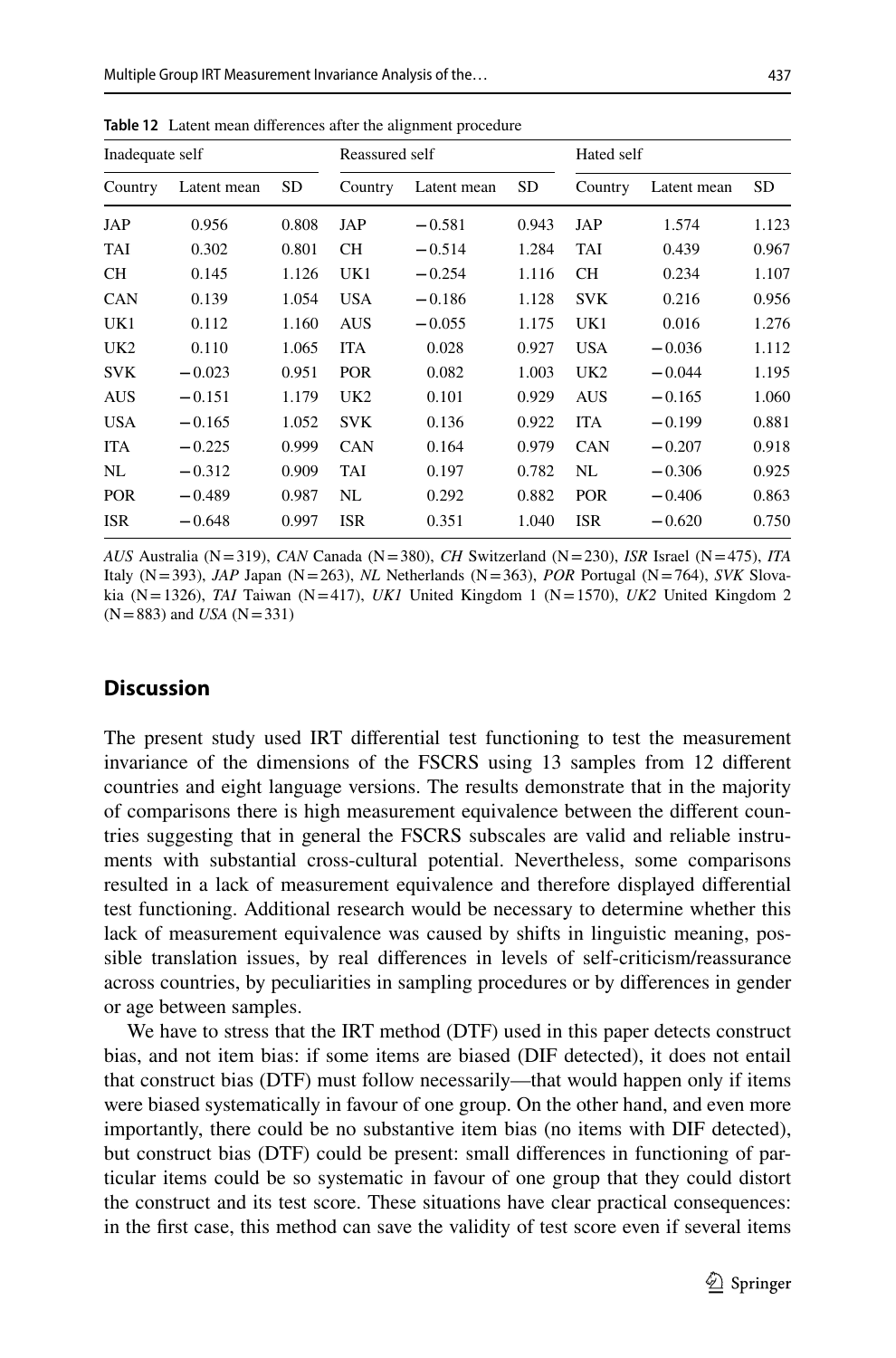display a substantive DIF (item bias); in the second case, this method can detect the problems with the test score (construct bias) even if no item displays a substantive DIF.

Hated Self was the most invariant of the three subscales suggesting that selfhatred is quite similarly described across cultures. Also, Reassured Self was quite high in invariance which means that it too is quite analogous across cultures. The Inadequate Self subscale was the least invariant across cultures, suggesting that the experience and intensity of inadequacy could be very diferent across cultures. One possible source of the variance across countries and languages of Inadequate Self compared to Hated Self and Reassured Self could be the diversity of the standards prescribed for people in diferent cultures around world. According to our results, Israel, Japan and Taiwan are the countries with the most divergent perception of Inadequate Self. Japan and Taiwan scored the highest and Israel the lowest on the subscale of Inadequate Self. In contrast, Australia is the country with the most similar perception of Inadequate Self to the other countries assessed in this study.

Japan is the country with the most difering perception of Reassured Self, and Switzerland is the country with the most difering perception of Hated Self among the samples from diferent countries. In our research, the sample from Japan was the most self-critical (on both IS and HS) out of thirteen samples which confrms previous research suggesting that the Japanese population are more self-critical than North Americans (Heine et al. [2000](#page-30-3)). Also, our research fndings support distinctions between Eastern and Western countries (Heine and Hamamura [2007\)](#page-30-2), with countries located in the East (such as Japan and Taiwan) being more self-critical than countries located in the West. It is interesting that these diferences between Japan and USA or East and West countries are present despite the use of an specifc defnition of self-criticism. We made no assumption that self-criticism is a general sensitivity to negative self-relevant information (Kitayama et al. [1997\)](#page-31-5), but self-criticism is due to constant and harsh self-scrutiny and evaluation and feelings of unworthiness, inferiority, failure, and guilt (Blatt and Zuroff [1992](#page-29-5)). Interestingly, Taiwan is the second most self-critical country among the all analysed countries, but it is also quite high in self-reassurance. However, Israel is the most self-reassured and the least self-critical country.

The main limitation of our study was that FSCRS is a self-report tool, and therefore participants may have been infuenced to respond in a socially desirable manner which may vary between cultures. Also, the samples were recruited mainly online but also in paper–pencil form, so diferent forms of obtaining data could infuence the fndings.

As self-criticism is a construct of high clinical importance, improving understanding of its cross-cultural similarities and diferences, as measured by the three subscales of the FSCRS, would have great impact on practice. This is because a negative relation to oneself in the form of excessive self-critical inner dialogue is one of the most important psychological processes that infuence susceptibility to, and persistence of, psychopathology (Falconer et al. [2015\)](#page-30-0) and stress (Kupeli et al. [2017\)](#page-31-16). Self-reassurance, which is closely related to self-compassion (Kupeli et al. [2013](#page-31-8)), is of great importance in its own right. And of course, it's the target in many outcome studies done worldwide (Kirby [2016](#page-31-17)), so we need to know about its measurement,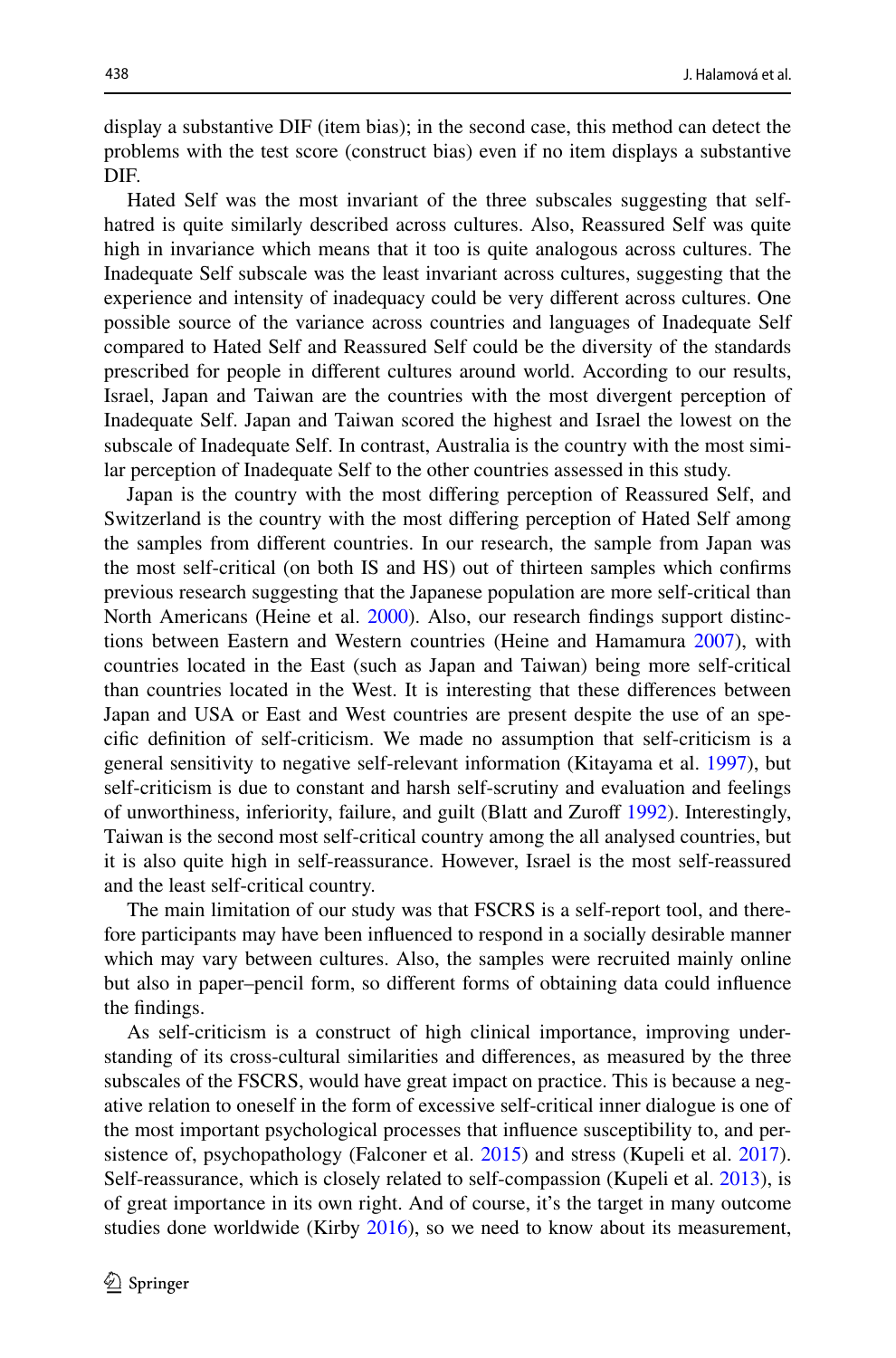too. So a tool which is sensitive or applicable to these small but important diferences will be very useful in evaluating interventions. Thus, understanding the diferences of self-criticism across countries can help to inform more efective practices in both medical treatment and psychotherapy.

We did not attempt to provide any systematic interpretation of these diferences except for the diferences between East and West countries and thus far more detailed research is required to do so. However, we could see that no discernible pattern emerged from mutually equivalent samples with cultural, linguistic or geographical continuum able to explain clusters of mutually equivalent countries.

# **Conclusion**

This study contributes to the growing body of knowledge about the similarities and diferences among cultures with respect to the three subscales of the FSCRS: Hated Self, Inadequate Self and Reassured Self. Our study revealed signifcant cross-cultural similarities and diferences in the way these constructs are measured by the subscales of the FSCRS. Interestingly these diferences are far larger for Inadequate Self than for Hated Self and Reassured Self, which seem to be quite invariant across cultures. One reason may be that self-hatred is tapping into a pathological dimension and self-reassurance is tapping into a health dimension that are indeed culturally invariant, whereas inadequate self is tapping into a competitive or social rank dimension that is more culturally bound. Hence, cultures that seem more collective may also be more sensitive to shame and stigma and the negative evaluation of others. This may partly explain why individuals from the Japanese culture report more self-criticism, because they may be more sensitive to social evaluation and social place. Although the items from the FSCRS are not related to specifc events it may be that diferent types of events in diferent cultures are more susceptible to selfcriticism and this would need to be explored.

Although the FSCRS subscales are generally valid and reliable instruments with substantial potential for use cross-culturally, the three subscales were not perfectly invariant across all countries and groups. In view of the culturally and linguistically diferent expressions of self-criticism and self-reassurance that were observed, future cross-cultural testing of the meanings and connotations of these constructs is necessary. An important direction for future research is to investigate the factors responsible for the observed non-equivalences. Cross-cultural researchers must also continue to bear in mind that it is only possible to compare mean scores across countries which were found to be invariant.

**Author Contributions** JH designed research, invited co-authors to participate and coordinated research team. JH, PG, NK, NT, DZ, NH, NP, MS, JK, BS, TK, KA, FY, MM and JB shared their data. MK performed the statistical analysis. JH and MK wrote the frst draft of the article. All authors interpreted the results, revised the manuscript and read and approved the fnal manuscript.

**Funding** Writing this work was supported by the Vedecká grantová agentúra VEGA under Grant 1/0578/15. Nuriye Kupeli is supported by Marie Curie core Grant funding, Grant MCCC-FCO-16-U.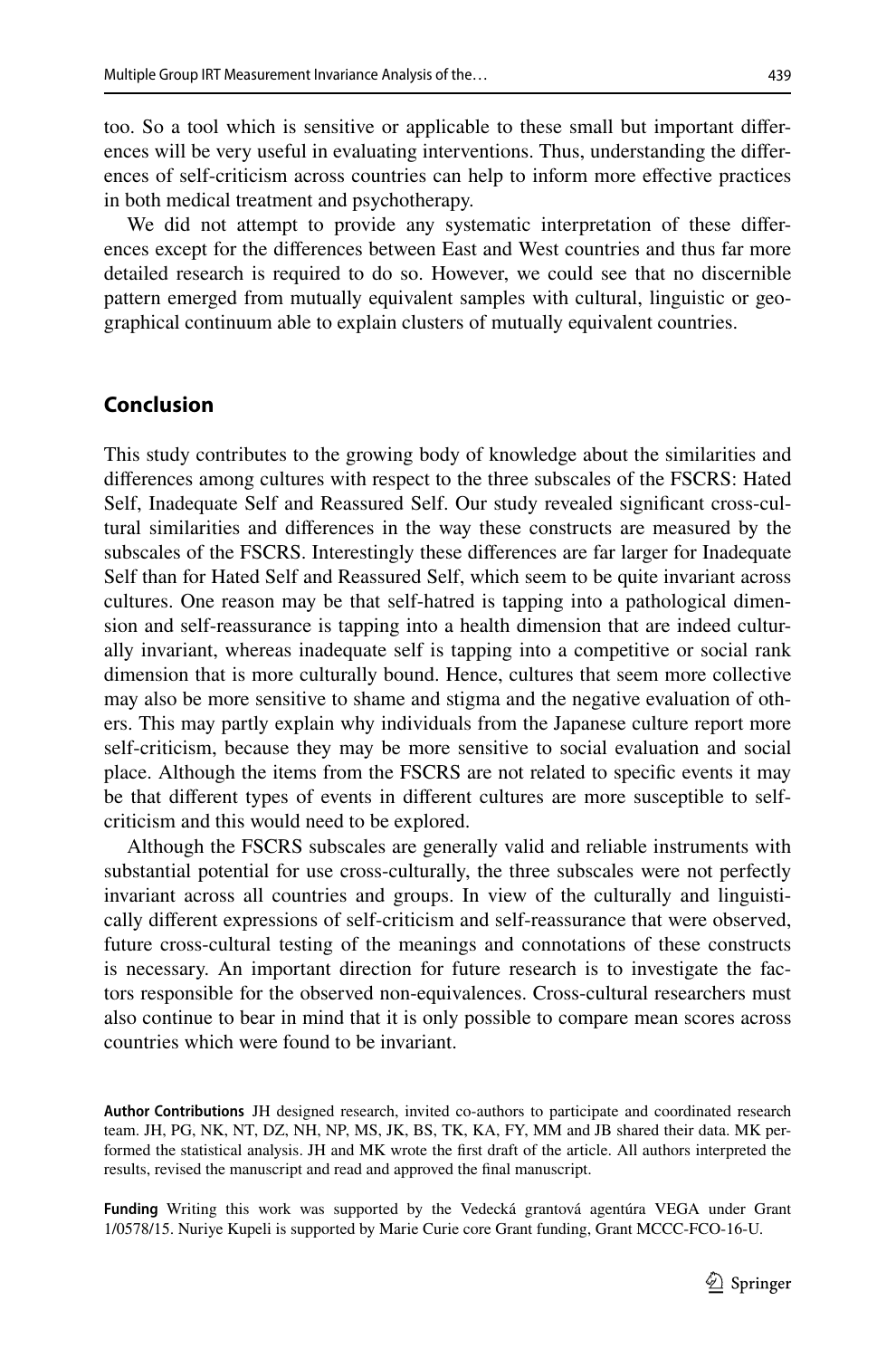**Availability of Data and Materials** In order to comply with the ethics approvals of the study protocols, data cannot be made accessible through a public repository. However, data are available upon request for researchers who consent to adhering to the ethical regulations for confdential data.

#### **Compliance with Ethical Standards**

**Confict of interest** The authors declare that they have no potential conficts of interests.

**Ethical Approval** All procedures performed in studies involving human participants were in accordance with the ethical standards of the institutional and/or national research committee and with the 1964 Helsinki declaration and its later amendments or comparable ethical standards.

**Informed Consent** Informed consent was obtained from all individual participants included in the study.

**Open Access** This article is distributed under the terms of the Creative Commons Attribution 4.0 International License ([http://creativecommons.org/licenses/by/4.0/\)](http://creativecommons.org/licenses/by/4.0/), which permits unrestricted use, distribution, and reproduction in any medium, provided you give appropriate credit to the original author(s) and the source, provide a link to the Creative Commons license, and indicate if changes were made.

# **References**

- <span id="page-29-9"></span>Asparouhov, T., & Muthen, B. (2014). Multiple-group factor analysis alignment. *Structural Equation Modeling, 21,* 1–14. <https://doi.org/10.1080/10705511.2014.919210>.
- <span id="page-29-7"></span>Baião, R., Gilbert, P., McEwan, K., & Carvalho, S. (2015). Forms of Self-Criticising/Attacking & Self-Reassuring Scale: Psychometric properties and normative study. *Psychology and Psychotherapy, 88*(4), 438–452. [https://doi.org/10.1111/papt.12049.](https://doi.org/10.1111/papt.12049)
- <span id="page-29-8"></span>Beauducel, A., & Herzberg, P. Y. (2006). On the performance of maximum likelihood versus means and variance adjusted weighted least squares estimation in CFA. *Structural Equation Modeling, 13,* 186–203. [https://doi.org/10.1207/s15328007sem1302\\_2](https://doi.org/10.1207/s15328007sem1302_2).
- <span id="page-29-1"></span>Blatt, S. J. (2004). *Experiences of depression: Theoretical, clinical and research perspectives*. Washington, DC: American Psychological Association.
- <span id="page-29-2"></span>Blatt, S. J., D'Afitti, J. P., & Quinlan, D. M. (1979). *The depressive experiences questionnaire*. New Haven: Yale University.
- <span id="page-29-3"></span>Blatt, S. J., Quinlan, D. M., Pilkonis, P. A., & Shea, M. T. (1995). Impact of perfectionism and need for approval on the brief treatment of depression: The National Institute of Mental Health Treatment of Depression Collaborative Research Program Revisited. *Journal of Consulting and Clinical Psychology, 63,* 125–132.
- <span id="page-29-0"></span>Blatt, S. J., & Shichman, S. (1983). Two primary confgurations of psychopathology. *Psychoanalysis and Contemporary Thought, 6*(2), 187–254.
- <span id="page-29-5"></span>Blatt, S. J., & Zuroff, D. C. (1992). Interpersonal relatedness and self-definition: Two prototypes for depression. *Clinical Psychology Review, 12,* 527–562. [https://doi.org/10.1016/0272-7358\(92\)90070](https://doi.org/10.1016/0272-7358(92)90070-o) [-o.](https://doi.org/10.1016/0272-7358(92)90070-o)
- <span id="page-29-4"></span>Blatt, S. J., & Zurof, D. C. (2005). Empirical evaluation of the assumptions in identifying evidence based treatments in mental health. *Clinical Psychology Review, 25,* 459–486. [https://doi.org/10.1016/j.](https://doi.org/10.1016/j.cpr.2005.03.001) [cpr.2005.03.001.](https://doi.org/10.1016/j.cpr.2005.03.001)
- <span id="page-29-6"></span>Castilho, P., Pinto-Gouveia, J., & Duarte, J. (2015). Exploring self-criticism: Confrmatory factor analysis of the FSCRS in clinical and nonclinical samples. *Clinical Psychology and Psychotherapy, 22*(2), 153–164.<https://doi.org/10.1002/cpp.1881>.
- <span id="page-29-11"></span>Chalmers, R. P. (2012). mirt: A Multidimensional item response theory package for the R environment. *Journal of Statistical Software, 48*(6), 1–29. [https://doi.org/10.18637/jss.v048.i06.](https://doi.org/10.18637/jss.v048.i06)
- <span id="page-29-10"></span>Chalmers, R. P., Counsell, A., & Flora, D. B. (2016). It might not make a big DIF: improved diferential test functioning statistics that account for sampling variability. *Educational and Psychological Measurement, 76*(1), 114–140. <https://doi.org/10.1177/0013164415584576>.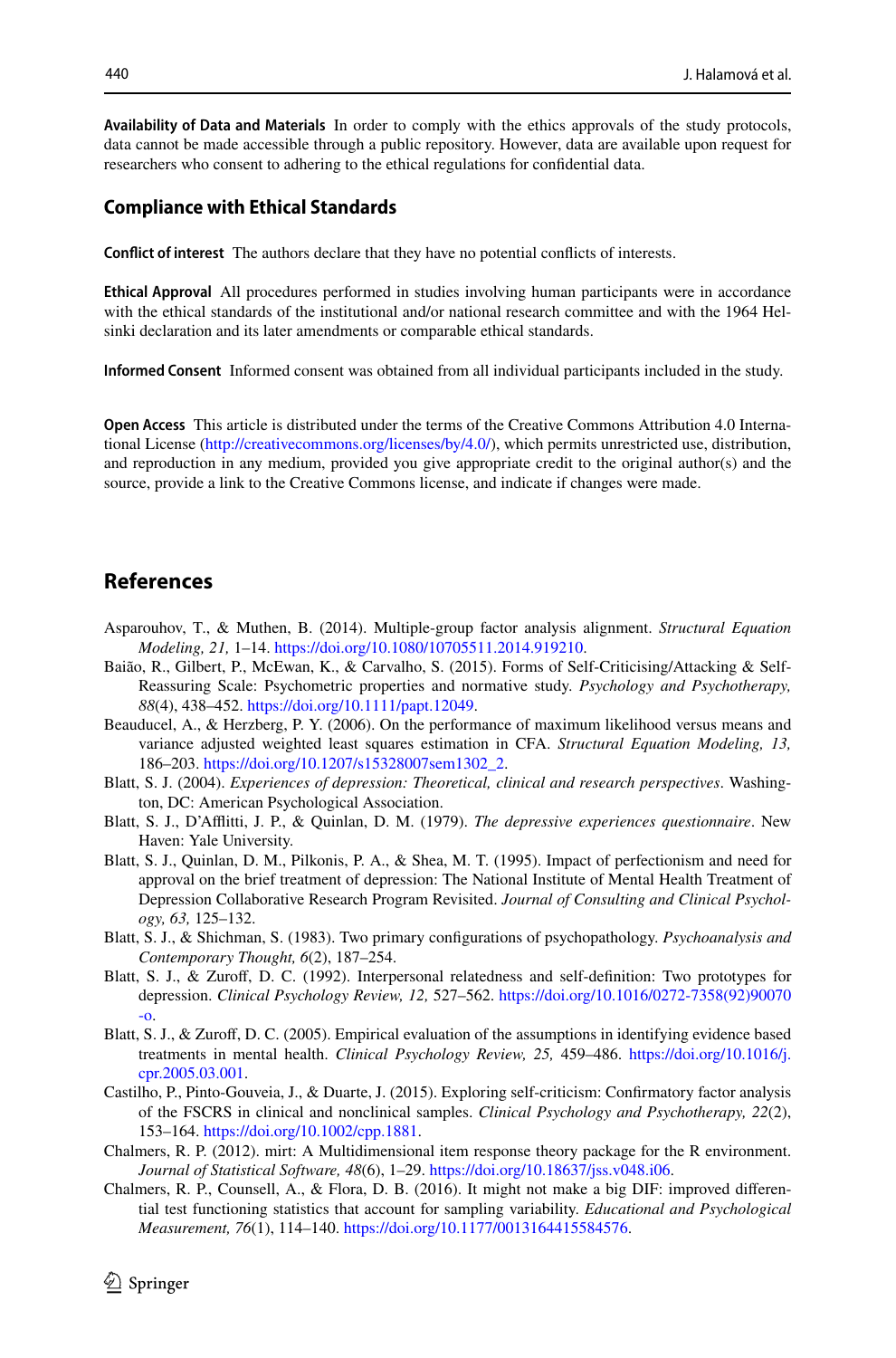- <span id="page-30-18"></span>Choi, S. W., Gibbons, L. E., & Crane, P. K. (2011). lordif: An R package for detecting diferential item functioning using iterative hybrid ordinal logistic regression/item response theory and Monte Carlo simulations. *Journal of Statistical Software, 39*(8), 1–30. [https://doi.org/10.18637/jss.v039.i08.](https://doi.org/10.18637/jss.v039.i08)
- <span id="page-30-17"></span>DeMars, C. E. (2011). An analytic comparison of efect sizes for diferential item functioning. *Applied Measurement in Education, 24,* 189–209. [https://doi.org/10.1080/08957347.2011.580255.](https://doi.org/10.1080/08957347.2011.580255)
- <span id="page-30-0"></span>Falconer, C. J., King, J. A., & Brewin, C. R. (2015). Demonstrating mood repair with a situation-based measure of self-compassion and self-criticism. *Psychology and psychotherapy., 88*(4), 351–365. <https://doi.org/10.1111/papt.12056>.
- <span id="page-30-6"></span>Gheysen, F., Katis, S. Lee, M. & Delamillieure, P. (2015). Learning to use CFT, the French experience: philosophy, methodology, frst data. Centre Esquirol, CHU de Caen, France. Retrieved March 21, 2017 from [http://s207773256.websitehome.co.uk/conference/conference\\_2015/presentations\\_2015/](http://s207773256.websitehome.co.uk/conference/conference_2015/presentations_2015/CMF17-FG%20%26%20PD%20MANCHESTER231015.pdf) [CMF17-FG%20&%20PD%20MANCHESTER231015.pdf.](http://s207773256.websitehome.co.uk/conference/conference_2015/presentations_2015/CMF17-FG%20%26%20PD%20MANCHESTER231015.pdf)
- <span id="page-30-12"></span>Gilbert, P., Allan, S., Brough, S., Melley, S., & Miles, J. N. V. (2002). Relationship of anhedonia and anxiety to social rank, defeat and entrapment. *Journal of Afective Disorders, 71,* 141–151. [https://](https://doi.org/10.1016/S0165-0327(01)00392-5) [doi.org/10.1016/S0165-0327\(01\)00392-5](https://doi.org/10.1016/S0165-0327(01)00392-5).
- <span id="page-30-8"></span>Gilbert, P., Baldwin, M. W., Irons, C., Baccus, J. R., & Palmer, M. (2006a). Self-criticism and selfwarmth: An imagery study exploring their relation to depression. *Journal of Cognitive Psychotherapy, 20,* 183–200. [https://doi.org/10.1891/088983906780639817.](https://doi.org/10.1891/088983906780639817)
- <span id="page-30-9"></span>Gilbert, P., Catarino, F., Duarte, C., Matos, M., Kolts, R., Stubbs, J., et al. (2017). The development of compassionate engagement and action scales for self and others. *Journal of Compassionate Health Care*. <https://doi.org/10.1186/s40639-017-0033-3>.
- <span id="page-30-13"></span>Gilbert, P., Cheung, M., Irons, C., & McEwan, K. (2005). An exploration into depression-focused and anger-focused rumination in relation to depression in a student population. *Behavioural and Cognitive Psychotherapy*, *33*, 273–283.<https://doi.org/10.1017/S1352465804002048>.
- <span id="page-30-4"></span>Gilbert, P., Clark, M., Hempel, S., Miles, J. N. V., & Irons, C. (2004). Criticising and reassuring oneself: An exploration of forms, styles and reasons in female students. *British Journal of Clinical Psychology, 43,* 31–50. [https://doi.org/10.1348/014466504772812959.](https://doi.org/10.1348/014466504772812959)
- <span id="page-30-14"></span>Gilbert, P., Durrant, R., & McEwan, K. (2006b). Investigating relationships between perfectionism, forms and functions of self-criticism, and sensitivity to put-down. *Personality and Individual Diferences, 41,* 1299–1308.<https://doi.org/10.1016/j.paid.2006.05.004>.
- <span id="page-30-15"></span>Gilbert, P., McEwan, K., Gibbons, L., Chotai, S., Duarte, J., & Matos, M. (2012). Fears of compassion and happiness in relation to alexithymia, mindfulness and self-criticism. *Psychology and Psychotherapy: Theory, Research and Practice, 8,* 374–390. <https://doi.org/10.1111/j.2044-8341.2011.02046.x>.
- <span id="page-30-16"></span>Gilbert, P., & Miles, J. N. V. (2000). Sensitivity to social put-down: Its relationship to perceptions of social rank, shame, social anxiety, depression, anger and self-other blame. *Personality and Individual Diferences, 29,* 757–774. [https://doi.org/10.1016/S0191-8869\(99\)00230-5.](https://doi.org/10.1016/S0191-8869(99)00230-5)
- <span id="page-30-5"></span>Halamová, J., Kanovský, M., Gilbert, P., Kupeli, N., Troop, N., Zurof, D., et al. (2018). The factor structure of the Forms of Self-Criticising/Attacking & Self-Reassuring Scale in thirteen populations. *Journal of Psychopathology and Behavioral Assessment*, *40*(4), 736–751. [https://doi.org/10.1007/](https://doi.org/10.1007/s10862-018-9681-7) [s10862-018-9681-7](https://doi.org/10.1007/s10862-018-9681-7).
- <span id="page-30-7"></span>Halamová, J., Kanovský, M., & Pacúchová, M. (2017). Robust psychometric analysis and factor structure of the Forms of Self–criticizing/Attacking and Self–reassuring Scale. *Československá psychologie., 61*(4), 331–349.
- <span id="page-30-2"></span>Heine, S. J., & Hamamura, T. (2007). In search of East Asian self- enhancement. *Personality and Social Psychology Review, 11,* 4–27. [https://doi.org/10.1177/1088868306294587.](https://doi.org/10.1177/1088868306294587)
- <span id="page-30-3"></span>Heine, S. J., Takata, T., & Lehman, D. R. (2000). Beyond self-presentation: Evidence for self-criticism among Japanese. *Personality and Social Psychology, 26,* 71–78. [https://doi.org/10.1177/01461](https://doi.org/10.1177/0146167200261007) [67200261007](https://doi.org/10.1177/0146167200261007).
- <span id="page-30-10"></span>Hermanto, N., & Zuroff, D. C.  $(2016)$ . The social mentality theory of self-compassion and self-reassurance: The interactive efect of care-seeking and caregiving. *The Journal of Social Psychology, 156*(5), 523–535. [https://doi.org/10.1080/00224545.2015.1135779.](https://doi.org/10.1080/00224545.2015.1135779)
- <span id="page-30-11"></span>Hermanto, N., & Zuroff, D. C. (2017). Experimentally enhancing self-compassion: Moderating effects of trait care-seeking and perceived stress. *The Journal of Positive Psychology., 1,* 4. [https://doi.](https://doi.org/10.1080/17439760.2017.1365162) [org/10.1080/17439760.2017.1365162](https://doi.org/10.1080/17439760.2017.1365162).
- <span id="page-30-1"></span>Hermanto, N., Zuroff, D. C., Kopala-Sibley, D. C., Kelly, A. C., Matos, M., Gilbert, P., et al. (2016). Ability to receive compassion from others bufers the depressogenic efect of self-criticism: A cross-cultural multi-study analysis. *Personality and Individual Diferences, 98,* 324–332. [https://doi.](https://doi.org/10.1016/j.paid.2016.04.055) [org/10.1016/j.paid.2016.04.055](https://doi.org/10.1016/j.paid.2016.04.055).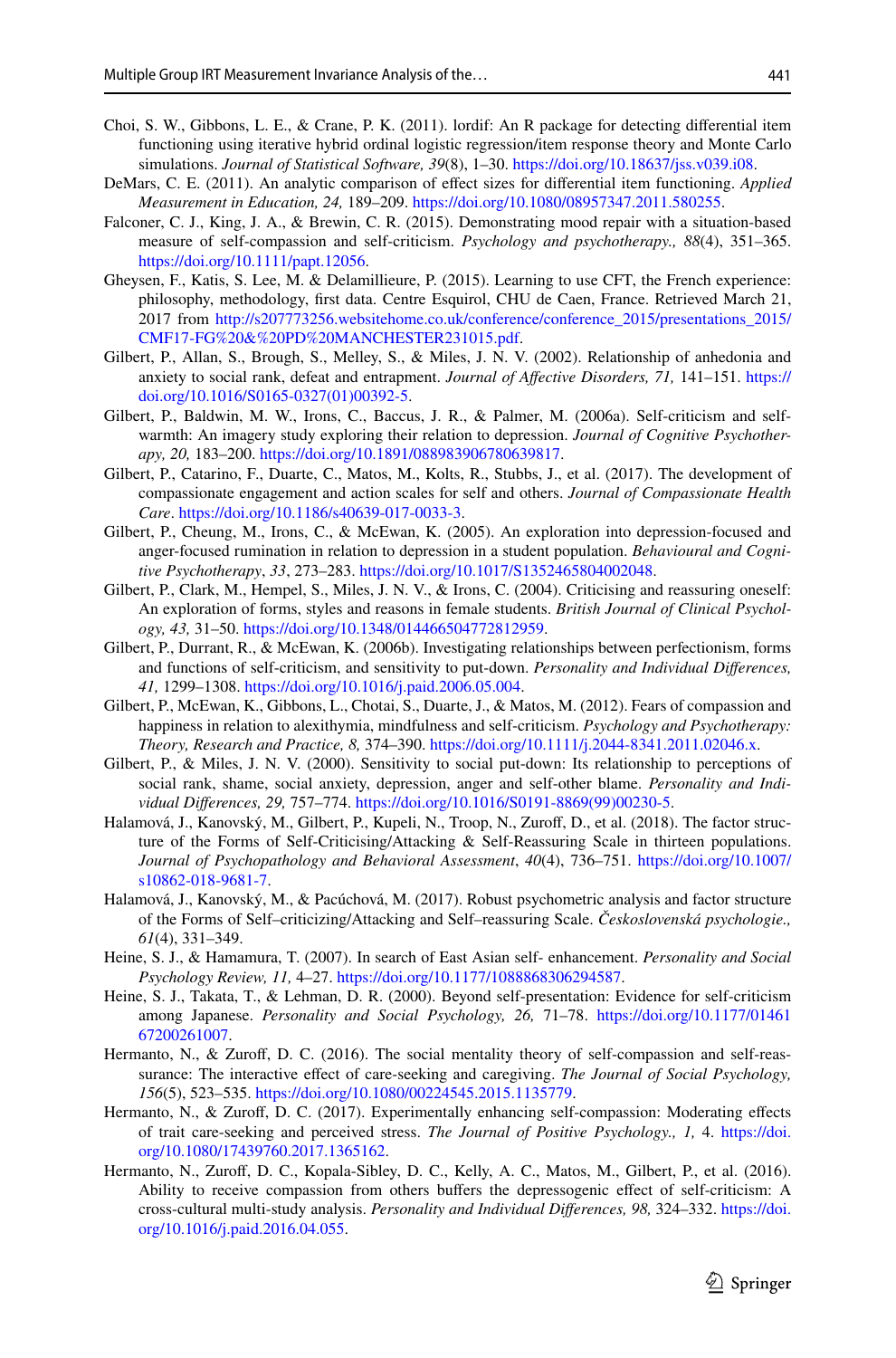- <span id="page-31-0"></span>Horvath, A. O., & Symonds, B. D. (1991). Relation between working alliance and outcome in psychotherapy: A meta-analysis. *Journal of Counselling Psychology., 38,* 139–149. [https://doi.](https://doi.org/10.1037/0022-0167.38.2.139) [org/10.1037/0022-0167.38.2.139.](https://doi.org/10.1037/0022-0167.38.2.139)
- <span id="page-31-10"></span>Kankaraš, M., Vermunt, J. K., & Moors, G. (2011). Measurement Equivalence of Ordinal Items: A Comparison of Factor Analytic, Item Response Theory, and Latent Class Approaches. *Sociological Methods & Research, 40*(2), 279–310. [https://doi.org/10.1177/0049124111405301.](https://doi.org/10.1177/0049124111405301)
- <span id="page-31-11"></span>Kim, E. S., & Yoon, M. (2011). Testing Measurement Invariance: A Comparison of Multiple-Group Categorical CFA and IRT. *Structural Equation Modeling: A Multidisciplinary Journal, 18*(2), 212–228. <https://doi.org/10.1080/10705511.2011.557337>.
- <span id="page-31-17"></span>Kirby, J. N. (2016). *Compassion interventions: The programs, the evidence, and implications for research and practice*. Psychology and Psychotherapy: Theory, Research and Practice. [https://](https://doi.org/10.1111/papt) [doi.org/10.1111/papt](https://doi.org/10.1111/papt).
- <span id="page-31-3"></span>Kitayama S. (2016). The Collective Construction of the Self: Culture, Brain, and Genes. In Edited by Robert J. Sternberg, Susan T. Fiske, Donald J. Foss, Scientists Making a Diference: One Hundred Eminent Behavioral and Brain Scientists Talk about their Most Important Contributions Cambridge University Press, p. 400-404. [https://doi.org/10.1017/cbo9781316422250.086.](https://doi.org/10.1017/cbo9781316422250.086)
- <span id="page-31-5"></span>Kitayama, S., Markus, H. R., Matsumoto, H., & Norasakkunkit, V. (1997). Individual and collective processes in the construction of the self: Self-enhancement in the United States and selfcriticism in Japan. *Journal of Personality and Social Psychology, 72,* 1245–1267. [https://doi.](https://doi.org/10.1037/0022-3514.72.6.1245) [org/10.1037/0022-3514.72.6.1245](https://doi.org/10.1037/0022-3514.72.6.1245).
- <span id="page-31-9"></span>Krieger, T., Martig, D. S., van den Brink, E., & Berger, T. (2016). Working on self-compassion online: A proof of concept and feasibility study. *Internet Interventions, 6,* 64–70. [https://doi.](https://doi.org/10.1016/j.invent.2016.10.001) [org/10.1016/j.invent.2016.10.001](https://doi.org/10.1016/j.invent.2016.10.001).
- <span id="page-31-8"></span>Kupeli, N., Chilcot, J., Schmidt, U. H., Campbell, I. C., & Troop, N. A. (2013). A confrmatory factor analysis and validation of the Forms of self-criticism/reassurance scale. *British Journal of Clinical Psychology, 52*(1), 12–25. [https://doi.org/10.1111/j.2044-8260.2012.02042.x.](https://doi.org/10.1111/j.2044-8260.2012.02042.x)
- <span id="page-31-16"></span>Kupeli, N., Norton, S., Chilcot, J., Campbell, I. C., Schmidt, U. H., & Troop, N. A. (2017). Afect systems, changes in body mass index, disordered eating and stress: an 18-month longitudinal study in women. *Health Psychology and Behavioral Medicine, 5,* 214–228. [https://doi.](https://doi.org/10.1080/21642850.2017.1316667) [org/10.1080/21642850.2017.1316667.](https://doi.org/10.1080/21642850.2017.1316667)
- <span id="page-31-1"></span>Lau, A. S., Chang, D. F., & Okazaki, S. (2010). Methodological challenges in treatment outcome research with ethnic minorities. *Cultural Diversity and Ethnic Minority Psychology, 16,* 573– 580. <https://doi.org/10.1037/a0021371>.
- <span id="page-31-7"></span>Lekberg, A. & Wester, S. (2012). Självkritik eller självuppmuntran? Hur vi beter oss mot oss själva vid motgångar: En utprövning av instrumenten FSCRS och FSCS. (Master thesis) Lunds University, Lund, Sweden. Retrieved March 11, 2017 from [https://lup.lub.lu.se/student-papers/search/](https://lup.lub.lu.se/student-papers/search/publication/2827165) [publication/2827165](https://lup.lub.lu.se/student-papers/search/publication/2827165).
- <span id="page-31-2"></span>Luyten, P., & Blatt, S. J. (2013). Interpersonal relatedness and self defnition in normal and disrupted personality development: Retrospect and prospect. *American Psychologist, 68,* 172–183. [https://](https://doi.org/10.1037/a0032243) [doi.org/10.1037/a0032243](https://doi.org/10.1037/a0032243).
- <span id="page-31-4"></span>Markus, H. R., & Kitayama, S. (1991). Culture and the self: Implications for cognition, emotion, and motivation. *Psychological Review, 98,* 224–253. <https://doi.org/10.1037/0033-295X.98.2.224>.
- <span id="page-31-12"></span>Meade, A. W., & Lautenschlager, G. J. (2004). A Comparison of Item Response Theory and Confrmatory Factor Analytic Methodologies for Establishing Measurement Equivalence/Invariance. *Organizational Research Methods, 7*(4), 361–388. [https://doi.org/10.1177/1094428104268027.](https://doi.org/10.1177/1094428104268027)
- <span id="page-31-14"></span>Muthén, B. O. (1993). Goodness of ft with categorical and other non-normal variables. In K. A. Bollen & J. S. Long (Eds.), *Testing structural equation models* (pp. 205–243). Newbury Park, CA: Sage.
- <span id="page-31-6"></span>Petrocchi, N., & Couyoumdjian, A. (2016). The impact of gratitude on depression and anxiety: the mediating role of criticizing, attacking, and reassuring the self. *Self and Identity, 15*(2), 191–205. [https://](https://doi.org/10.1080/15298868.2015.1095794) [doi.org/10.1080/15298868.2015.1095794](https://doi.org/10.1080/15298868.2015.1095794).
- <span id="page-31-15"></span>R Core Team (2017). R: A language and environment for statistical computing. *R Foundation for Statistical Computing,* Vienna, Austria. Retrieved September 8, 2017 from [https://www.R-project.org/.](https://www.R-project.org/)
- <span id="page-31-13"></span>Raju, N. S., Laftte, L. J., & Byrne, B. B. (2002). Measurement Equivalence: A Comparison of Methods Based on Confrmatory Factor Analysis and Item Response Theory. *Journal of Applied Psychology, 87*(3), 517–529. [https://doi.org/10.1037//0021-9010.87.3.517.](https://doi.org/10.1037//0021-9010.87.3.517)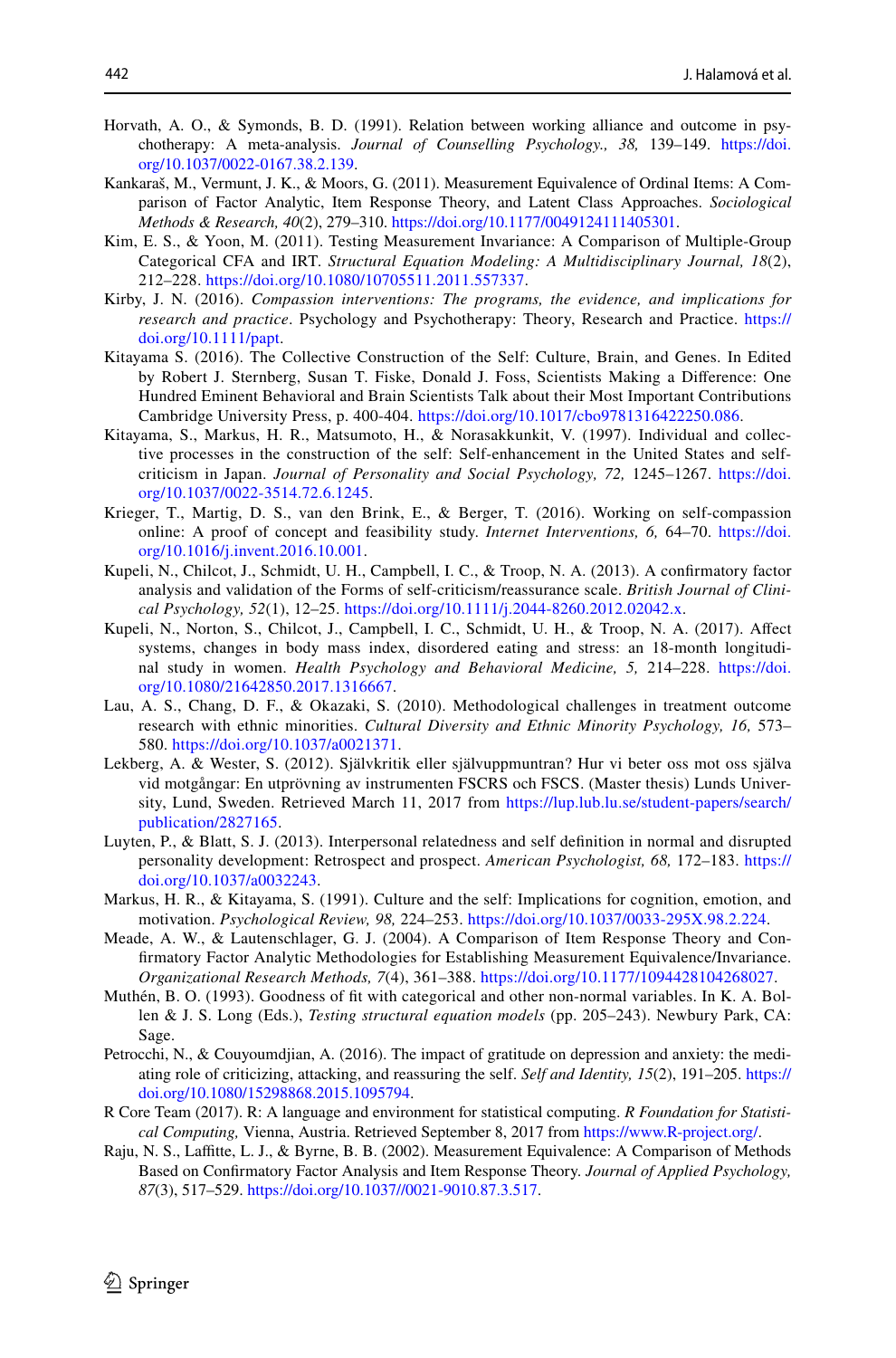- <span id="page-32-15"></span>Reise, S. P., Widaman, K. H., & Pugh, R. H. (1993). Confrmatory factor analysis and item response theory: two approaches for exploring measurement invariance. *Psychological Bulletin, 114*(3), 552– 566.<https://doi.org/10.1037/0033-2909.114.3.552>.
- <span id="page-32-10"></span>Richter, A., Gilbert, P., & McEwan, K. (2009). Development of an early memories of warmth and safeness scale and its relationship to psychopathology. *Psychology and Psychotherapy: Theory, Research and Practice, 82*(2), 171–184. [https://doi.org/10.1348/147608308X395213.](https://doi.org/10.1348/147608308X395213)
- <span id="page-32-16"></span>Robitzsch, A. (2018). sirt: Supplementary item response theory models. R package version 3.4-4. Retrieved July 10, 2018 from [https://CRAN.R-project.org/package=sirt](https://CRAN.R-project.org/package%3dsirt).
- <span id="page-32-11"></span>Rocklif, H., Karl, A., McEwan, K., Gilbert, J., Matos, M., & Gilbert, P. (2011). Efects of intranasal oxytocin on 'compassion focused imagery'. *Emotion, 11,* 1388–1396. [https://doi.org/10.1037/a0023](https://doi.org/10.1037/a0023861) [861](https://doi.org/10.1037/a0023861).
- <span id="page-32-0"></span>Shahar, B., Carlin, E. R., Engle, D. E., Hegde, J., Szepsenwol, O., & Arkowitz, H. (2012). A pilot investigation of emotion-focused two-chair dialogue intervention for self-criticism. *Clinical Psychology and Psychotherapy, 6,* 496–507. [https://doi.org/10.1002/cpp.762.](https://doi.org/10.1002/cpp.762)
- <span id="page-32-9"></span>Shahar, B., Doron, G., & Szepsenwol, O. (2015). Childhood maltreatment, shame-proneness, and selfcriticism in social anxiety disorder: A sequential mediational model. *Clinical Psychology and Psychotherapy, 22,* 570–579.<https://doi.org/10.1002/cpp.1918>.
- <span id="page-32-7"></span>Smart, L. M., Peters, J. R., & Baer, R. A. (2016). Development and validation of a measure of self-critical rumination. *Assessment, 23*(3), 321–332. [https://doi.org/10.1177/1073191115573300.](https://doi.org/10.1177/1073191115573300)
- <span id="page-32-8"></span>Sommers-Spijkerman, M. P. J., Trompetter, H. R., ten Klooster, P. M., Schreurs, K. M. G., Gilbert, P., & Bohlmeijer, E. T. (2018). Development and validation of the forms of self-criticising/attacking and self-reassuring scale—short form. *Psychological Assessment*, *30*, 729–743. [https://doi.org/10.1037/](https://doi.org/10.1037/pas0000514) [pas0000514.](https://doi.org/10.1037/pas0000514)
- <span id="page-32-3"></span>Stinckens, N., Lietaer, G., & Leijssen, M. (2013a). Working with the inner critic: Process features and pathways to change. *Person-Centered & Experiential Psychotherapies, 12*(1), 59–78. [https://doi.](https://doi.org/10.1080/14779757.2013.767747) [org/10.1080/14779757.2013.767747](https://doi.org/10.1080/14779757.2013.767747).
- <span id="page-32-4"></span>Stinckens, N., Lietaer, G., & Leijssen, M. (2013b). Working with the inner critic: Therapeutic approach. *Person-Centered & Experiential Psychotherapies, 12*(2), 141–156. [https://doi.org/10.1080/14779](https://doi.org/10.1080/14779757.2013.767751) [757.2013.767751](https://doi.org/10.1080/14779757.2013.767751).
- <span id="page-32-6"></span>Thompson, R., & Zuroff, C. (2004). The Levels of Self-Criticism Scale: comparative self-criticism and internalized self-criticism. *Personality and Individual Diferences, 36*(2), 419–430. [https://doi.](https://doi.org/10.1016/S0191-8869(03)00106-5) [org/10.1016/S0191-8869\(03\)00106-5](https://doi.org/10.1016/S0191-8869(03)00106-5).
- <span id="page-32-14"></span>Vandenberg, R. J., & Lance, C. E. (2000). A review and synthesis of the measurement invariance literature: suggestions, practices, and recommendations for organizational research. *Organizational Research Methods, 3*(1), 4–70.<https://doi.org/10.1177/109442810031002>.
- <span id="page-32-12"></span>Velicer, W. F., & Fava, J. L. (1998). Efects of variable and subject sampling on factor pattern recovery. *Psychological Methods, 3*(2), 231–251. [https://doi.org/10.1037/1082-989X.3.2.231.](https://doi.org/10.1037/1082-989X.3.2.231)
- <span id="page-32-5"></span>Yamaguchi, A., Kim, M. S., & Akutsu, S. (2014). The effects of self-construals, self-criticism, and selfcompassion on depressive symptoms. *Personality and Individual Diferences, 68,* 65–70. [https://doi.](https://doi.org/10.1016/j.paid.2014.03.013) [org/10.1016/j.paid.2014.03.013](https://doi.org/10.1016/j.paid.2014.03.013).
- <span id="page-32-13"></span>Yu, F. Y. (2013).The relationship among self-criticism, self compassion, rumination response style, and depression. Unpublished M.A. thesis, Chung Yuan Christian University, Taiwan.
- <span id="page-32-1"></span>Zurof, D. C., Mongrain, M., & Santor, D. A. (2004). Conceptualizing and measuring personality vulnerability to depression: Comment on Coyne and Whifen (1995). *Psychological Bulletin, 130*(3), 489–511.<https://doi.org/10.1037/0033-2909.130.3>.
- <span id="page-32-2"></span>Zurof, D. C., Sadikaj, G., Kelly, A. C., & Leybman, M. J. (2016). Conceptualizing and measuring selfcriticism as both a personality trait and a personality state. *Journal of Personality Assessment, 98*(1), 14–21.<https://doi.org/10.1080/00223891.2015.1044604>.

**Publisher's Note** Springer Nature remains neutral with regard to jurisdictional claims in published maps and institutional affiliations.